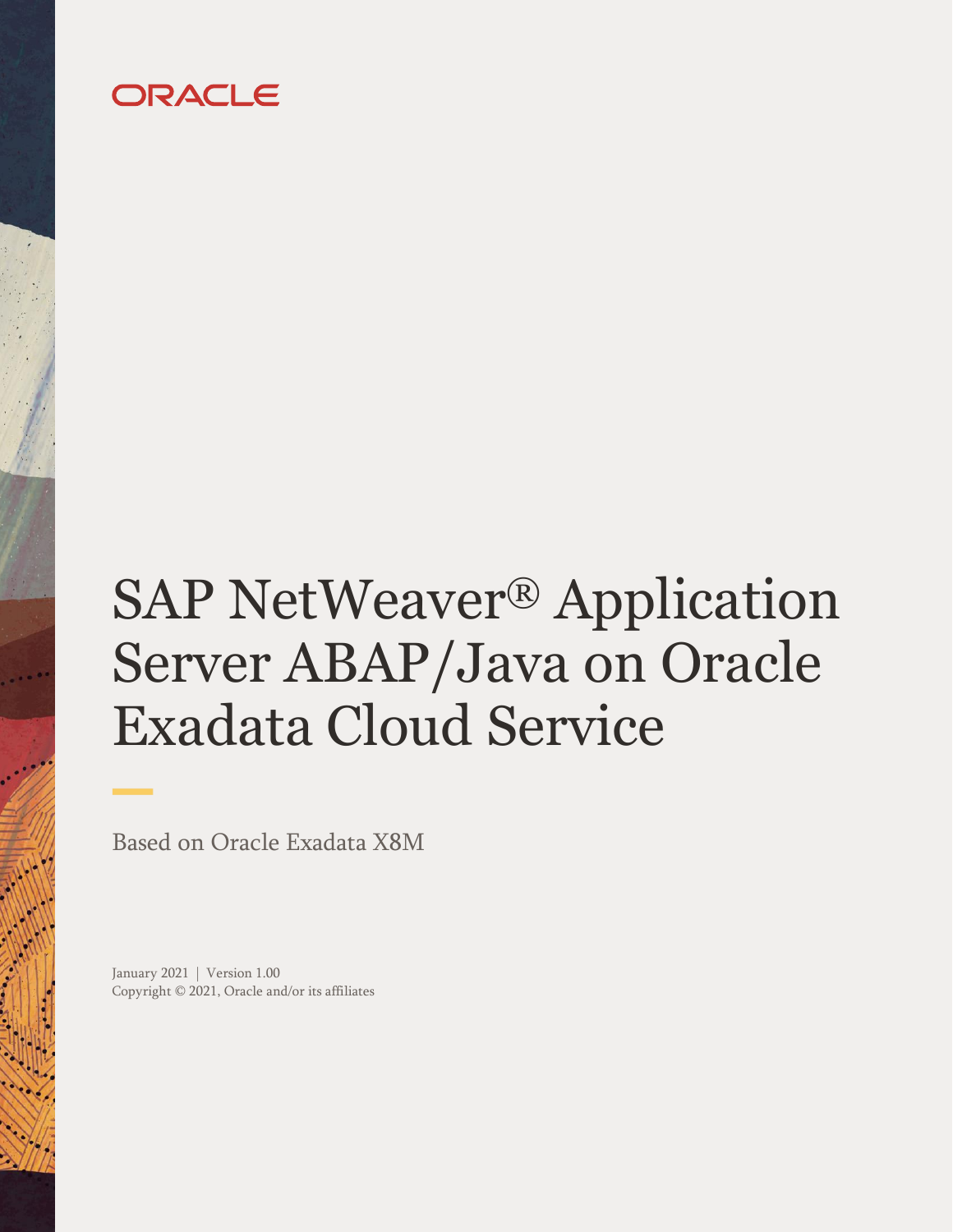## <span id="page-1-0"></span>DISCLAIMER

The following is intended to outline our general product direction. It is intended for information purposes only and may not be incorporated into any contract. It is not a commitment to deliver any material, code, or functionality, and should not be relied upon in making purchasing decisions. The development, release, and timing of any features or functionality described for Oracle's products remains at the sole discretion of Oracle.

## <span id="page-1-1"></span>REVISION HISTORY

The following revisions have been made to this white paper since its initial publication:

| <b>DATE</b>             | <b>REVISION</b>                       |
|-------------------------|---------------------------------------|
| <b>January 15, 2021</b> | Initial certification and publication |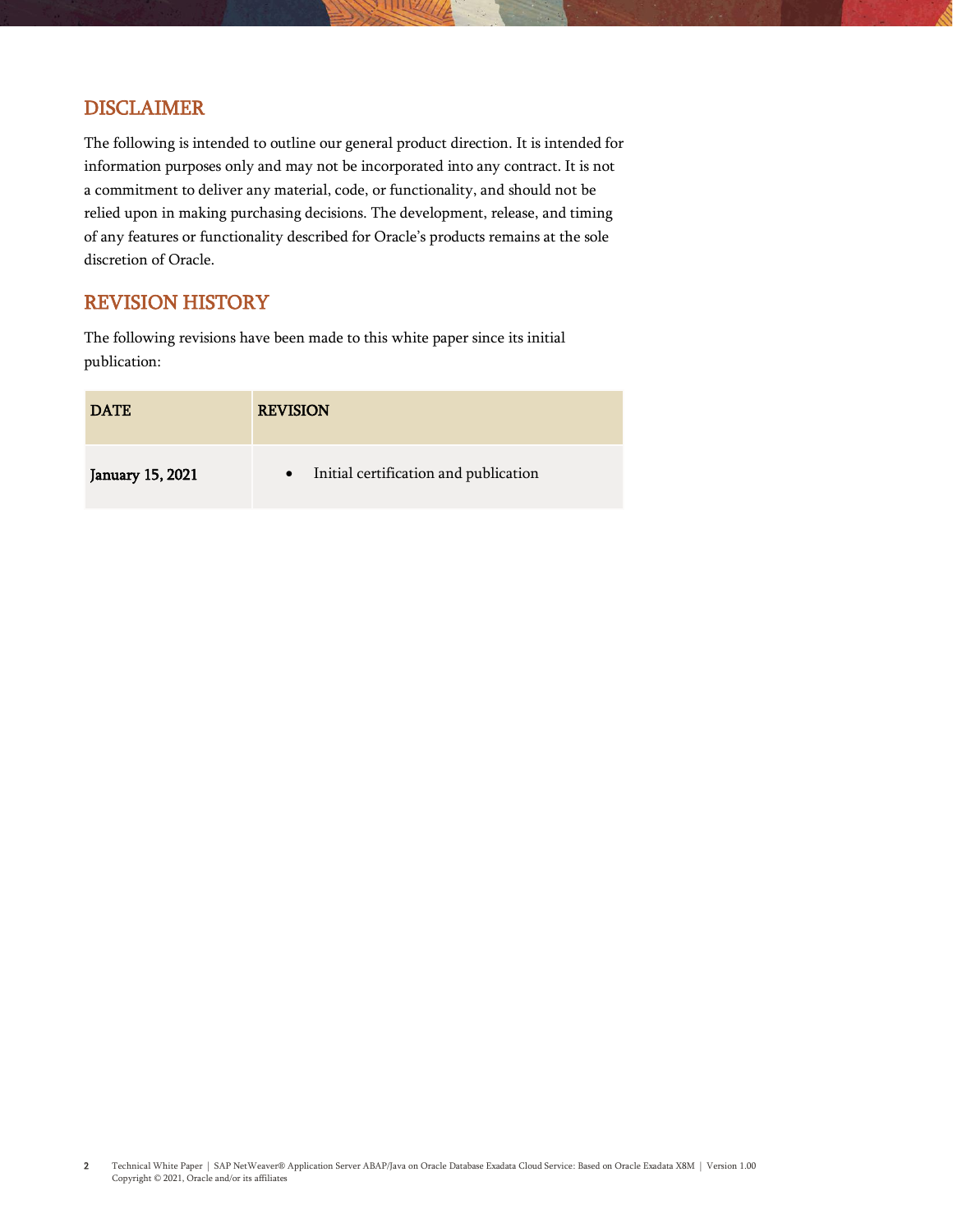## TABLE OF CONTENTS

| Disclaimer                                                                             | 2  |
|----------------------------------------------------------------------------------------|----|
| <b>Revision History</b>                                                                | 2  |
| Scope and Assumptions                                                                  | 5  |
| Overview of Oracle Database Exadata Cloud Service                                      | 6  |
| Oracle Database for SAP with Exadata Cloud Service                                     | 6  |
| Regions and Availability Domains                                                       | 6  |
| Oracle Cloud Infrastructure Services                                                   | 7  |
| Identity and Access Management                                                         | 7  |
| Networking                                                                             | 7  |
| Object Storage                                                                         | 8  |
| Exadata Cloud Service Elastic Infrastructure Shapes                                    | 8  |
| Exadata Cloud Service Licenses                                                         | 10 |
| Planning Your Exadata Cloud Service for SAP NetWeaver Application Server ABAP/Java 11  |    |
| Prerequisites                                                                          | 11 |
| Deployment Restrictions with SAP for Exadata Cloud Service                             | 11 |
| Licenses                                                                               | 12 |
| Support                                                                                | 12 |
| Documentation                                                                          | 12 |
| Workload Size                                                                          | 13 |
| Planning the SAP Deployment                                                            | 14 |
| What You Need                                                                          | 14 |
| General Installation Overview                                                          | 15 |
| <b>Implementing the Deployment</b>                                                     | 16 |
| Get Your Oracle Cloud Infrastructure Account                                           | 16 |
| Deploy the Oracle Cloud Infrastructure Resources                                       | 16 |
| Deploy the VCN                                                                         | 17 |
| Deploy the Exadata Infrastructure                                                      | 17 |
| Deploy the VM Cluster - Exadata Cloud Service                                          | 18 |
| Deploy the Oracle Cloud Infrastructure Compute Instance                                | 19 |
| Prepare Your Environment                                                               | 20 |
| Set Up the Bastion Host                                                                | 20 |
| Set Up the ULN Proxy                                                                   | 20 |
| Set Up the VNC Server                                                                  | 20 |
| Set Up the SAP Download Manager                                                        | 21 |
| Download Your SAP Software                                                             | 21 |
| Prepare Exadata Compute Nodes                                                          | 21 |
| Provision SAP Monitoring                                                               | 21 |
| Relax the Password Policies                                                            | 23 |
| Raise Values in the limits.conf File                                                   | 24 |
| Create a Decently Sized Oracle ACFS                                                    | 24 |
| Transfer Your SAP Installation Media                                                   | 26 |
| Increase the Swap Size                                                                 | 26 |
| Add Users and Groups                                                                   | 26 |
| Enter Virtual Host Names and Their Configuration in /etc/hosts                         | 26 |
| Install SAP NetWeaver Application Server ABAP/Java                                     | 29 |
| Change the Root Password on Each Exadata Compute Node                                  | 29 |
| Running SAP SWPM on Compute Nodes                                                      | 29 |
| Prepare all Exadata Compute Nodes Using SWPM                                           | 30 |
| Install the ASCS Instance                                                              | 30 |
| Move /usr/sap/ <sid> to the Shared File System</sid>                                   | 31 |
| Install the Enqueue Replication Server                                                 | 31 |
| Verify the /oracle/ <sapsid> Directory and Create Soft Links for ORACLE_HOMEs</sapsid> | 33 |

 $3$  Technical White Paper | SAP NetWeaver® Application Server ABAP/Java on Oracle Database Exadata Cloud Service: Based on Oracle Exadata X8M | Version 1.00 Copyright © 2021, Oracle and/or its affiliates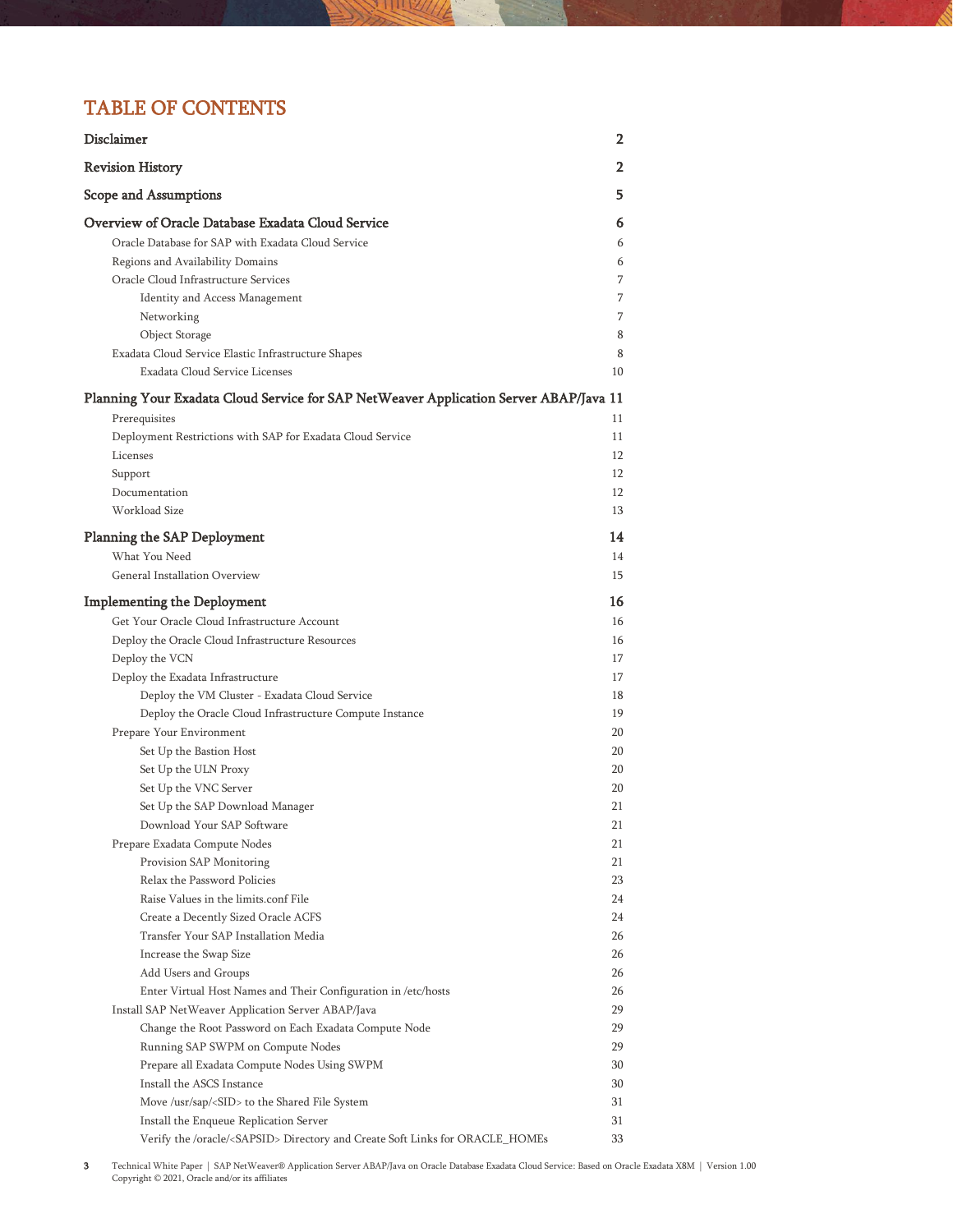| Patch Oracle RDBMS Homes Before Installing the Database                                                 | 34 |
|---------------------------------------------------------------------------------------------------------|----|
| Relink ORACLE HOME                                                                                      | 35 |
| Install the Database Instance                                                                           | 35 |
| Configure Object Storage                                                                                | 38 |
| Finish the Database Installation                                                                        | 40 |
| Implement runtime footprint reduction                                                                   | 44 |
| Install the Primary Application Server                                                                  | 45 |
| Relax the Password Policy                                                                               | 45 |
| Edit /etc/hosts                                                                                         | 45 |
| Use Block Storage or Local NVMe Storage                                                                 | 46 |
| Ensure that /usr/sap Is Not in the Boot Partition                                                       | 46 |
| Stop the Local Firewall                                                                                 | 46 |
| Mount /sapmnt from HA-NFS                                                                               | 46 |
| Install Additional Software Packages on OCI Compute Shapes                                              | 46 |
| Start the uuidd Daemon                                                                                  | 47 |
| Provide a Strong Password for the opc User                                                              | 47 |
| Configure and Start vncserver                                                                           | 47 |
| Install and configure SAP Primary Application Server on an Oracle Cloiud Infrastucture Compute<br>Shape | 47 |
| Configure the SAP GUI                                                                                   | 48 |
| Revert Changes on the Exadata Compute Nodes and the SAP Application Servers                             | 48 |
| Transparent Data Encryption for All Tablespaces                                                         | 49 |
| Relink Oracle Home                                                                                      | 49 |
| Oracle Database 19c                                                                                     | 49 |
| Oracle Database 18c                                                                                     | 49 |
| Oracle Database 12c                                                                                     | 49 |
| SAP Bundle Patch for Oracle Database Exadata Cloud Service: Life Cycle Management for                   |    |
| SAP Databases                                                                                           | 50 |
| Installation of Patches for Oracle RDBMS Software                                                       | 50 |
| Installation of Patches for the Oracle Database Exadata Cloud Service Tooling                           | 52 |
| Installation of Operating System Patches                                                                | 52 |
| <b>Using SAP Transaction DB13</b>                                                                       | 52 |
| High Availability with Oracle Data Guard                                                                | 54 |
| References                                                                                              | 55 |
| <b>SAP</b>                                                                                              | 55 |
| <b>SAP Documentation</b>                                                                                | 55 |
| <b>SAP Notes</b>                                                                                        | 55 |
| Oracle                                                                                                  | 56 |
|                                                                                                         |    |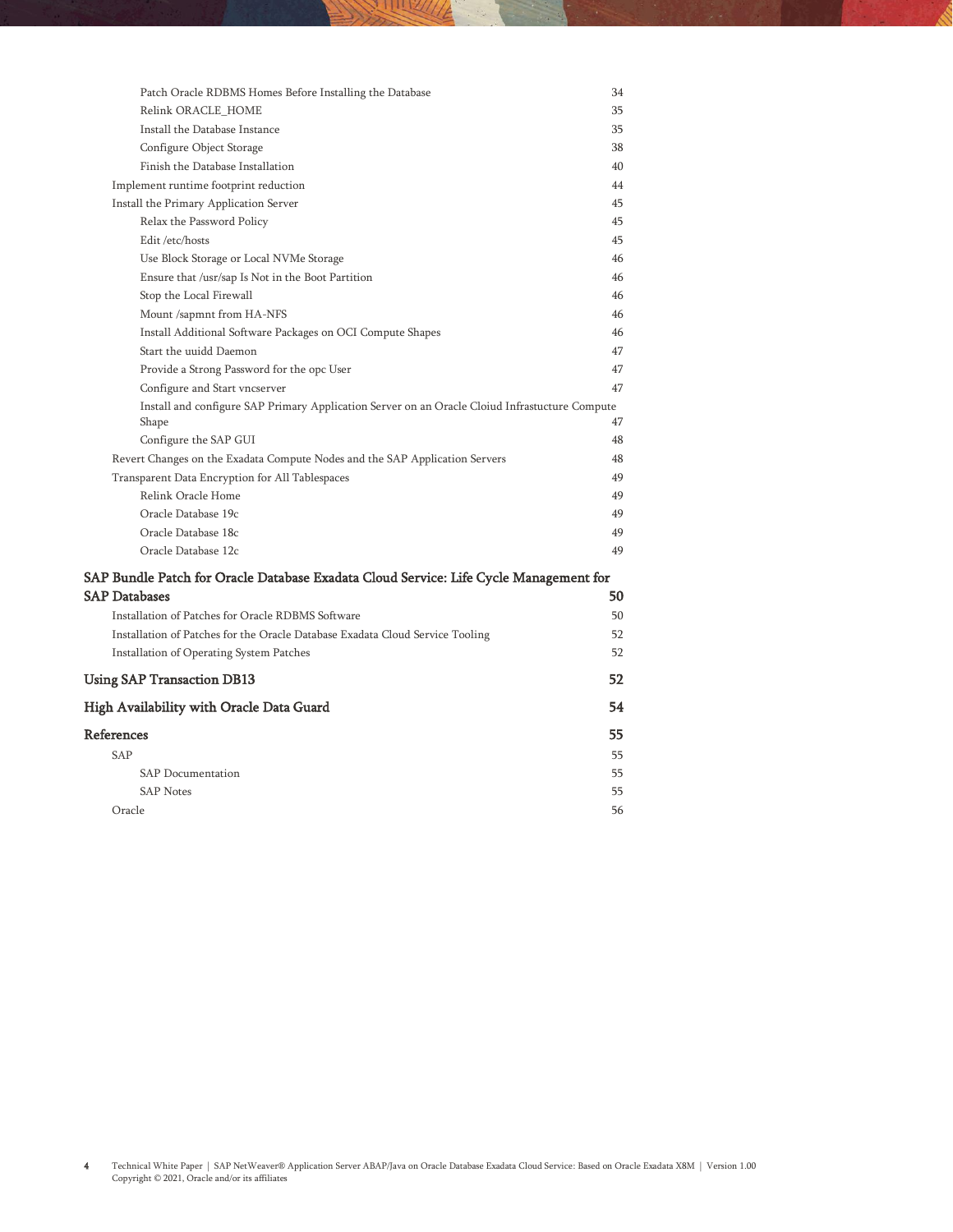## <span id="page-4-0"></span>SCOPE AND ASSUMPTIONS

This technical white paper is a reference guide for deploying Oracle databases of the SAP NetWeaver® Application Server ABAP/Java platform on the Oracle Database Exadata Cloud Service, based on Oracle Exadata X8M hardware and using Oracle Linux 7, in Oracle Cloud Infrastructure. It also provides details about combining the different parts of Oracle Database Exadata Cloud Service, Oracle Linux, Oracle Virtualization, Oracle Grid Infrastructure instances, Oracle Database instances, and SAP Infrastructure components to run Oracle databases for software products based on SAP NetWeaver Application Server ABAP/Java on Oracle Database Exadata Cloud Service.

Note: We do not support using Oracle Database Exadata Cloud Service for SAP NetWeaver Application Server ABAP/Java instances except for SAP Central Services. SAP NetWeaver Application Server ABAP/Java Instances must be installed on separate servers within the Oracle Cloud Infrastructure, such as Oracle Cloud Infrastructure Compute instances (bare metal or virtual machine instances).

This paper is not a full reference for SAP NetWeaver Application Server ABAP/Java. Rather, it is a description of how to plan and implement an SAP landscape in the cloud in a supported and verified way.

This paper assumes the following knowledge:

- You are familiar with the fundamentals of Oracle Database Exadata Cloud Service and Oracle Cloud Infrastructure. For information, see the following resources:
	- o Oracle [Database Exadata Cloud Service](https://docs.oracle.com/en/cloud/paas/exadata-cloud/index.html)
	- o [Oracle Cloud Infrastructure](https://docs.cloud.oracle.com/iaas/Content/Database/Concepts/exaoverview.htm)  Exadata DB Systems
	- o [Oracle Cloud Infrastructure](https://docs.cloud.oracle.com/iaas/Content/GSG/Concepts/baremetalintro.htm)
- You have advanced administrative skills in SAP NetWeaver Application Server ABAP/Java using Oracle Database and Oracle Linux. For more information, see the following resources:
	- o <https://www.sap.com/products/netweaver-platform.html>
	- o <https://www.sap.com/community/topic/oracle.html>
	- o <http://docs.oracle.com/en/operating-systems/linux.html>
- You are familiar with the documentation for the following products:
	- o Oracle Grid Infrastructure 19c and the Oracle Database releases that you will use
	- o Oracle Linux 7
	- o SAP NetWeaver 7.<sup>x</sup>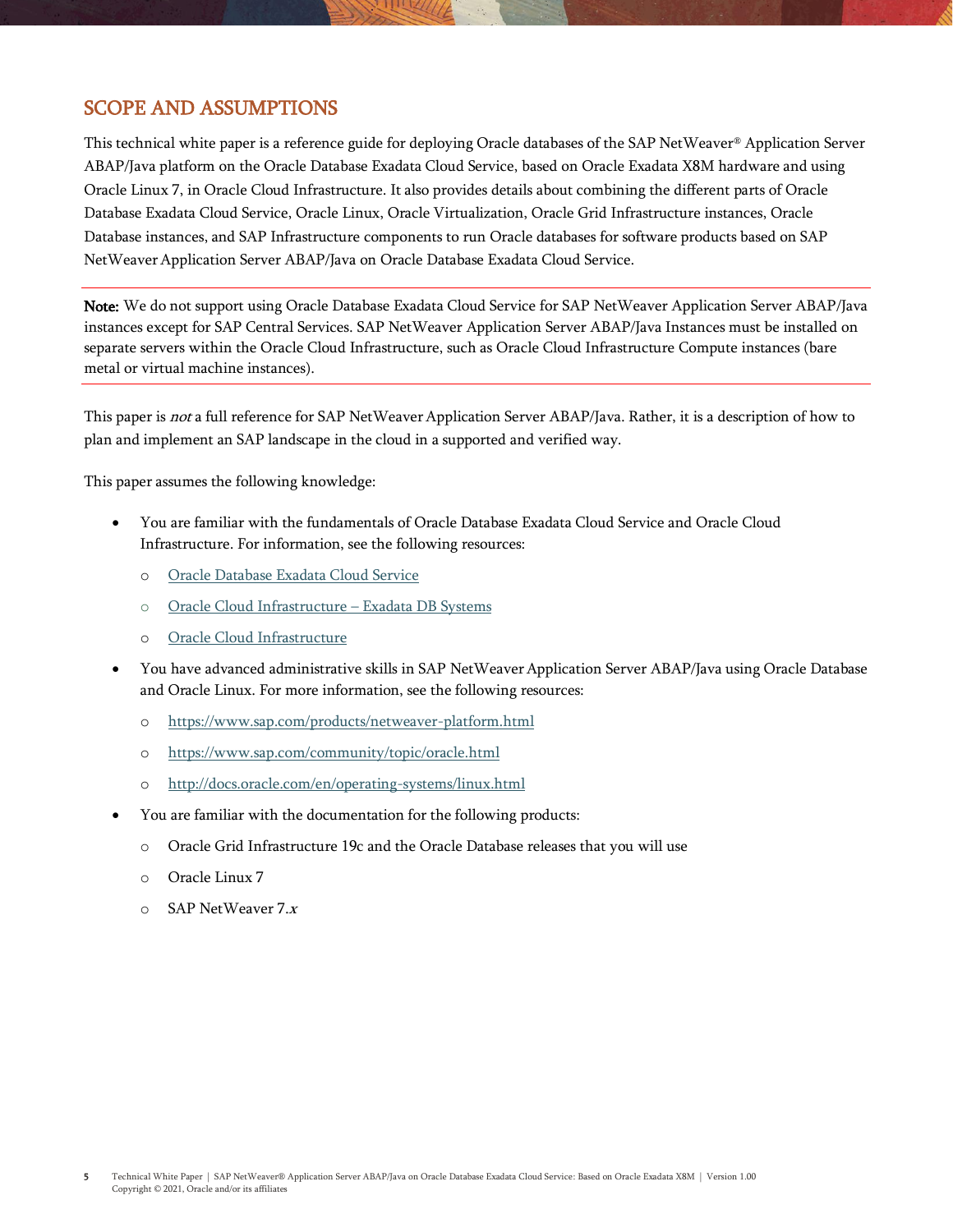## <span id="page-5-0"></span>OVERVIEW OF ORACLE DATABASE EXADATA CLOUD SERVICE

The Oracle Database Exadata Cloud Service enables full-featured Oracle databases to run on the Exadata platform in the Oracle public cloud. Exadata Cloud Service instances are preconfigured according to best practices that have been proven at thousands of mission-critical Exadata sites around the world.

Depending on the subscription model, you can have full access to the features and operations available in the following products, but with Oracle owning and managing the Exadata infrastructure:

- Oracle Grid Infrastructure
- Oracle Database, including Oracle Real Application Clusters (RAC)
- Oracle Automatic Storage Management Cluster File System (Oracle ACFS)
- SAP Infrastructure components for installation (Software Provisioning Manager)
- Database Administration (BR\*Tools)
- SAP High Availability for SAP Central Services

## <span id="page-5-1"></span>Oracle Database for SAP with Exadata Cloud Service

All options and features certified for on-premises deployments of SAP NetWeaver of the following Oracle Database releases are supported and certified for Exadata Cloud Service:

- Oracle Database 19c
- Oracle Database 18c
- Oracle Database 12c Release 2 (12.2.0.1)
- Oracle Database 12c Release 1 (12.1.0.2)

The support includes Oracle RAC, Oracle Automatic Storage Management (ASM), and Oracle Database In-Memory for on-premises deployments of SAP NetWeaver.

Note: Oracle Database 11g Release 2 is not supported with SAP for Exadata Cloud Service.

## <span id="page-5-2"></span>Regions and Availability Domains

Oracle Cloud Infrastructure is physically hosted in [regions and availability domains.](https://docs.cloud.oracle.com/iaas/Content/General/Concepts/regions.htm) A *region* is a localized geographic area. Availability domains are one or more data centers located within a region. Most Oracle Cloud Infrastructure resources are bound either to a particular region, such as a virtual cloud network (VCN), or to an availability domain, such as a compute instance.

Availability domains are isolated from each other, fault tolerant, and unlikely to fail simultaneously. Because availability domains do not share infrastructure such as power or cooling, or the internal availability domain network, a failure at one availability domain is unlikely to impact the availability of the others.

All the availability domains in a region are connected to each other by a low-latency, high-bandwidth network. This connection makes it possible to provide high-availability connectivity to the internet and customer premises, and to build replicated systems in multiple availability domains for both high availability and disaster recovery.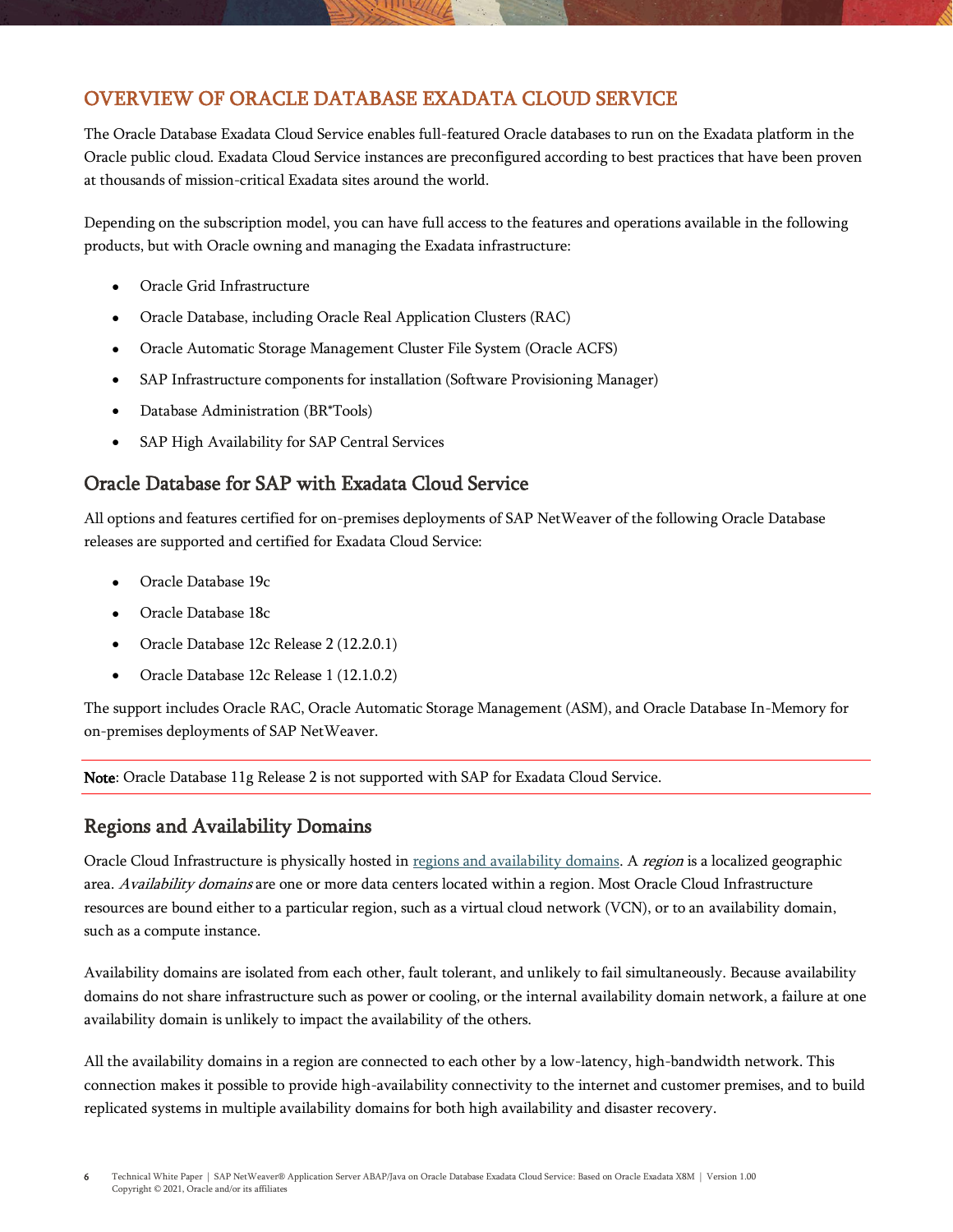Regions are independent of other regions and can be separated by vast distances. Generally, an application should be deployed in the region where it is most heavily used, because using nearby resources is faster than using distant resources.

For all SAP environments, compute nodes that are deployed as SAP Application Servers must be located in the same region, and preferably in the same availability domain, as the corresponding Exadata compute nodes.

Hybrid deployments between on-premises and cloud are not supported because of network latency.

## <span id="page-6-0"></span>Oracle Cloud Infrastructure Services

The following Oracle Cloud Infrastructure services are relevant to deploying Oracle databases of SAP NetWeaver Application Server ABAP/Java on the Oracle Database Exadata Cloud Service.

## <span id="page-6-1"></span>Identity and Access Management

Oracle Cloud Infrastructure provides [Identity and Access Management](https://docs.cloud.oracle.com/iaas/Content/Identity/Concepts/overview.htm) (IAM) at no additional cost. IAM lets you control who has access to your cloud resources and what type of access they have. You can manage complex organizations and rules with logical groups of users and resources, and it is simple to define policies. IAM helps you set up administrators, users, and groups, and specify their permissions. It allows you to use a single model for authentication and authorization to securely control access and easily manage your IT resources across all Oracle Cloud Infrastructure.

## <span id="page-6-2"></span>**Networking**

[Oracle Cloud Infrastructure Networking](https://docs.cloud.oracle.com/iaas/Content/Network/Concepts/overview.htm) helps you set up virtual versions of traditional network components. You can extend your IT infrastructure with highly customizable VCNs and connectivity services that provide predictable and consistent performance, isolation, and availability.

A VCN is a customizable and private network in Oracle Cloud Infrastructure. Just like a traditional data center network, the VCN provides you with complete control over your network environment. You can assign your own private IP address space, create subnets and route tables, and configure security lists (firewall rules). A single tenant can have multiple VCNs, thereby providing grouping and isolation of related resources.

Security can be configured at several levels within a VCN. A subnet can be designated as public or private. A private subnet cannot have a public IP address. Security lists can control packet-level traffic into and out of a subnet or an instance. In addition, at the instance level, firewall rules can be implemented. Gateways and route tables provide control over traffic flow between the VCN and outside destinations. Finally, IAM policies provide control over who can access and configure which resources.

For naming, each subnet can resolve names to the internet or within a VCN. In addition, an on-premises DNS server can be added to the search scope. A description of the choices for using DNS in your VCN are described in the [documentation.](https://docs.cloud.oracle.com/iaas/Content/Network/Concepts/dns.htm)

Oracle Cloud Infrastructure FastConnect is an alternative to using the public internet to connect your network to Oracle Cloud Infrastructure. FastConnect provides an easy, elastic, and economical way to create a dedicated and private connection with higher bandwidth options, and it provides a more reliable and consistent networking experience compared to internet-based connections.

Oracle Cloud Infrastructure's flat and fast network provides the latency and throughput of rack adjacency across the whole network, which allows synchronous replication and constant uptime. No network oversubscription also provides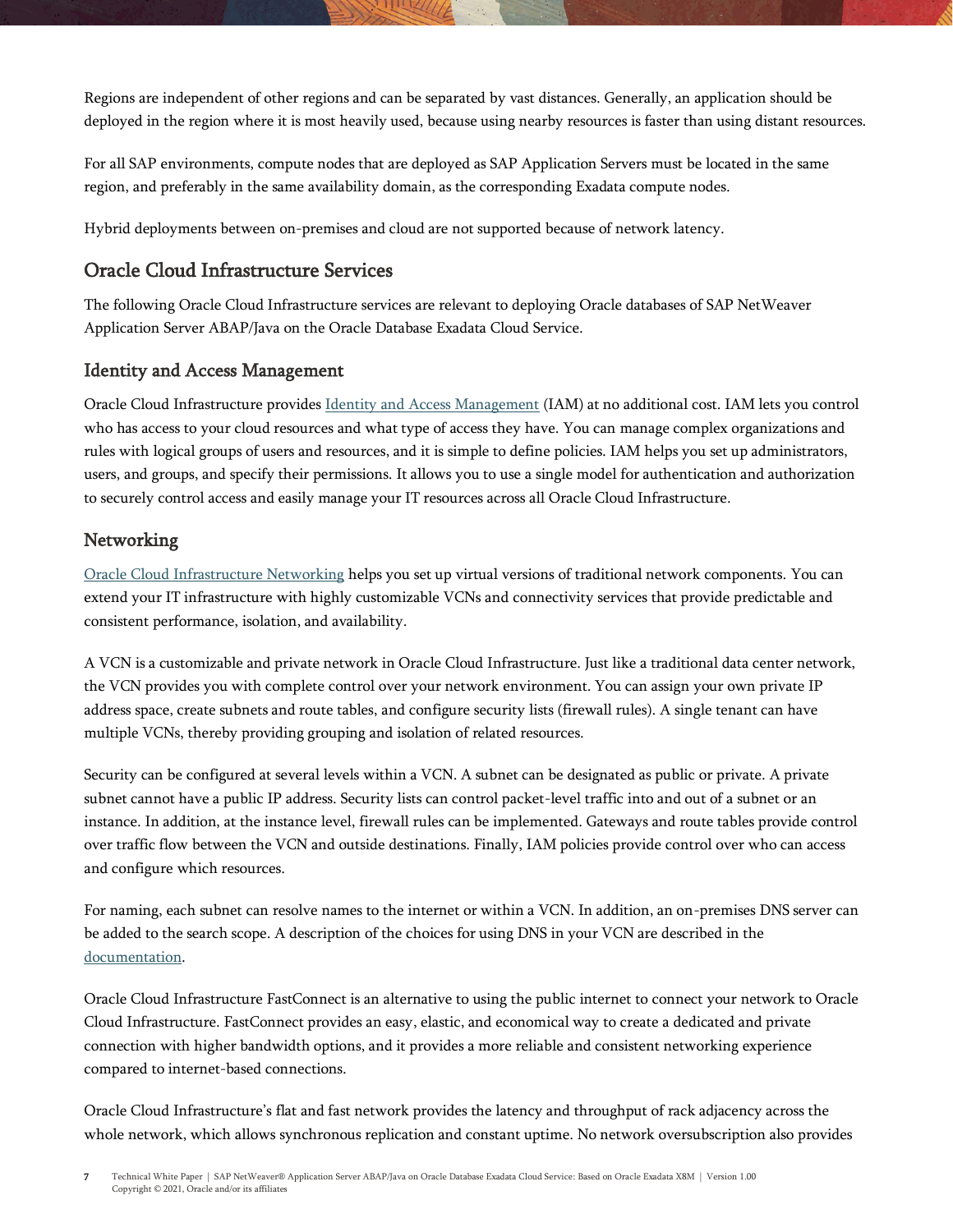predictable bandwidth and performance. High-bandwidth network interconnect provides less than 100-µs latency between any two hosts within an availability domain, and less than 1 ms between availability domains in a region.

## <span id="page-7-0"></span>Object Storage

[Oracle Cloud Infrastructure Object Storage](https://docs.cloud.oracle.com/iaas/Content/Object/Concepts/objectstorageoverview.htm) helps you manage data as objects stored in containers. Object Storage offers an unlimited amount of capacity, automatically replicating and healing data across multiple fault domains for high durability and data integrity. You can enhance the scale and performance of content-rich, analytic, and backup applications to serve more customers and achieve results faster.

## <span id="page-7-1"></span>Exadata Cloud Service Elastic Infrastructure Shapes

Exadata Cloud Service X8M offers elastic infrastructure shapes to support workloads of different sizes.

Shapes start with a Quarter Rack, 2 database and 3 storage servers, and allow elastic server expansion up to 32 database and 64 storage servers to meet larger CPU processing and storage requirements. The Exadata Cloud Service also offers a Base System to provide a cost-effective Exadata entry point with a fixed, non-elastic shape that is hardware generation agnostic.

Within a shape the number of CPUs configured can be scaled up and down online without downtime. This massive scaling is achieved by using 100 Gbps RoCE Internal Fabric, allowing a network bandwidth and throughput that is 2.5x higher than earlier Exadata Cloud Service generations.

In addition to the Exadata Cloud Service X8M elastic infrastructure shapes, Oracle offers the following fixed shape Exadata Cloud Service configurations on Oracle Cloud Infrastructure:

| <b>SYSTEM</b>          | NUMBER OF COMPUTE NODES                  | NUMBER OF EXADATA STORAGE<br><b>SERVERS</b> |
|------------------------|------------------------------------------|---------------------------------------------|
| Base Rack X7           | 2 nodes (2 to 48 OCPUs and 720 GB RAM)   | 3                                           |
| Quarter Rack X7        | 2 nodes (2 to 92 OCPUs and 1440 GB RAM)  | 3                                           |
| Half Rack X7           | 4 nodes (4 to 184 OCPUs and 2880 GB RAM) | 6                                           |
| <b>Full Rack X7</b>    | 8 nodes (8 to 368 OCPUs and 5760 GB RAM) | 12                                          |
| <b>Base Rack X8</b>    | 2 nodes (2 to 50 OCPUs and 720 GB RAM)   | 3                                           |
| <b>Quarter Rack X8</b> | 2 nodes (2 to 100 OCPUs and 1440 GB RAM) | 3                                           |
| <b>Half Rack X8</b>    | 4 nodes (4 to 200 OCPUs and 2880 GB RAM) | 6                                           |
| <b>Full Rack X8</b>    | 8 nodes (8 to 400 OCPUs and 5760 GB RAM) | 12                                          |

At the time this paper was published, SAP might not have certified all the preceding systems. For up-to-date information about certification status, se[e SAP Note 2614028.](https://launchpad.support.sap.com/#/notes/2614028)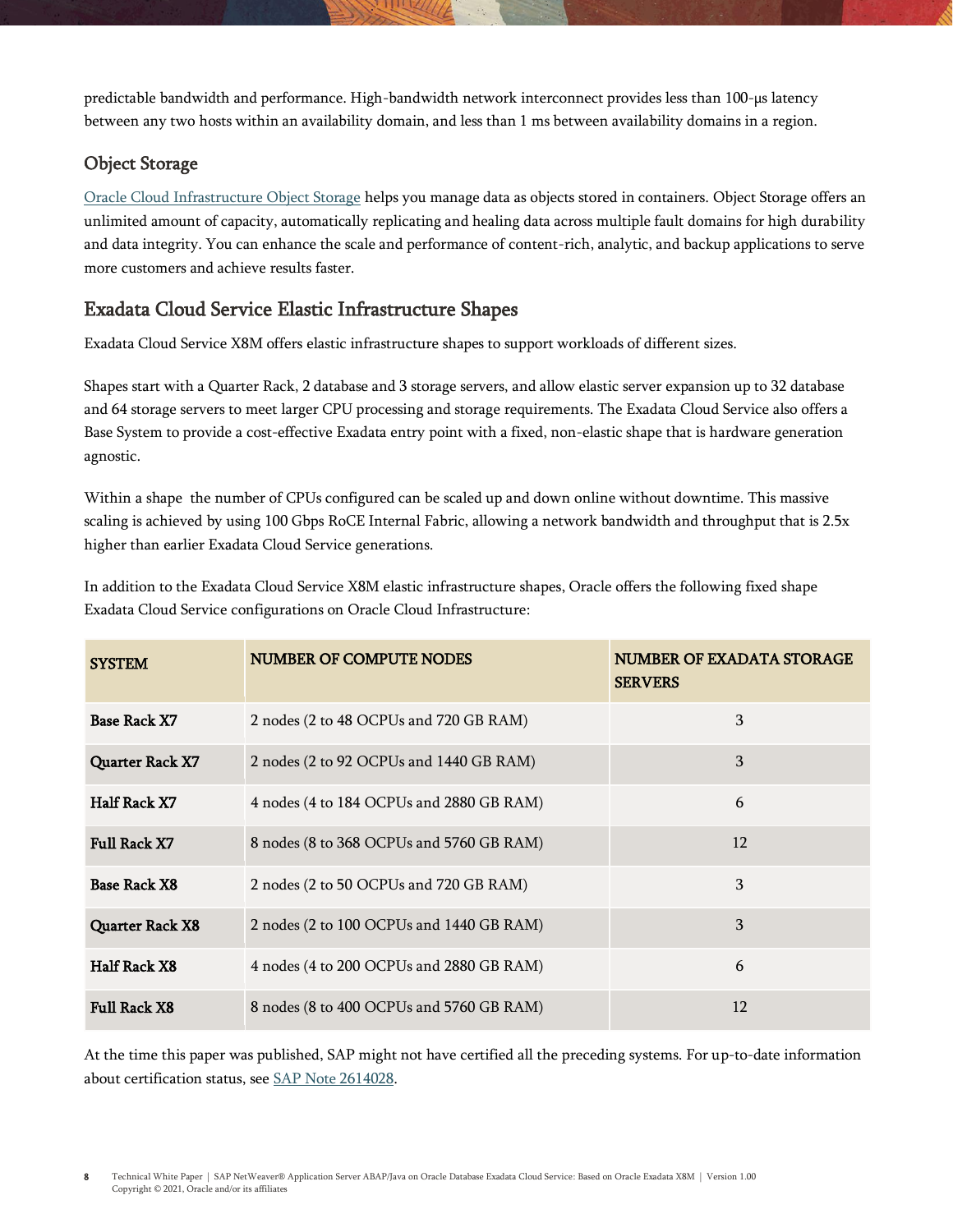Exadata Cloud Service features infrastructure that is dedicated to each customer, to ensure that response times and throughput are predictable for critical business processes. Exadata Cloud Service also allows elastic scaling, which enables you to grow and shrink your database server CPU capacity over your base subscription level to meet peak or seasonal demands. With this feature, you can add database server OCPUs to achieve a total processor capacity up to the physical maximum of your chosen shape. As stated before, you can adjust the CPU count online as often as needed.

Each Exadata database server is configured as a virtual machine (VM), called DomU, running on an Oracle VM hypervisor on a dedicated physical server. You have root privileges for the Exadata database server DomU and DBA privileges on the Oracle databases. You can configure the Exadata database server according to your requirements. You can also run additional agent software and SAP Infrastructure components on the Exadata database servers to conform to business standards or security monitoring requirements.

On Exadata Cloud Service, you can create numerous database deployments for different SAP applications. Apart from the inherent storage and processing capacity of your Exadata configuration, there is no maximum for the number of database deployments that you can create. However the available disk space on the internal disks of each compute node limits the number of Oracle Homes. For an SAP environment it is not allowed to create more than eight different Oracle Homes on Exadata Cloud Service. If you need more than eight different Oracle\_Homes it is required to use the concept shared Oracle\_Homes for a larger number of databases. Se[e SAP Note 2992680](https://launchpad.support.sap.com/#/notes/2992680) for details on how to use shared Oracle\_Homes with SAP NetWeaver based systems. When using multiple databases it is recommended to create one or more additional ACFS filesystems for the trace, log, audit or incident files of all of the database instances to not run out of disk space on the internal drives of each compute node. Se[e SAP Note 2884306](https://launchpad.support.sap.com/#/notes/2884306) for more details on how to configure and use such an ACFS filesystem for SAP NetWeaver bases systems.

Note: We do not support using Exadata compute nodes for SAP NetWeaver Application Server ABAP/Java instances except for SAP Central Services.

However, you do not have administrative access to the Exadata infrastructure components—including the physical compute node hardware, network switches, power distribution units (PDUs), and integrated lights-out management (ILOM) interfaces or the Exadata Storage Servers, which are all administered by Oracle.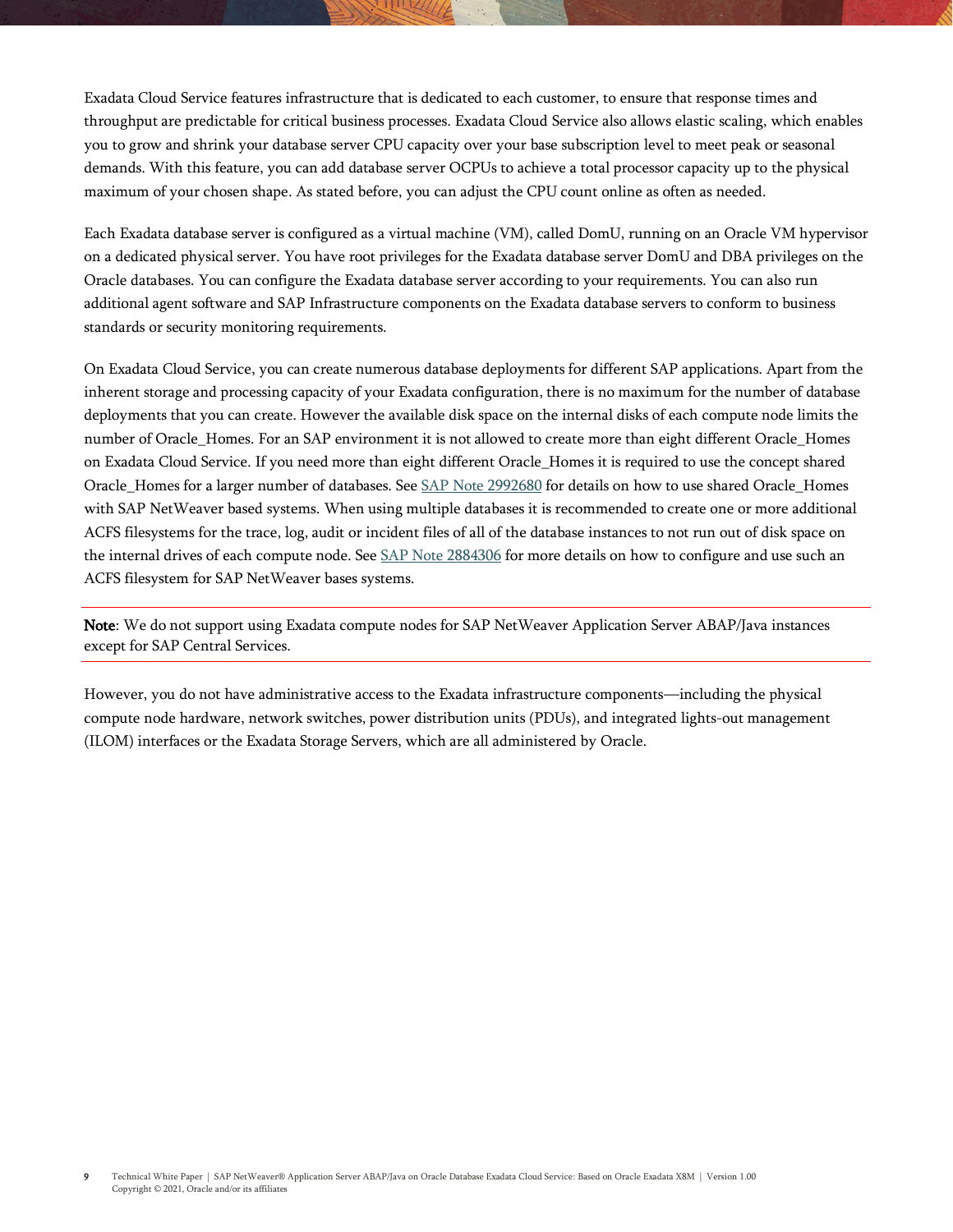## <span id="page-9-0"></span>Exadata Cloud Service Licenses

Exadata Cloud Service is available through two flexible subscription offerings for SAP customers:

- License included
- Exadata Cloud Service Bring Your Own License (BYOL), which is also valid for SAP ASFU licenses

#### License Included

This subscription model includes all the features of Oracle Database Enterprise Edition, plus all Oracle Database Enterprise Manager Packs and all Database Enterprise Edition Options. These industry-leading capabilities include:

- Database In-Memory
- Real Application Clusters (RAC)
- Active Data Guard
- Automatic Storage Management (ASM)
- Partitioning
- Advanced Compression
- Advanced Security
- Database Vault
- Real Application Testing
- OLAP
- Advanced Analytics
- Spatial and Graph

Also included in an Exadata Cloud Service PaaS subscription is Oracle Multitenant, which enables high consolidation density, rapid provisioning and cloning, efficient patching and upgrades, and simplified database management.

Note: Oracle Multitenant is not supported with SAP NetWeaver based systems.

This subscription model is ideal for customers who don't have existing Oracle Database licenses or who want to use Oracle Database features beyond their current licenses.

#### Exadata Cloud Service Bring Your Own License (BYOL)

Exadata Cloud Service BYOL is designed to minimize costs when migrating to the cloud. In a BYOL model, customers can deploy their existing Oracle Enterprise Edition and Database Option licenses on Exadata Cloud Service. Standard Edition is not supported on any Exadata Cloud Service.

When a customer brings a Database Enterprise Edition license entitlement to Exadata Cloud Service, they are granted the rights to use Oracle Transparent Data Encryption (TDE), Diagnostics Pack, Tuning Pack, Data Masking and Subsetting Pack, and Real Application Testing without having on-premises license entitlements for those database options. The Exadata system software is also included in a BYOL subscription, so BYOL customers do not have to bring a license entitlement for the Exadata system software.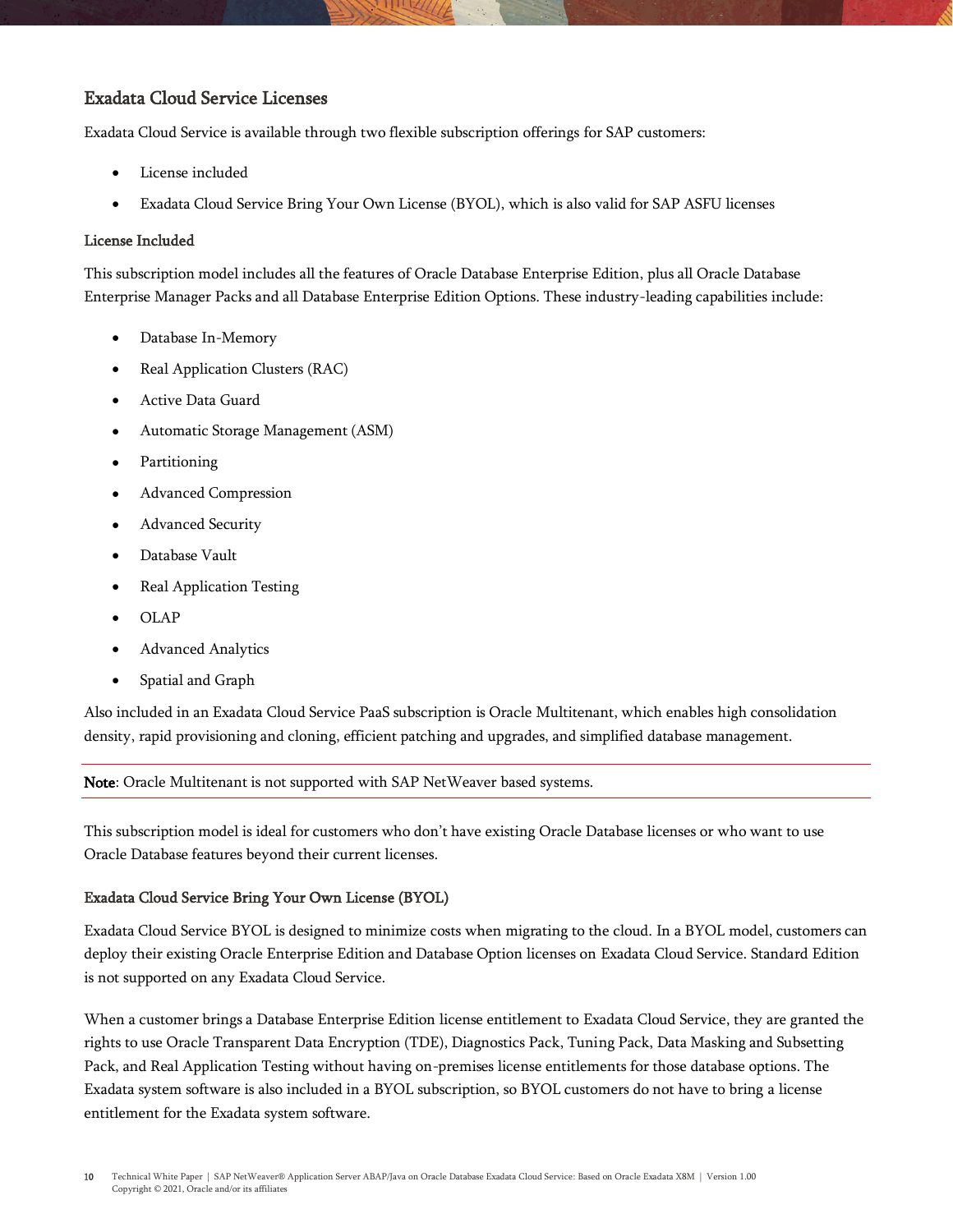## <span id="page-10-0"></span>PLANNING YOUR EXADATA CLOUD SERVICE FOR SAP NETWEAVER APPLICATION SERVER ABAP/JAVA

Use the information in this section to plan for using Exadata Cloud Service for SAP NetWeaver Application Server ABAP/Java deployment on Oracle Cloud Infrastructure.

## <span id="page-10-1"></span>**Prerequisites**

Request an Exadata Cloud Service for a region and availability domain. The service must be launched by using an Oracle Database 19c database to get Oracle Grid Infrastructure 19c installed, which supports 12.1, 12.2, 18c, and 19c databases. Launching the service on an Exadata X8M takes a couple of hours, whereas a half or full rack need sublinear more time to complete.

## <span id="page-10-2"></span>Deployment Restrictions with SAP for Exadata Cloud Service

The following restrictions apply:

- Oracle Database 11g Release 2 is not supported.
- Only Unicode deployments of SAP NetWeaver Application Server ABAP/Java are supported.
- SAP Central Services can be deployed only on compute nodes on Exadata Cloud Service environments for Unicode deployments of SAP NetWeaver Application Server ABAP/Java.
- SAP Application Servers on Exadata compute nodes are not supported.
- Preconfigured databases of Exadata Cloud Service cannot be used.
- All databases need to be created by using SAP Software Provisioning Manager (SWPM).
- Data encryption is mandatory for all Oracle databases in the cloud. Oracle 19c databases require SWPM with patch level 28 or higher for Oracle Database 19c and TDE support. Oracle 18c databases require SWPM with patch level 27 or higher for Oracle Database 18c and TDE support. For all other databases, encryption *must* be enabled as a separate step after successful SAP installation. However, most recent SWPM patch level is recommended, that is as of writing of this document SP30.
- Unlike Exadata Cloud@Customer, exactly one VM (VM Cluster) per Exadata Infrastructure currently.
- Hostnames cannot exceed 13 characters.
- Oracle Grid Infrastructure is owned by the grid OS user. All Oracle RDBMS Homes being created must be owned by the oracle OS user. Current SAP Bundle Patches (SBPs) have this in mind.
- The strong password policy in Exadata Cloud Service must be changed for an SAP installation.
- No support for Multitenant (CDB architecture). Only non-CDB architecture.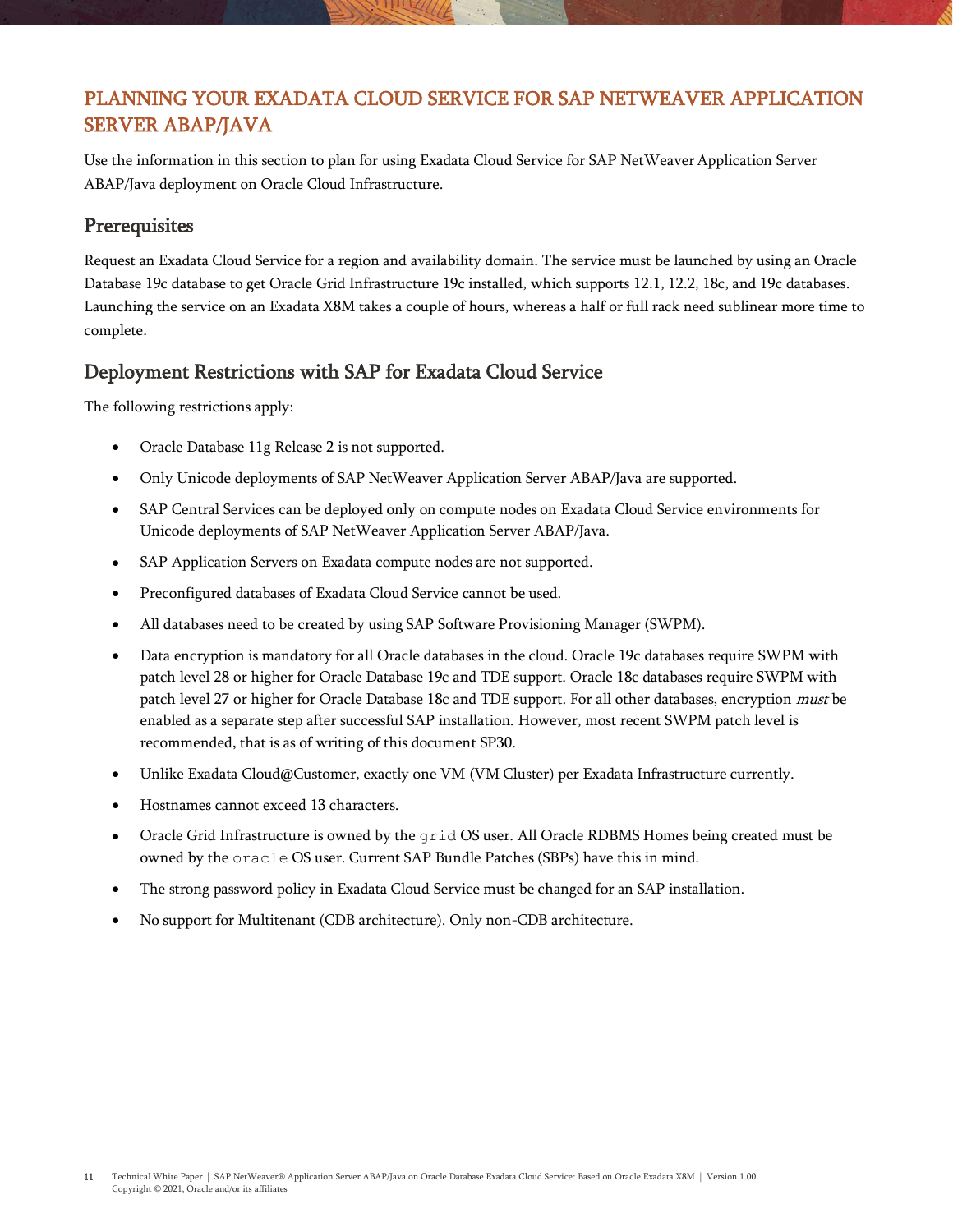## <span id="page-11-0"></span>Licenses

If you have already bought Oracle Database licenses from SAP (ASFU), you can transfer them to Oracle Cloud Infrastructure. Notify SAP that you intend to bring your own license (BYOL).

The same applies for licenses that you have bought from Oracle (Full Use, FU). If you have enough licenses, you can also transfer them from on-premises to Oracle Cloud Infrastructure. To ensure that the number of shapes, processors, and cores is correct, we recommend that you check with your Oracle sales manager or local license sales contact. They can help you set up the correct licensing.

Also, you can benefit from Oracle's Bring Your Own License (BYOL) to PaaS program for Exadata Cloud Service, with both ASFU and FU licenses.

For more information about Oracle's BYOL to PaaS program, see the following resources:

- <https://www.oracle.com/cloud/bring-your-own-license/faq/index.html>
- <http://www.oracle.com/us/corporate/contracts/paas-iaas-universal-credits-3940775.pdf>

## <span id="page-11-1"></span>Support

If you need technical support or help with Exadata Cloud Service, you can go t[o My Oracle Support](http://support.oracle.com/) and file a service request. If you encounter any problem with the SAP NetWeaver Application Server ABAP/Java deployment with Exadata Cloud Service, log a support message with SAP support and assign it to the support queue BC-OP-LNX-OLNX.

Customers must purchase the Exadata Cloud Service directly from Oracle to use the service and get support for it. For details, see [Oracle Cloud Hosting and Delivery Policies.](http://www.oracle.com/us/corporate/contracts/ocloud-hosting-delivery-policies-3089853.pdf)

In addition to support for technical issues, use  $My$  Oracle Support if you need to perform the following tasks:

- Reset the password or unlock the account for the tenancy administrator.
- Add or change a tenancy administrator.
- Request a service limit increase.

Note: [SAP Note 2520061](https://launchpad.support.sap.com/#/notes/2520061) describes the support subscriptions that are needed to run SAP NetWeaver Application Server ABAP/Java on Oracle Cloud Infrastructure with Oracle Linux.

### <span id="page-11-2"></span>Documentation

Determine the supported combination of Oracle Linux and Oracle Database for your planned SAP product by using the [SAP Product Availability Matrix](https://apps.support.sap.com/sap/support/pam) (PAM). Ensure that you are familiar with the relevant SAP NetWeaver master and installation guides and the referenced SAP notes within. To find planning, installation, patching, and operation documentation for your task, see th[e SAP NetWeaver Guide Finder.](https://cp.hana.ondemand.com/dps/d/preview/ec5624d5073d4c949b42bf284742748d/1.0/en-US/frameset.htm?576f5c1808de4d1abecbd6e503c9ba42.html)

Become familiar with the product documentation for all the components of your stack: Oracle Cloud Infrastructure, Oracle Linux, Oracle Database, and SAP NetWeaver Application Server ABAP/Java.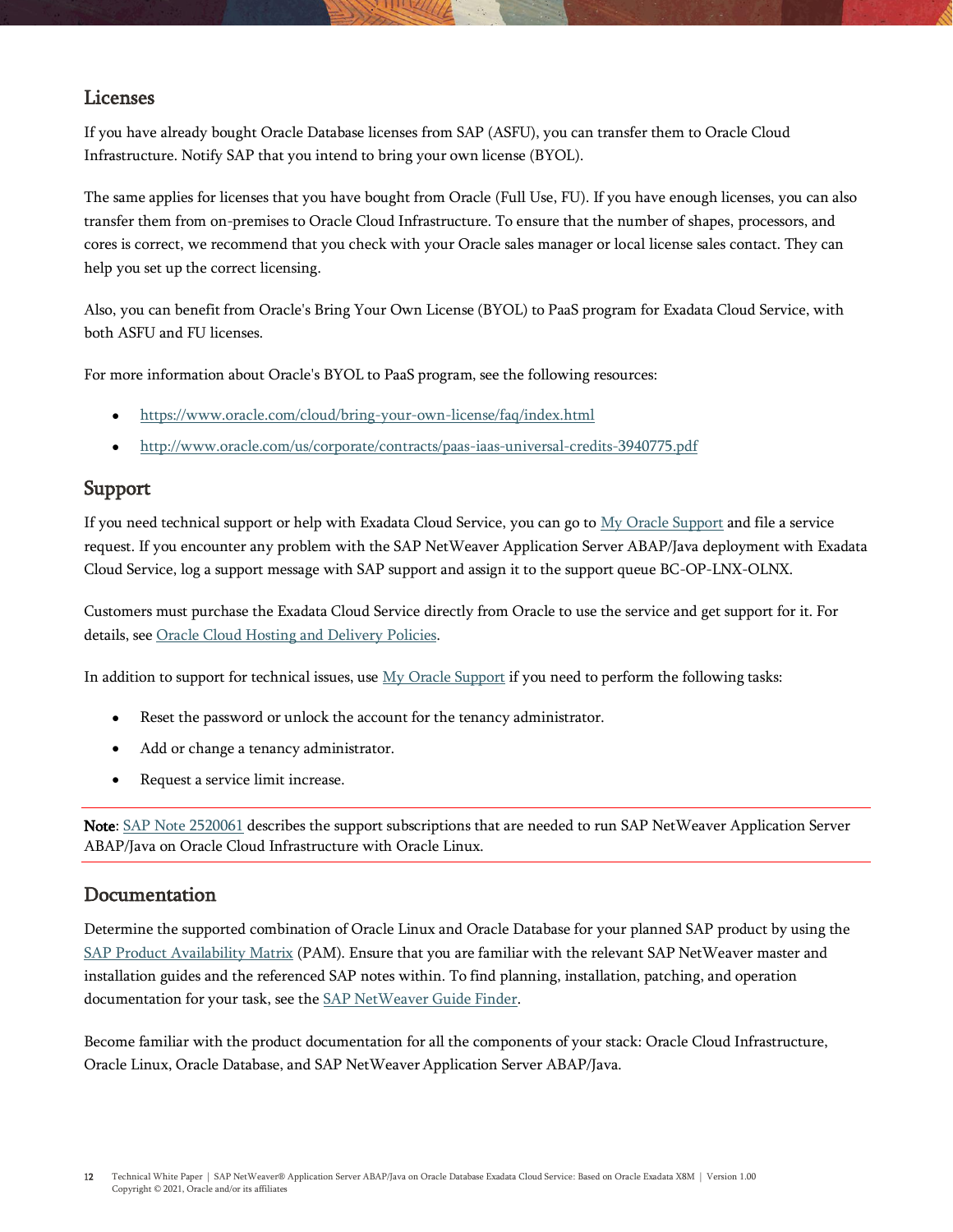Note: [SAP Note 2614028](https://launchpad.support.sap.com/#/notes/2614028) defines all the technical prerequisites for deploying an SAP NetWeaver Application Server ABAP/Java system with Exadata Cloud Service. This note is updated regularly, so read it before you start any deployment. Information in the note takes precedence over information in this paper.

## <span id="page-12-0"></span>Workload Size

Estimate the size needed for your SAP installation by using the [SAP Quick Sizer tool,](http://sap.com/sizing) and calculate the Oracle Database Exadata Cloud Service configuration needed for your SAP workload. For SAPS numbers, se[e SAP Note 2614028.](https://launchpad.support.sap.com/#/notes/2614028) Note, however, that the SAPS numbers listed in the note are only for a performance indication and have not been achieved by using a high-performance benchmark.

The following table shows the current certified instance types by SAP. Check [SAP Note 2614028](https://launchpad.support.sap.com/#/notes/2614028) for the most current certification status.

| <b>INSTANCE TYPE</b>                                   | <b>OCPU</b> | <b>MEMORY</b>            | <b>TOTAL USABLE</b><br><b>STORAGE CAPACITY</b> | <b>NUMBER OF</b><br><b>EXADATA STORAGE</b><br><b>SERVERS</b> |
|--------------------------------------------------------|-------------|--------------------------|------------------------------------------------|--------------------------------------------------------------|
| Exadata Base 48                                        | $8 - 48$    | 720 GB                   | 74.6 TB                                        | 3                                                            |
| Exadata.Quarter1.84                                    | $8 - 84$    | 1440 GB                  | 84 TB                                          | 3                                                            |
| Exadata.Quarter2.92                                    | $8 - 92$    | 1440 GB                  | 106 TB                                         | $\overline{3}$                                               |
| Exadata.Half2.184                                      | $16 - 184$  | 2880 GB                  | 212 TB                                         | 6                                                            |
| Exadata.Quarter3.100                                   | $8 - 100$   | 1440 GB                  | 149 TB                                         | 3                                                            |
| Exadata.Half3.200                                      | $16 - 200$  | 2880 GB                  | 299 TB                                         | 6                                                            |
| Exadata.X8M Base                                       | $8 - 48$    | 720 GB                   | 74 TB                                          | 3                                                            |
| Exadata.X8M Elastic (up to 4<br>database servers/nodes | $8 - 200$   | $2780$ GB $-$<br>5560 GB | 149 TB - 3193 TB                               | $3 - 64$                                                     |

To run an SAP NetWeaver workload, minimum numbers of OCPUs are needed.

Presales and consulting teams from Oracle can help you make a valid sizing for your planned SAP landscape in the cloud.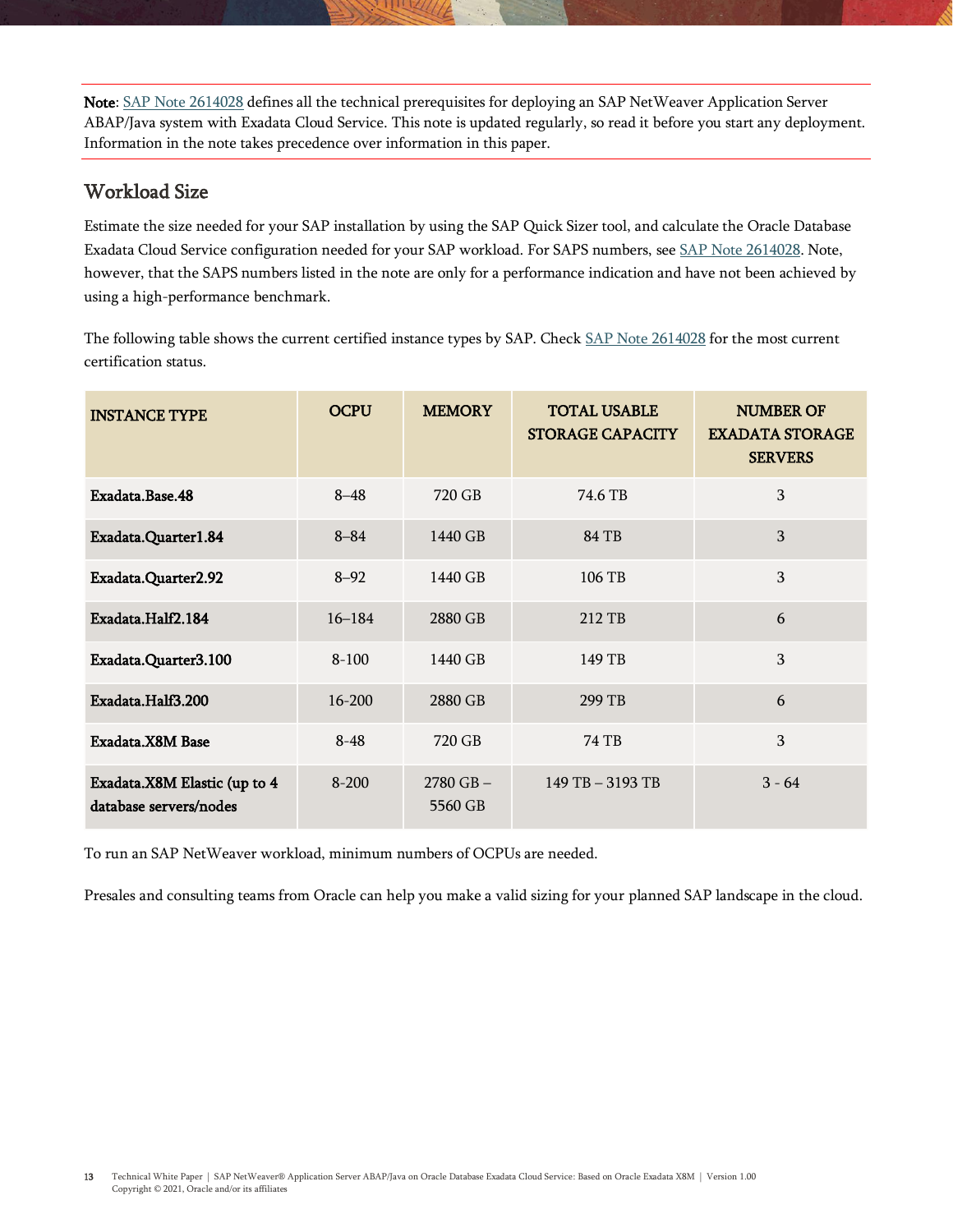## <span id="page-13-0"></span>PLANNING THE SAP DEPLOYMENT

Use the information in this section to plan your SAP NetWeaver Application Server ABAP/Java deployment on Oracle Cloud Infrastructure.

This document designs a minimal SAP landscape that consists of an SAP database using Oracle Exadata Cloud Service connected to a single SAP Application Server (Primary Application Server, here referred to as PAS) on a separate Oracle Cloud Infrastructure host.

A real-world SAP landscape is considered fairly more complex and might consist of multiple SAP Application Servers, deployed on one or more Oracle Cloud Infrastructure hosts of a certified Oracle Cloud Infrastructure shape. Additionally, it would implement a VPN Connect setup, internet access via SAProuter and SAP Web Dispatcher, or both.

The proper setup of the virtual cloud network (VCN) with its subnets, security (security lists or network security groups), and routing also requires detailed planning for how customer requirements can be addressed within Oracle Cloud Infrastructure.

Oracle Cloud Infrastructure allows you to use one of the quick network configuration wizards to set up a VCN and associated resources, or to configure the VCN manually. Using one of the configuration wizards eases the setup of the internet gateway or VPN and NAT, but numerous manual configuration steps are still required to finalize VCN configuration, such as adding more subnets, security, and routing.

The landscape described in this document uses a manually configured VCN, aiming to help customers deploy SAP on Oracle Exadata Cloud Service in a real-world scenario.

Consider using [network security groups](https://docs.cloud.oracle.com/iaas/Content/Network/Concepts/networksecuritygroups.htm) instead of security lists.

## <span id="page-13-1"></span>What You Need

Login credentials to the [Oracle Cloud Infrastructure Console](https://console.us-phoenix-1.oraclecloud.com/)

The Console is used to manage Oracle Cloud Infrastructure resources. Your account must be enabled to create resources.

SSH key pairs

You need SSH key pairs to deploy and access Oracle Cloud Infrastructure resources, the Exadata Cloud Service, and at least one certified Oracle Cloud Infrastructure host. See Creating [a Key Pair.](https://docs.cloud.oracle.com/iaas/Content/GSG/Tasks/creatingkeys.htm) Password protection of key pairs is required.

• Oracle SAP Bundle Patches for Exadata

For information, see the "SAP Bundle Patch for Oracle Database Exadata Cloud Service: Life Cycle Management for SAP Databases" section later in this paper.

SAP NetWeaver installation media

Required media and versions of SAP Software Provisioning Manager (SWPM), SAP Kernel, and Installation Exports, depending on your installation scenario. You might need access to SAP Marketplace to download SAP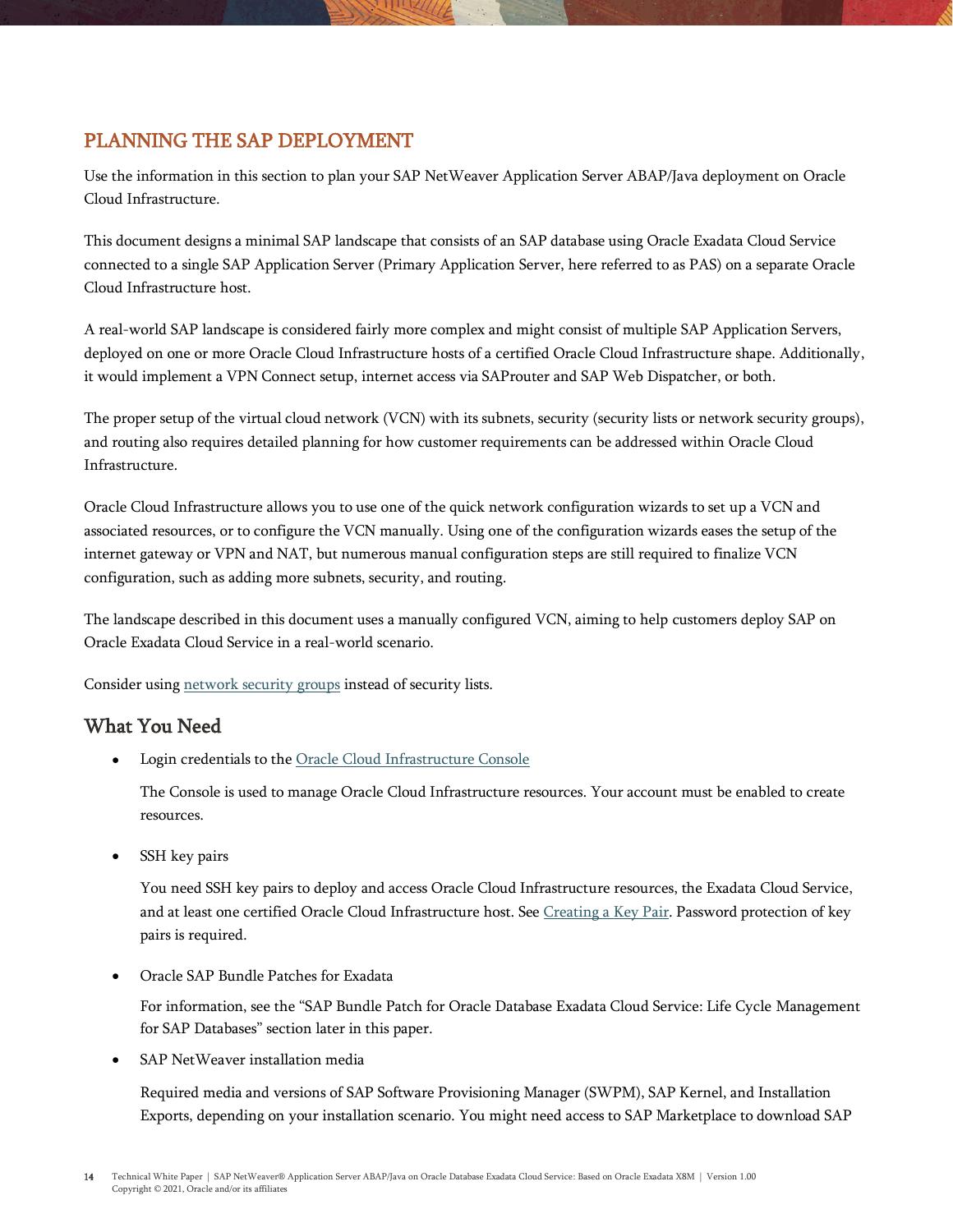software. However, this document assumes that you have already selected and downloaded all the required software components and have them available, for example, on an NFS file system.

• Passwords for various resources

Passwords are used to protect VNC server access, OS user accounts (for X-Windows), Exadata Cloud Service database accounts, and SSH private keys.

## <span id="page-14-0"></span>General Installation Overview

This section provides an overview of the installation and configuration steps outlined in this paper. Detailed steps follow in the later sections.

The first step is deploying resources in th[e Oracle Cloud Infrastructure Console.](https://console.us-phoenix-1.oraclecloud.com/a/) In this use case, you use the Console to create a network that suits your needs, provision the Exadata Cloud Service plus SAP Application Server hosts, and, if necessary, create Object Storage containers. When this step is completed, you have the following items:

- At least one VCN that meets the requirements for deploying the Exadata Cloud Service, plus route tables and security lists
- IP addresses (either one public and one private or two private IP addresses for the client and backup network), plus virtual IP addresses of all Exadata nodes
- Host names, SCAN names, and SCAN IP addresses
- Private and public IP addresses of all compute nodes, for example, for the SAP Application Servers
- SSH-based access to all the deployed Compute resources

Before any of the nodes can be used for SAP software, you must perform numerous configuration steps to be able to install SAP software.

- On the Exadata Cloud Service compute nodes, you must make changes to local and shared file systems. The tasks to be done vary among the user accounts root, oracle, and opc.
- On the Oracle Cloud Infrastructure compute nodes, you must make changes to hostname settings, time zones, local file systems, and network file systems, plus a few more, before SWPM can be executed to install SAP software.

SWPM must be run on each compute node, so shared access to SAP media simplifies installation. These preparations are required to be able to run SWPM successfully.

The next major steps are as follows:

- 1. Install the SAP ABAP SAP Central Services (ASCS) instance, Oracle RAC Database, and the SAP ERS instance on the Exadata compute nodes.
	- Prepare the hosts for running SWPM.
	- Run SWPM on the Exadata compute nodes.
	- Install the SAP ASCS instance on a shared location on the Exadata compute nodes and complete postconfiguration steps.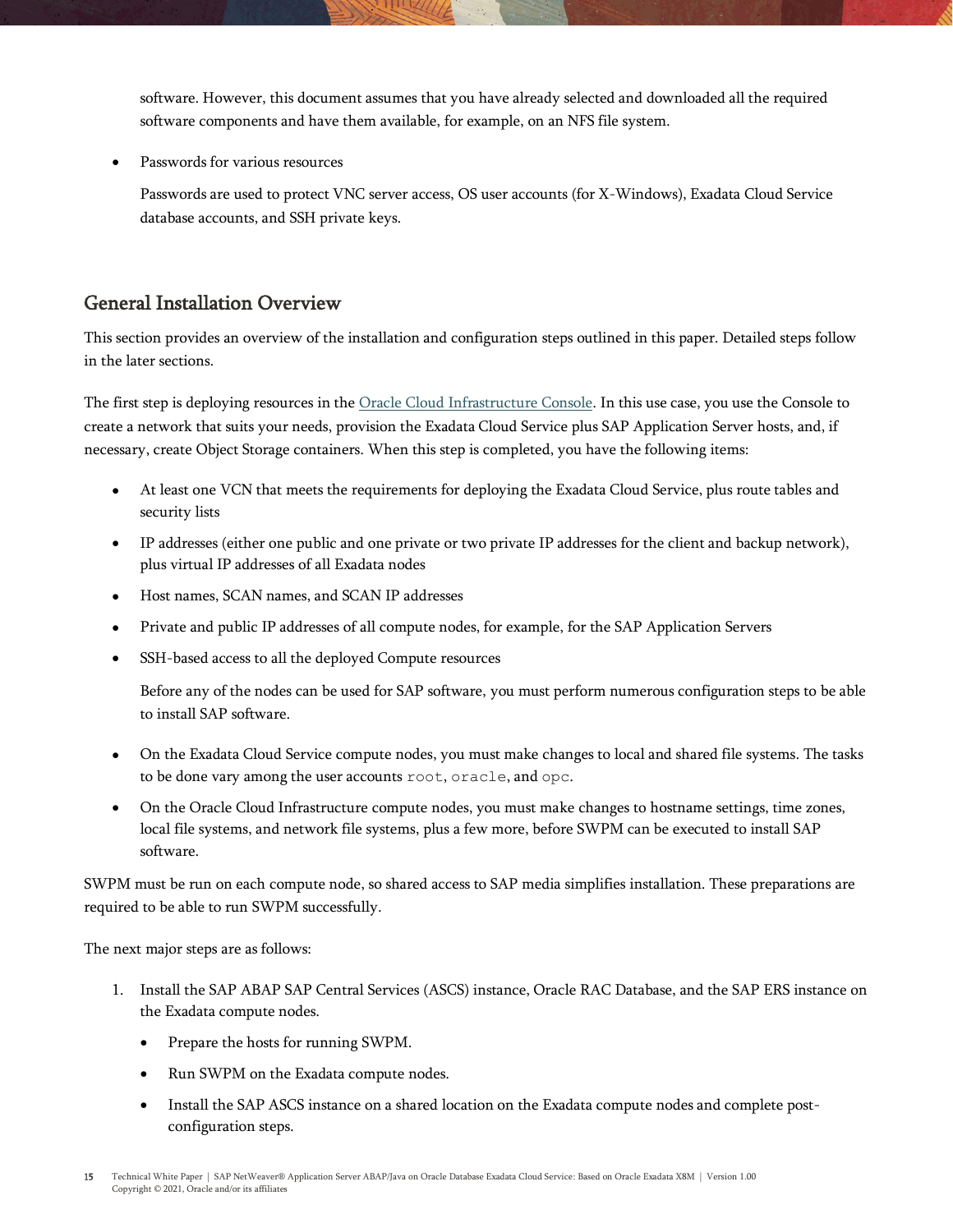- Create an Oracle RAC database on the Exadata compute nodes using SWPM.
- Install SAP ERS on each Exadata compute node.
- Verify that the database is Oracle RAC.
- 2. Install the Primary Application Server (PAS) instance on an SAP Application Server compute node.
	- Prepare the host for running SWPM.
	- Run SWPM to install PAS.
- 3. Configure the SAP GUI to verify that the SAP system is accessible.
- 4. Run post-installation steps.
	- Set up Object Storage.
	- Verify readiness by using Object Storage.
	- Set up BR\*Tools.
	- Integrate with SAPCTL.
	- Configure HA-NFS for /sapmnt.

### <span id="page-15-0"></span>IMPLEMENTING THE DEPLOYMENT

This section provides the steps for implementing your planned deployment of SAP NetWeaver Application Server ABAP/Java in Oracle Cloud Infrastructure.

#### <span id="page-15-1"></span>Get Your Oracle Cloud Infrastructure Account

To get your Oracle Cloud Infrastructure account, work with your Oracle account team.

### <span id="page-15-2"></span>Deploy the Oracle Cloud Infrastructure Resources

Deploy the following resources on Oracle Cloud Infrastructure:

- VCN
- Exadata Infrastructure
- VM Cluster Exadata Cloud Service
- Oracle Cloud Infrastructure Compute Instance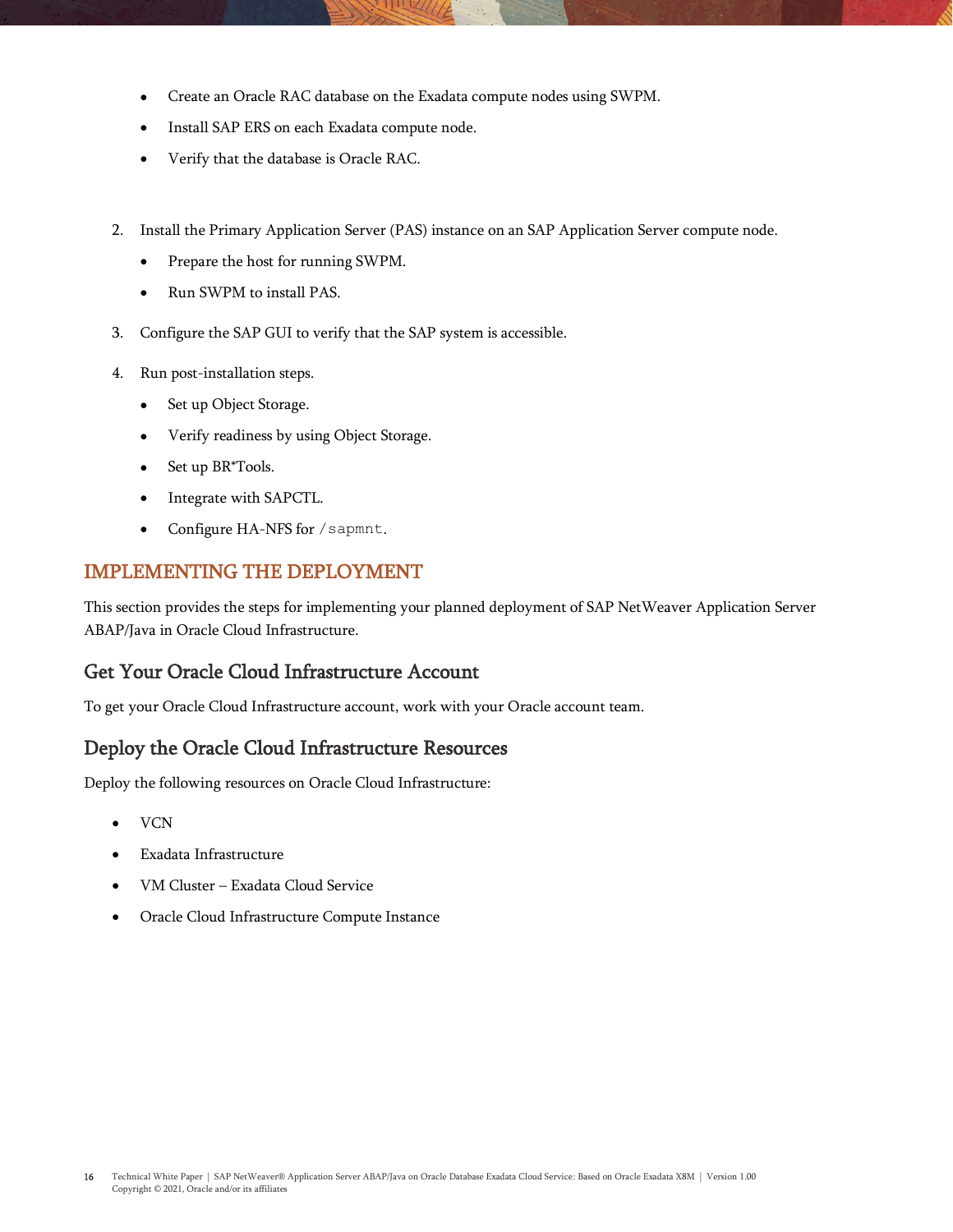## <span id="page-16-0"></span>Deploy the VCN

- 1. Log in to th[e Oracle Cloud Infrastructure Console.](https://console.us-phoenix-1.oraclecloud.com/a/)
- 2. Select the region in which you want to deploy your SAP application and provision the related resources this needs to be the same as the Exadata Infrastructure (next step).
- 3. Open the navigation menu, go to Networking, and then select Virtual Cloud Networks.
- 4. Click Create Virtual Cloud Network to create an initial VCN of the necessary size (for example, 10.0.0.0/16). For detailed instructions, see [To create a VCN,](https://docs.cloud.oracle.com/iaas/Content/Network/Tasks/managingVCNs.htm#console) and [Network Setup for Exadata Cloud Service Instances.](https://docs.cloud.oracle.com/en-us/iaas/Content/Database/Tasks/exanetwork.htm)
- 5. Add private regional subnets of the appropriate size for "client" access (SAP Application Servers) and a "backup" of the appropriate size (for example, 10.0.0.0/24 and 10.0.1.0/24). They are required to launch your Exadata Cloud Service instance.
- 6. Configure network security to allow ICMP and TCP between all IP addresses on the same subnet for the client and backup subnets.
- 7. Add a service gateway to the VCN that allows access to Oracle Services. Because Oracle services are region specific, add a route rule that targets the service gateway for "All Services in Oracle Services Network" in your specific region.
- 8. Add a public regional subnet (for example, 10.0.2.0/24), an internet gateway, and an associated security list for the bastion host to allow access from the internet.

Subsequent resources (for example, databases and compute instances) need to be deployed in that particular availability domain and client subnet. For more information, se[e Overview of Networking](https://docs.us-phoenix-1.oraclecloud.com/Content/Network/Concepts/overview.htm) in the Oracle Cloud Infrastructure documentation.

## <span id="page-16-1"></span>Deploy the Exadata Infrastructure

- 1. Log in to the Oracle Cloud Infrastructure Console.
- 2. At the top right-hand side, select the region in which you want to deploy your SAP application and provision the related resources.
- 3. Open the navigation menu, go to Bare Metal, VM and Exadata, and then select Exadata Infrastructure.
- 4. Enter the following information
	- o Compartment
	- o Display Name
	- o Availability Domain
	- o Exadata system model needs to be X8M-2
	- o 2 compute and 3 storage nodes
	- o Maintenance schedule preference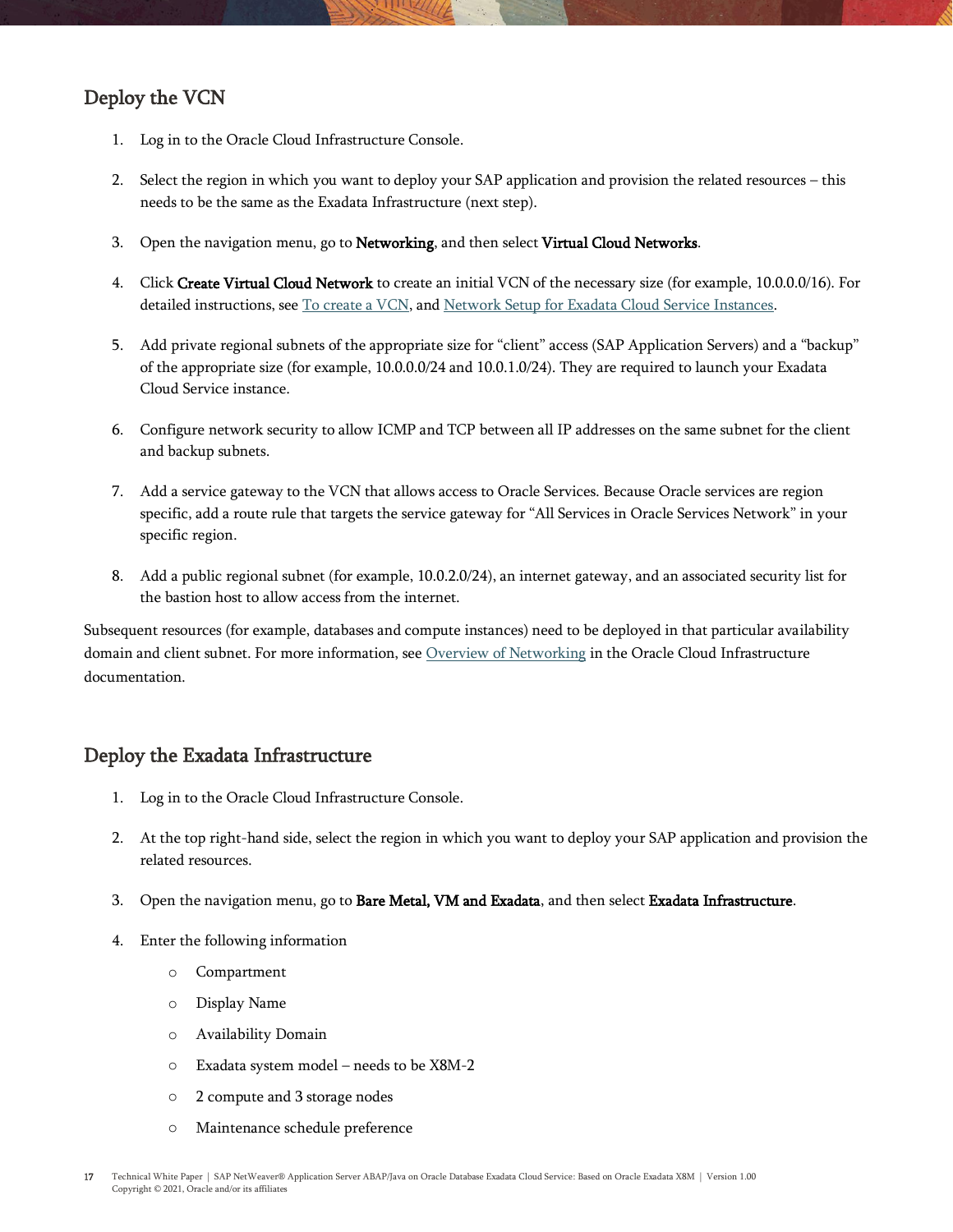o Advanced options, namely tags.

Submit your input to create the Exadata Infrastructure.

## <span id="page-17-0"></span>Deploy the VM Cluster - Exadata Cloud Service

- 1. In the Oracle Cloud Infrastructure Console, open the navigation menu and select **Bare Metal, VM, and Exadata**.
- 2. Verify the selected compartment, navigate to Exadata VM Clusters and then click Create Exadata VM Cluster.
- 3. In the Create Exadata VM Cluster dialog, provide the following information:
	- Select the compartment from the drop-down box.
	- Provide the display name of the to-be-created VM Cluster.
	- In the drop-down box for Exadata Infrastructure, use the recently created one (ends with X8M-2)
	- Provide the initial OCPU count for a single VM. The right-hand side of the dialog displays the total OCPU count for the VM Cluster.
	- For Exadata Storage configuration, there are 2 checkboxes available and initially unticked. Allocate storage for local backups moves the ratio between DATA and RECO diskgroup to have a significantly reduced DATA diskgroup. Allocate storage for Exadata sparse snapshots is not supported in the SAP context, however, if you plan to use database snapshots for non-SAP container databases, this is the option to create a SPARSE diskgroup.
	- Oracle Grid Infrastructure version: Please choose 19c. This setting gives you most perspective for both GI and RDBMS upgrades and the widest choice for RDBMS releases.
	- Paste your public SSH key(s) or upload your public key file(s).
- 4. In the Network Information section, select your new VCN along with the client and backup subnet names. If you want to use Network Security Groups assign the NSGs for client and backup subnet. Enter a short hostname prefix.
- 5. Choose your license type.
- 6. Please expand Advanced Options and select an appropriate time zone for your Exadata VM Cluster. Choose the one that matches your SAP application server(s).
- 7. Click Create Exadata VM Cluster and wait for completion.
- 8. Once the VM Cluster is ready, log in to one of the VM cluster nodes. If the client network is private and doesn't come with a public IP, the login must be initiated from the bastion host.
- 9. We will need a database ORACLE\_HOME. Clone the required Oracle Database Homes either via browser UI (VM Cluster, Database Homes, Create Database Home) or by using dbaascli tool. For example:

```
[root@x8-hglxa1 ~]# dbaascli dbhome create --version 19000
DBAAS CLI version 20.1.3.4.0
Executing command dbhome create --version 19000
```
18 Technical White Paper | SAP NetWeaver® Application Server ABAP/Java on Oracle Database Exadata Cloud Service: Based on Oracle Exadata X8M | Version 1.00 Copyright © 2021, Oracle and/or its affiliates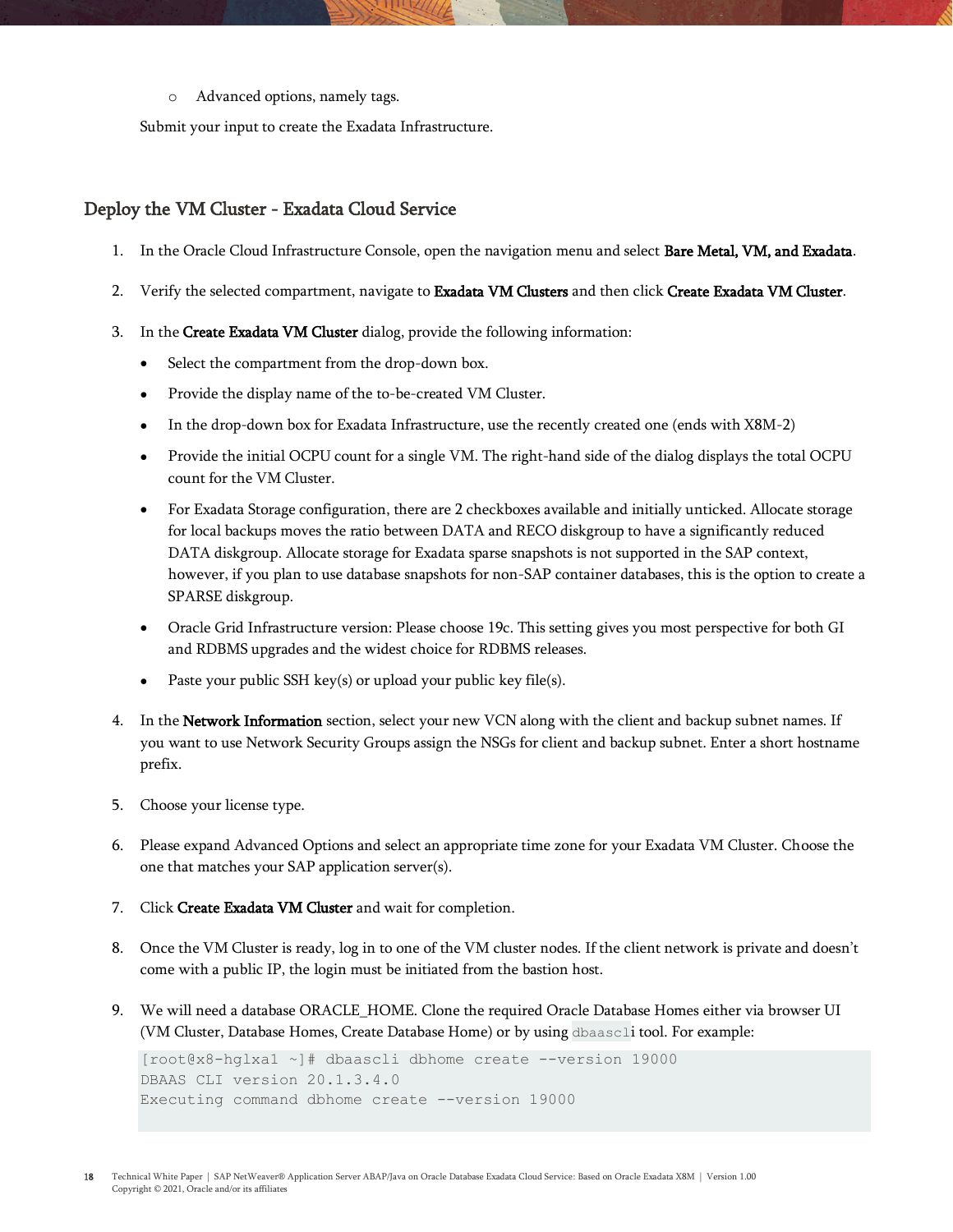```
INFO: OSS details are not provided, Restoring from local acfs image
Please confirm yes/no:
yes
INFO: Logfile for this activity => /var/opt/oracle/log/ohome_createlocal
INFO : Creating Oracle Home from Local Image
INFO: Restoring Oracle from Image
/var/opt/oracle/dbaas_acfs/dbnid/db19000_bits_EXA.zip for version 19000
New Home Name: OraHome100
-------- Clone.pl completed -------
dbopts relink vsn suc : Success : relinking libvsn for bundle : extreme-perf
INFO: create home is successful 
INFO: ORACLE_HOME=/u02/app/oracle/product/19.0.0.0/dbhome_2
```
### <span id="page-18-0"></span>Deploy the Oracle Cloud Infrastructure Compute Instance

Deploy an Oracle Cloud Infrastructure Compute instance of a supported shape that will host the SAP Primary Application Server (PAS) in the same VCN as the Exadata compute nodes.

In the Oracle Cloud Infrastructure Console, navigate to the **Compute** tab. Supported shape types are referenced in SAP [Note 2474949.](https://launchpad.support.sap.com/#/notes/2474949) This white paper uses Oracle Linux 7.7 images.

After all deployments succeed, you can use SSH to log in to all three compute nodes (for an Exadata Quarter Rack deployment). You can log in with the opc user and gain root access by using sudo su -. Also, with the same key as for the opc user, you can reach the Oracle account on the Exadata Cloud Service compute nodes.

To summarize:

- ssh opc@node0 takes you to the opc user on Exadata compute node0.
- ssh oracle@node0 (with the same key as for the opc user) takes you into the Oracle user account.

As a consequence, managing SSH keys properly is an important measure.

You have various choices of where to put the compute instances. Following are some possible scenarios:

- Separation of public subnet, management private subnet, and apps and database private subnet
- Same as the preceding separation, but also with a different private subnet for apps and databases
- Separation of different SAP landscapes in different VCNs
- Separation into test, quality, and production VCNs
- Migration of your existing on-premises network to the cloud

A local firewall for each compute instance that comes from the operating system, and security lists that are part of the Oracle Cloud Infrastructure Networking service, allow and deny specific network traffic. For an SAP deployment, the local firewall must be disabled (which you will do later in this paper), and only the [security lists](https://docs.us-phoenix-1.oraclecloud.com/Content/Network/Concepts/securitylists.htm) for the subnets must be managed. You can get an overview about the required ports for an SAP system from [SAP Help Ports.](https://help.sap.com/viewer/ports)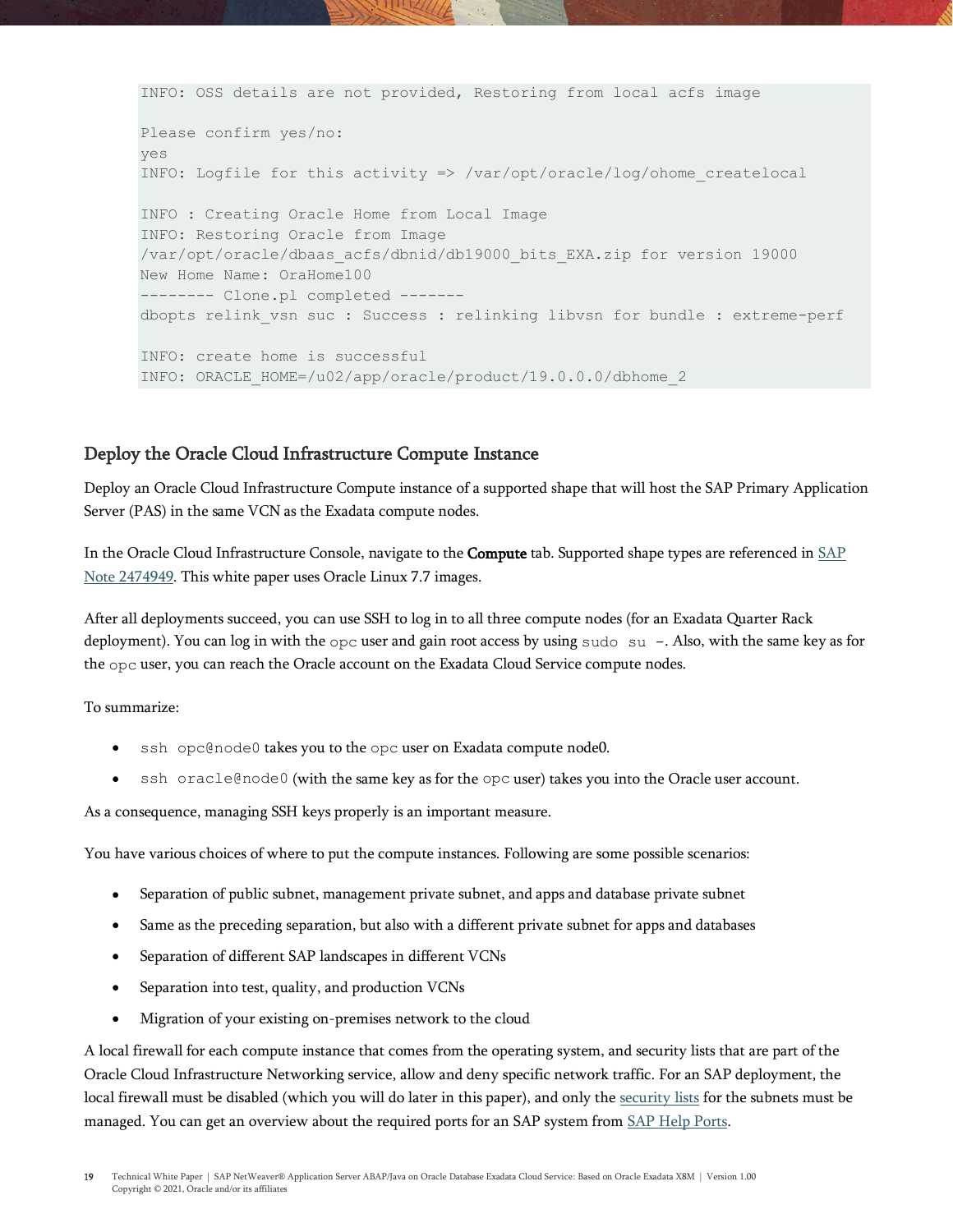## <span id="page-19-0"></span>Prepare Your Environment

You can set up all the resources by using the Oracle Cloud Infrastructure Console or by using automation. Automation provides the advantage of repeatability, while the Oracle Cloud Infrastructure Console provides immediate provisioning and a human-friendly user interface.

- 1. [Set Up the Bastion](#page-19-1) Host
- 2. [Set Up the ULN Proxy](#page-19-2)
- 3. [Set Up the VNC Server](#page-19-3)
- 4. [Set Up the SAP Download Manager](#page-20-0)
- 5. [Download Your SAP](#page-20-1) Software

### <span id="page-19-1"></span>Set Up the Bastion Host

Oracle recommends that you use Oracle Linux 7 on the bastion host. A bastion host *can* have the following roles:

- Provide a VNC server for graphical access and SSH server from outside. VNC or X-Windows is not required for newer versions of SAP SWPM or SAP SUM because they can be accessed from a web browser.
- Provide graphical workspace for any related operations (for example, download, install, and access).
- Work as a ULN Proxy.
- If the compute nodes cannot access the internet on their own, serve as https proxy for automatic life-cycling (automatic updates) of SAP monitoring.

Note: To store your SAP installation media, SAP patches, and Oracle SAP bundle patches (SBPs), create an NFS file system in the Oracle Cloud Infrastructure Console in the respective availability domain. Then, mount this file system on your compute nodes. For more information, see [Overview of File Storage.](https://docs.cloud.oracle.com/iaas/Content/File/Concepts/filestorageoverview.htm)

## <span id="page-19-2"></span>Set Up the ULN Proxy

To ensure that you have the latest operating system updates for Oracle Linux 7 available from Oracle, register the system with the Oracle Unbreakable Linux Network (ULN) and set up a ULN proxy. A proxy enables you to update compute instances with the latest packages even if the compute instance is not connected to the internet. A requirement for maintaining the proxy is to ensure that sufficient disk space is available to hold all the updates.

Register your Oracle Linux 7 system to ULN, and follow the [ULN User's Guide](http://docs.oracle.com/cd/E52668_01/E39381/html/) to configure a ULN proxy to mirror the needed local channels. Provide a block volume after you approximate the size of your needed channels.

## <span id="page-19-3"></span>Set Up the VNC Server

GUI access at the operating-system level is needed to run any graphical tools. The native GUI can be accessed by enabling a VNC server on the bastion host. Ensure that security lists are maintained to allow access to only approved sources.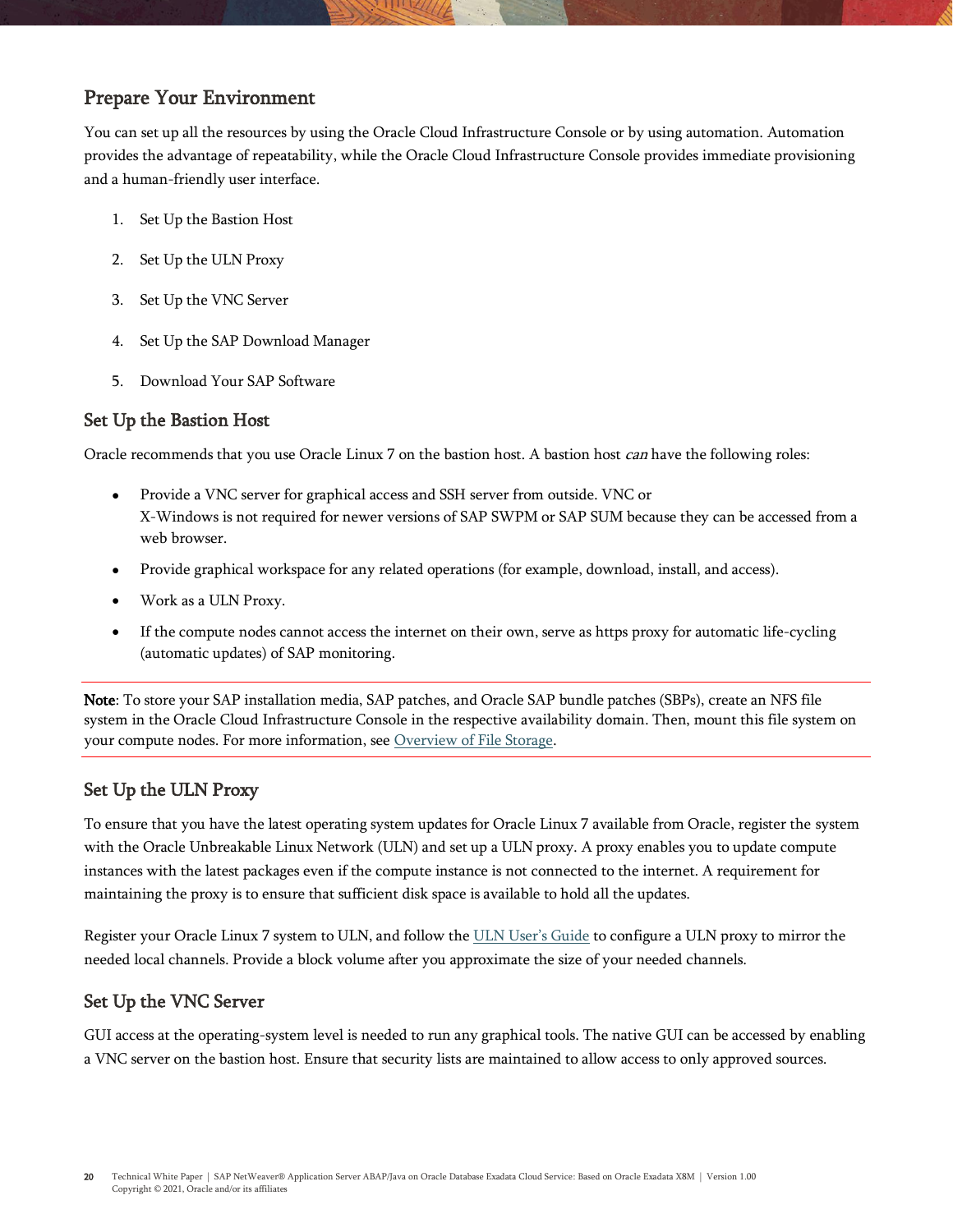Configure a VNC server on the bastion host and follow the description in the [Oracle Linux Administrator's Guide for](https://docs.oracle.com/en/operating-systems/oracle-linux/7/network/ol7-vnc.html#ol7-vnc-about)  [Release 7.](https://docs.oracle.com/en/operating-systems/oracle-linux/7/network/ol7-vnc.html#ol7-vnc-about) Implement local firewall rules or entries into the security lists to allow access to the virtual cloud network (VCN) from your network outside.

### <span id="page-20-0"></span>Set Up the SAP Download Manager

SAP Download Manager helps you download software from the SAP Software Download Center that you have put in the download basket. Install the SAP Download Manager on the bastion host and set the needed S-User and password credentials to download SAP software from the [SAP Software Download Center](https://support.sap.com/swdc) (SWDC).

## <span id="page-20-1"></span>Download Your SAP Software

From the SWDC, download the required installation software for your specific SAP product. With your S-User permissions, you can download the installation media directly or you can use the SAP Download Manager. We recommend storing the software on a shared file system.

We also recommend using the SAP Maintenance Planner to compose the required installation and upgrade media and push them to the download basket. You can generate a stack.xml file to use with SWPM to provide a consistent set of installation media that matches the contents of your download basket. You can then add more Oracle RDBMS and Oracle Client media from the SAP marketplace before downloading all the media.

## <span id="page-20-2"></span>Prepare Exadata Compute Nodes

This section provides the necessary steps for preparing the Exadata compute nodes.

- 1. [Provision SAP Monitoring](#page-21-0)
- 2. [Relax the Password Policies](#page-23-0)
- 3. [Raise Values in the limits.conf File](#page-23-1)
- 4. [Create a Decently Sized Oracle ACFS](#page-24-0)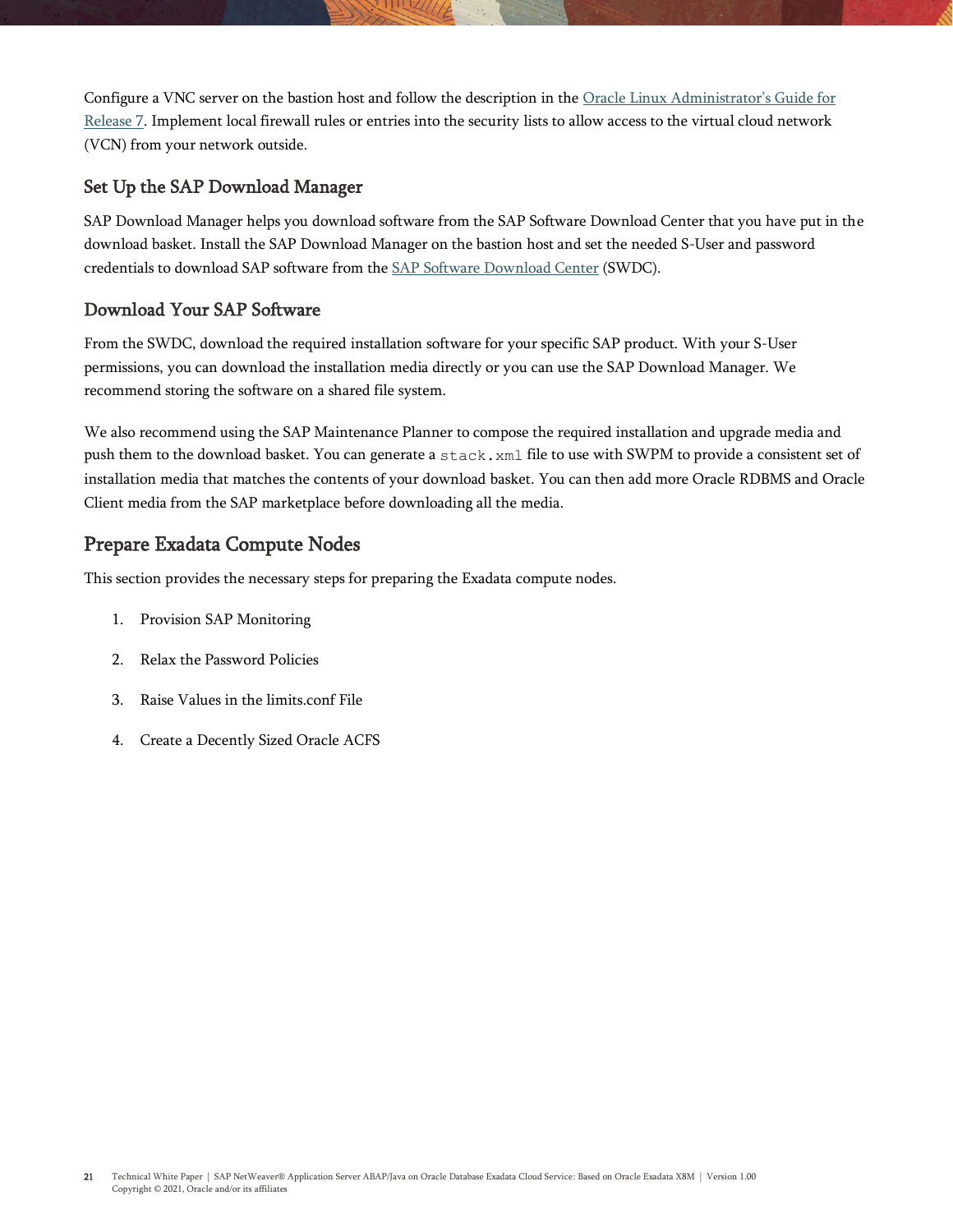- 5. Transfer [Your SAP Installation](#page-24-1) Media
- 6. [Increase the Swap Size](#page-25-1)
- 7. [Add Users](#page-25-2) and Groups
- 8. Enter Virtual Host [Names and Their Configuration](#page-25-3) in /etc/hosts

#### <span id="page-21-0"></span>Provision SAP Monitoring

For every cloud solution, SAP requires the collection of configuration and performance data of the cloud platform being used.

With Exadata Cloud Service, the SAP Host Agent needs to run on all the Exadata compute nodes. Installation of the SAP Host Agent either using SAP Software Provisioning Manager (SWPM) or manually is described in the [SAP Host Agent](https://help.sap.com/viewer/3ce0859db2164fe19541dda577d29020/7.5.9/en-US/ba5e83bd129e4932a4a7726fcea01c4f.html)  [Installation](https://help.sap.com/viewer/3ce0859db2164fe19541dda577d29020/7.5.9/en-US/ba5e83bd129e4932a4a7726fcea01c4f.html) SAP documentation topic.

The required version and patch level of the SAP Host Agent are described in SAP Note 2614080.

For SAP monitoring, the SAP Host Agent consumes Exadata Cloud Service specific configuration and performance metrics collected by a Linux service called oraecscol. The oraecscol service must be installed and started on each Exadata compute node. It is shipped as a Linux RPM called oraecscol.rpm.

Part of the oraecscol.rpm package is a Python script called oraecswatcher. This script ensures that updates of the package are applied automatically and that the oraecscol service is being started if it is not running. Schedule oraecswatcher as a cron job to run periodically.

For automatic life-cycling of oraecscol.rpm the database compute nodes either need direct access to the Internet or a https proxy server with access to the Internet (e.g. on the bastion host) to be able to find and download new versions of the package from Oracle. For example, if you are using a bastion host the proxy server software 'squid' could be configured to forward https requests from the database compute nodes to the Internet.

```
[root@bastion-host]# yum -y install squid 
[root@bastion-host1 ~]# systemctl enable squid 
Created symlink from /etc/systemd/system/multi-user.target.wants/squid.service to 
/usr/lib/systemd/system/squid.service. 
[root@bastion-host ~]# systemctl start squid
```
#### To Install and Configure the oraecscol Package

The required version of oraecscol.rpm is already available on the Exadata compute nodes after initial deployment. To install and configure it, perform the following steps:

1. As the root user, copy oraecscol.rpm from /u02/opt/dbaas\_images/oraecscol.rpm to /tmp and make / tmp your current working directory:

[root@nodeN] # cp /u02/opt/dbaas images/oraecscol.rpm /tmp ; cd /tmp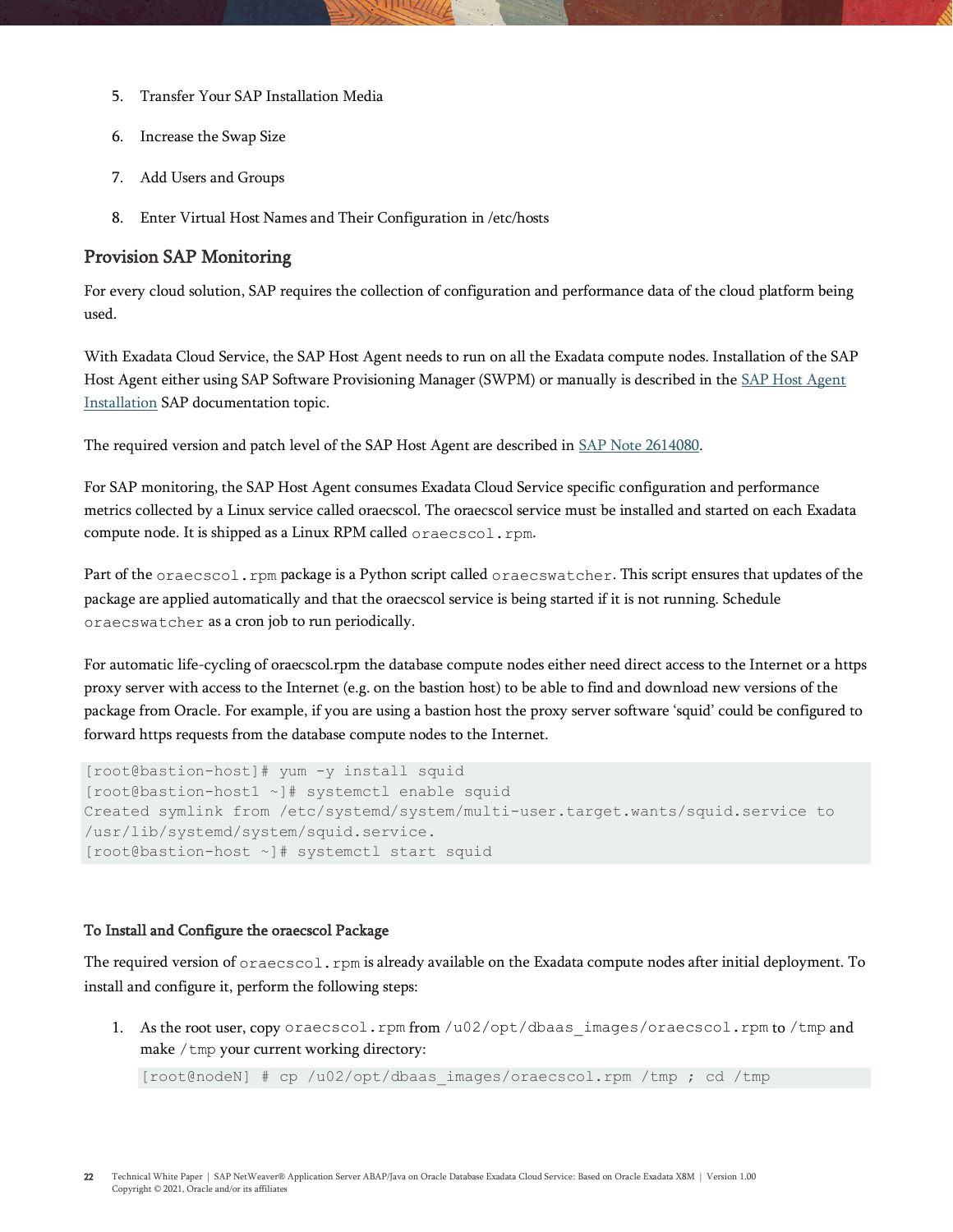2. Install oraecscol.rpm:

rpm -i oraecscol.rpm

3. Enable the service:

systemctl enable oraecscol.service

4. Start the service:

systemctl start oraecscol.service

5. As the root user, add the following cron job into the root user's crontab:

#### A. Edit crontab:

[root@nodeN] # crontab -e

B. If the compute nodes have public internet access, add:

\*/15 \* \* \* \* sudo /usr/bin/python /opt/oracle.oraecscol/oraecswatcher

If the compute nodes don't have public internet access and require a https proxy to allow public internet access, add:

```
*/15 * * * * sudo https_proxy=<proxy_address> /usr/bin/python 
/opt/oracle.oraecscol/oraecswatcher
```

```
e.g.
*/15 * * * * sudo https proxy=https://<IP bastion host:3128>
/usr/bin/python /opt/oracle.oraecscol/oraecswatcher
```
C. Save crontab:

:wq

6. Wait two minutes, and then check whether metrics collection works as expected. As the root user, run the following command:

[root@nodeN] # curl http://127.0.0.1:18181

This should return the XML document for consumption by the SAP Host Agent. For example:

```
.
.
<!-- Provider Health Description #113 -->
<metric category="config" context="vm" last-refresh="1519899668" refresh-
interval="60" type="string" unit="none">
<name>Provider Health Description
</name>
<value>
OK
</value>
</metric>
.
.
```
23 Technical White Paper | SAP NetWeaver® Application Server ABAP/Java on Oracle Database Exadata Cloud Service: Based on Oracle Exadata X8M | Version 1.00 Copyright © 2021, Oracle and/or its affiliates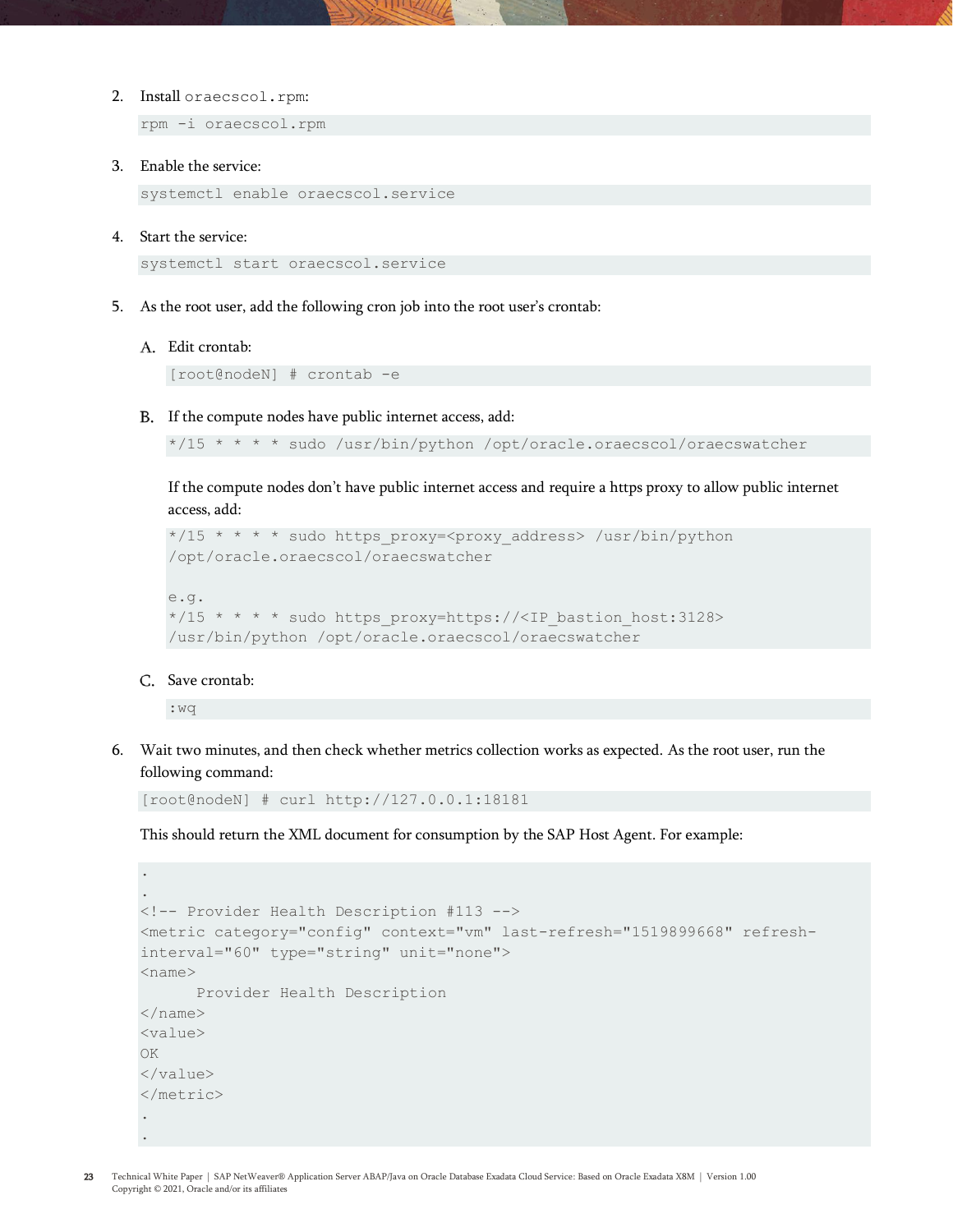Logs for oraecscol are written to /opt/oracle.oraecscol.

After finishing the installation and applying all recommended updates, support packages (SUM), and SAP notes (SAP and the SAP Host Agents are up and running), follow the instructions i[n SAP Note 1409604.](https://launchpad.support.sap.com/#/notes/1409604) This note describes how to use SAP transaction RZ21 to register the Exadata compute nodes for SAP central monitoring.

#### <span id="page-23-0"></span>Relax the Password Policies

An SAP NetWeaver installation does not work with the Exadata Cloud Service strong password policy, so you must modify the policy.

Run the following command as root on each cluster node:

```
[root@nodeN] # /opt/oracle.cellos/host_access_control pam-auth --deny 10 --lock 60 —
pwquality 6 --remember 0
```
With this approach, you still cannot run su - <someuser> from the opc account because of PAM policy, and you must still switch to root via sudo su – first.

#### <span id="page-23-1"></span>Raise Values in the limits.conf File

On each compute node, perform the following steps as the root user:

- Open /etc/security/limits.conf for editing.
- Add the following lines under the oracle entries:

|  | root soft memlock | unlimited |
|--|-------------------|-----------|
|  | root hard memlock | unlimited |

If you will perform offline backups using SAP BR\*Tools, add the following entries for each SAPSID that you are going to install. These entries are required because SAP BR\*Tools will startup mount a database instance under one of these OS users to perform the offline backup.

| ora <sid></sid> | soft memlock | unlimited |
|-----------------|--------------|-----------|
| ora <sid></sid> | hard memlock | unlimited |
| $<$ sid $>$ adm | soft memlock | unlimited |
| $<$ sid $>$ adm | hard memlock | unlimited |

Save and exit the file.

:wq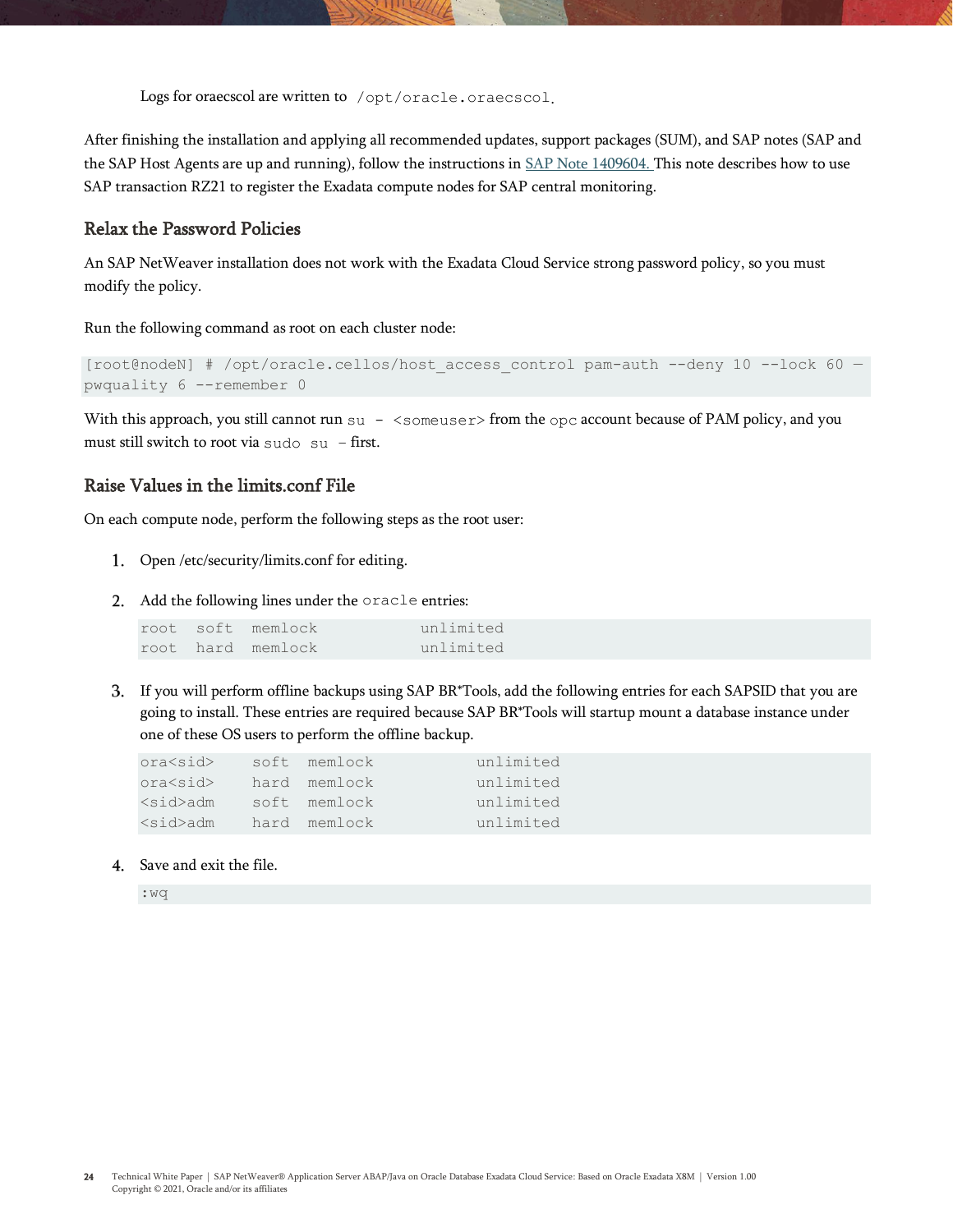#### <span id="page-24-0"></span>Create a Decently Sized Oracle ACFS

1. Follow the [documentation](https://docs.oracle.com/en/database/oracle/oracle-database/18/ostmg/steps-manage-acfs.html#GUID-4C98CF06-8CCC-45F1-9316-C40FB3EFF268) to create an Oracle ACFS on one node only. For example:

```
[opc@node0] sudo su -
[root@node0] su – grid
[grid@node0] asmcmd
ASMCMD> volcreate -G DATAC1 -s 1024G sapshare v1
ASMCMD> volinfo -G DATAC1 sapshare_v1
Diskgroup Name: DATAC1
    Volume Name: SAPSHARE_V1
    Volume Device: /dev/asm/sapshare_v1-128
    State: ENABLED
    Size (MB): 1048576
    Resize Unit (MB): 512
    Redundancy: HIGH
    Stripe Columns: 8
    Stripe Width (K): 1024
    Usage:
    Mountpath:
[grid@node0] $ /sbin/mkfs -t acfs /dev/asm/sapshare_v1-128
mkfs. acts: version = <math>12.2.0.1.0</math>mkfs. acts: on-disk version = <math>46.0</math>mkfs. acts: volume = /dev/asm/sapshare v1-128
mkfs. acts: volume size = 1099511627776 ( 1.00 TB)mkfs.acfs: Format complete.
[grid@node0] $ exit
[root@node0] $ /sbin/acfsutil registry -a /dev/asm/sapshare_v1-128 /sapshare
```
The preceding commands create a 1-TB cluster file system out of the +DATAC1 disk group and mount it to /sapshare. This change is persistent.

On a single compute node, run the following commands as root:

```
[root@node0] # mkdir /sapshare/trans 
[root@node0] # mkdir /sapshare/sapmnt
[root@node0] # mkdir /sapshare/sapbins
```
3. On each compute node, run the following commands as root (which avoids the  $/\text{usr/sap}$  directory being in the boot partition):

```
[root@nodeN] # mkdir /u02/sap ; /u02/sap /usr/sap
[root@nodeN] # ln -s /sapshare/sapmnt /sapmnt
[root@nodeN] # ln -s /sapshare/trans /usr/sap/trans
[root@nodeN] # chmod 777 /sapshare/sapbins
```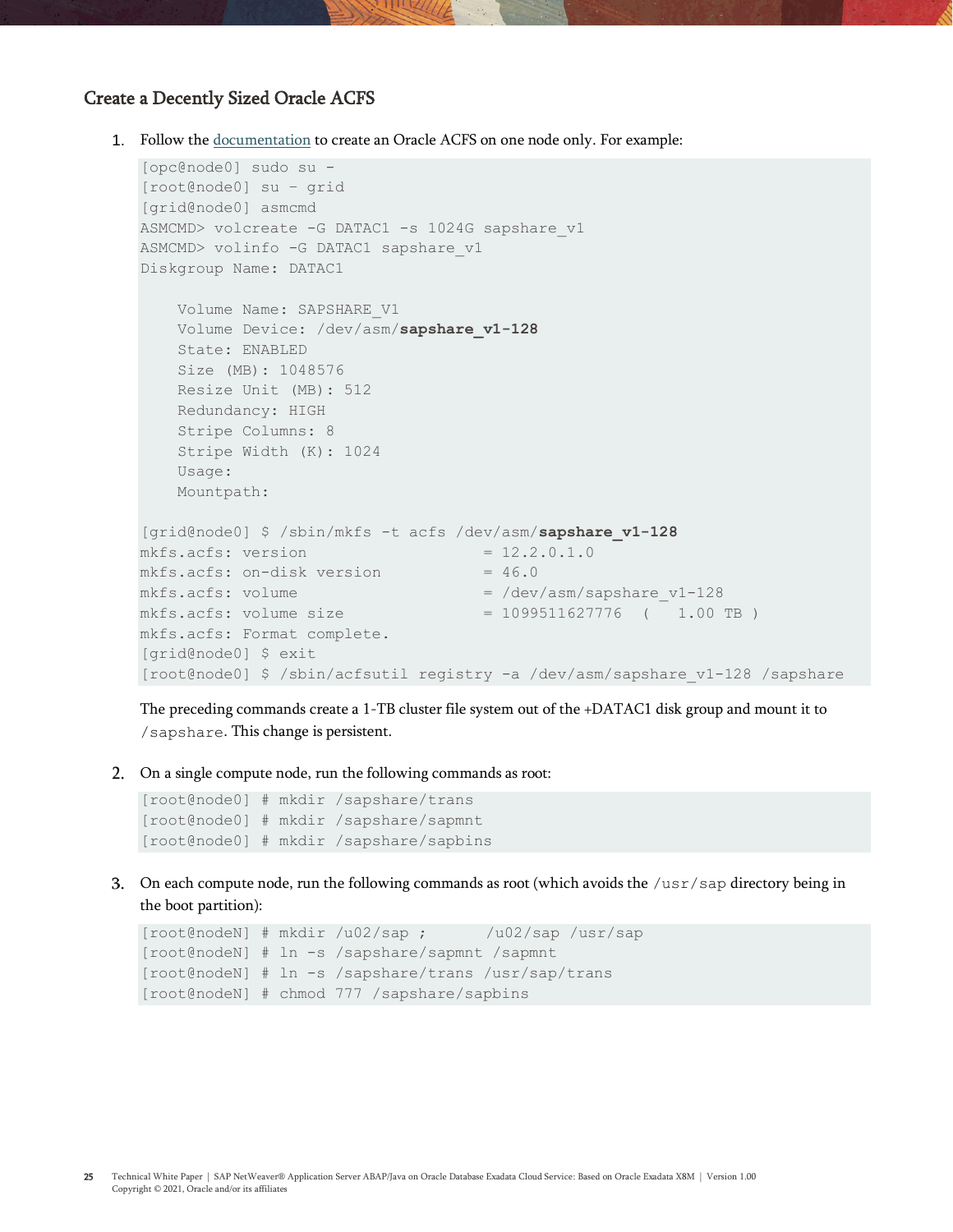## <span id="page-25-0"></span>Transfer Your SAP Installation Media

Transfer your SAP installation media. The media must include SAP NetWeaver, SWPM, DBA Tools, the most up-to-date SAP Host Agent, Oracle Client software, and SAPCAR to extract the SAR archives. Refer to SAP PAM for suitable installation media. Unpack the archives.

If you put the media on a shared location such as /sapshare/sapbins, you have to transfer only once. If you have composed the media required for installation by using the SAP Maintenance Planner and plan to use the  $stack xml$ option (SAPINST\_SAPINST\_STACK\_XML=<stack.xml>), you should already have all the necessary components for installation.

#### <span id="page-25-1"></span>Increase the Swap Size

Current deployments have 16 GB of swap space by default. If you need more swap space, you can get some space from /u02.

#### <span id="page-25-2"></span>Add Users and Groups

SWPM expects the oper group, which is not present. On each compute node, run the following commands as the root user:

```
[root@nodeN] # groupadd --gid 504 oper
[root@nodeN] # usermod oracle -a -G oper
[root@nodeN] # usermod oracle -a -G asmadmin
```
#### <span id="page-25-3"></span>Enter Virtual Host Names and Their Configuration in /etc/hosts

One advantage of clustered environments is the high availability of resources. Oracle Cluster Ready Services (CRS) expands this to further services that support SAP environments to survive individual outages. SAP environments use services for the high availability resources for the SAP ASCS instance, the SAP ERS instance, and the highly available NFS export.

- 1. For these three resources (the SAP ASCS instance, the SAP ERS instance, and the highly available NFS export) on each SAP system, identify free private IP addresses in the Exadata client subnet.
- 2. Edit the /etc/hosts file as root and add the following lines. Substitute your SAPSID for mfg.

```
10.0.0.241 ascsmfg
10.0.0.242 ersmfg
10.0.0.243 hanfs
```
Save and exit the file, and repeat the preceding step on all compute nodes.

Next, register these IP addresses with the VCN.

4. Follow the instructions in [Required Keys and OCIDs](https://docs.cloud.oracle.com/iaas/Content/API/Concepts/apisigningkey.htm) to create an API key, and put the private key into the proper location, for example, /home/opc/.oci. Ensure that the private key file has only read-write permissions for the owner (chmod 600). Also, we're reusing this key later on.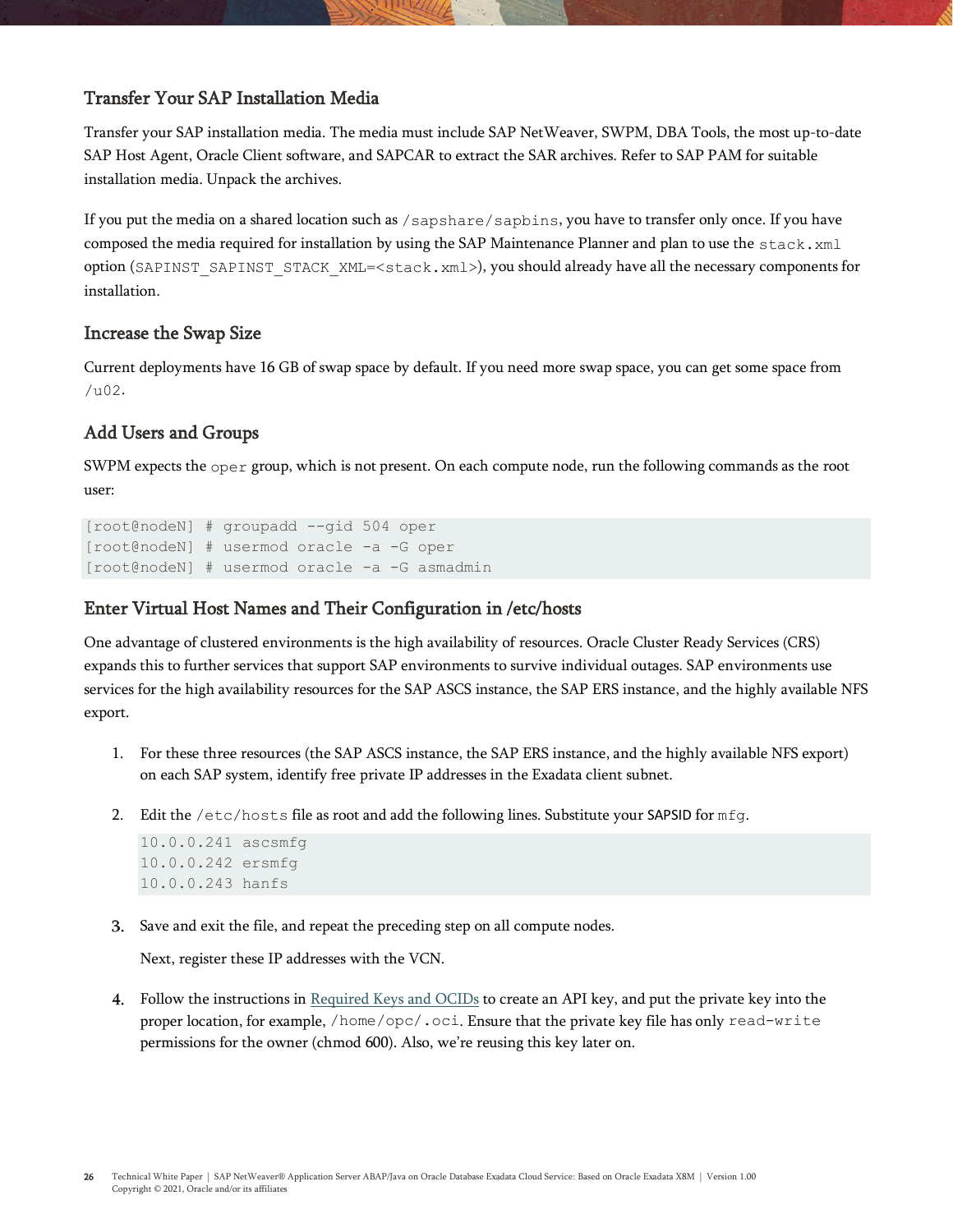5. As root, download the addviptovcn.sh script from one of the following locations to a temporary directory, and change file permissions to write-execute for the owner (chmod 300).

```
https://swiftobjectstorage.us-phoenix-
1.oraclecloud.com/v1/exadata/patches/dbaas_patch/sap/tools/addviptovcn.sh
https://swiftobjectstorage.us-ashburn-
1.oraclecloud.com/v1/exadata/patches/dbaas_patch/sap/tools/addviptovcn.sh
https://swiftobjectstorage.eu-frankfurt-
1.oraclecloud.com/v1/exadata/patches/dbaas_patch/sap/tools/addviptovcn.sh
https://swiftobjectstorage.uk-london-
1.oraclecloud.com/v1/exadata/patches/dbaas_patch/sap/tools/addviptovcn.sh
```
#### For example:

```
[root@nodeN] # cd /tmp
[root@nodeN] # curl -v -s -X GET -o addviptovcn.sh 
https://swiftobjectstorage.us-phoenix-
1.oraclecloud.com/v1/exadata/patches/dbaas_patch/sap/tools/addviptovcn.sh
[root@nodeN] # chmod 300 addviptovcn.sh
```
As root, edit addviptovcn.sh and update the following lines with your individual values. The tenancy OCID is on the [tenancy details page](https://docs.cloud.oracle.com/iaas/Content/Identity/Tasks/managingtenancy.htm) in the Oracle Cloud Infrastructure Console. For example:

```
authUserId="ocid1.user.oc1..exampleuniqueID";
tenancyId="ocid1.tenancy.oc1..exampleuniqueID";
keyFingerprint="47:96:b2:ff:d9:83:7c:51:ec:ee:f5:53:ea:fb:89:44";
privateKeyPath="/home/opc/.oci/oci_api_key.pem";
```
#### 6. Save and exit the file.

#### As root, run the following command:

[root@nodeN] # /tmp/addviptovcn.sh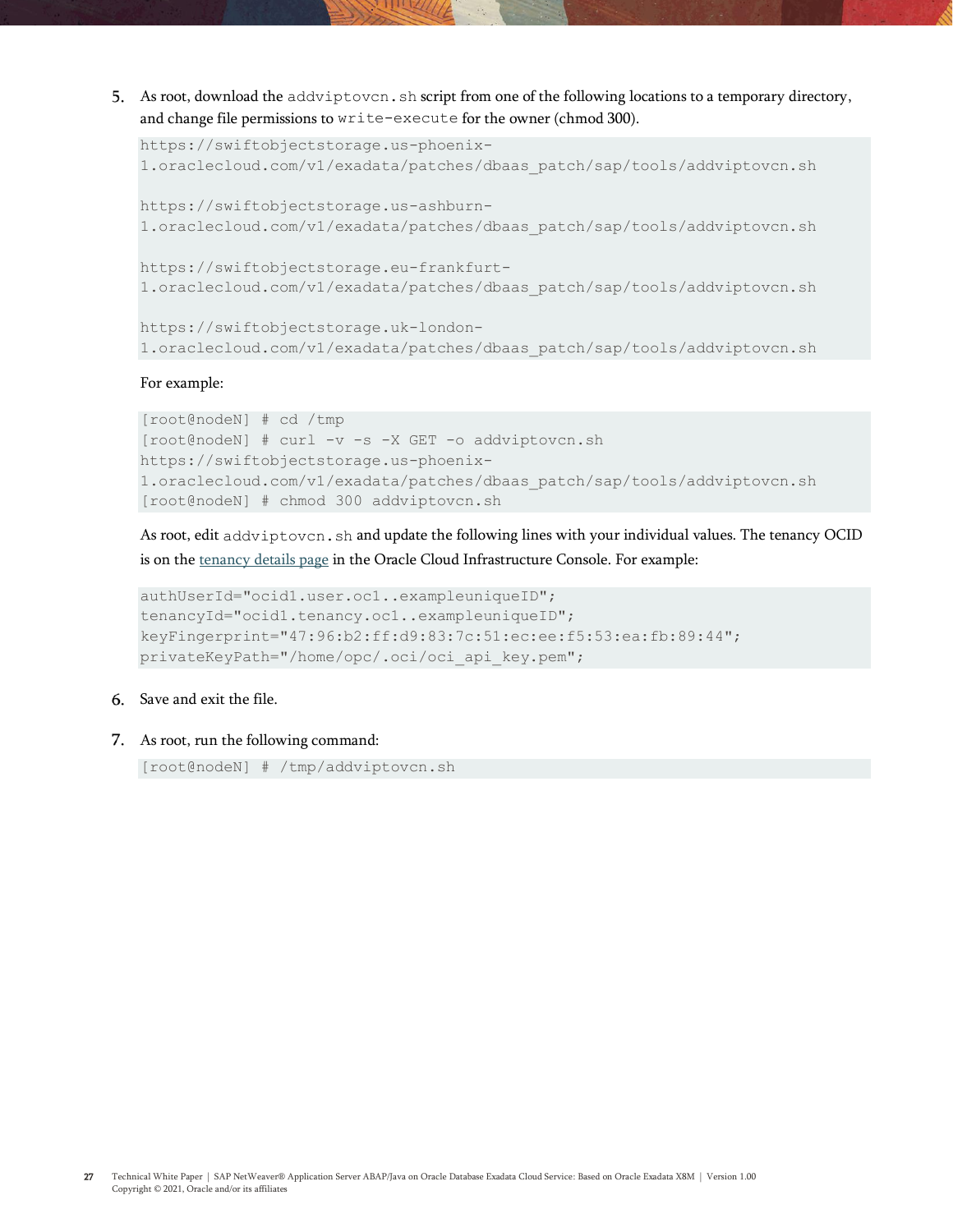#### Add all the preceding IP addresses. You need to do this on one host only.

```
Trying to identify API Servers
Identified Region API Host: iaas.us-phoenix-1.oraclecloud.com
Following Metadata about VNICs is available:
[ {
   "vnicId" : "ocid1.vnic.oc1.phx.exampleuniqueID",
  "privateIp" : "10.0.0.73",
  "vlanTag" : 0,
  "macAddr" : "00:10:7a:fb:db:a0",
   "virtualRouterIp" : "10.0.0.1",
  "subnetCidrBlock" : "10.0.0.0/24",
  "nicIndex" : 0
} ]
Please specify the VNIC OCID to add or delete a VIP
VNIC: ocid1.vnic.oc1.phx.exampleuniqueID >
```
#### 9. Press Enter.

#### The following output is expected:

```
Following IPs exist on the VNIC:
VNIC: ocid1.vnic.oc1.exampleuniqueID
   "ipAddress" : "10.0.0.84",
    "ipAddress" : "10.0.0.73",
   "ipAddress" : "10.0.0.77",
1) Create
2) Delete
3) List
4) Full
5) Quit
Create / Delete / List VIP?
```
Creation of virtual IP addresses prompts for the virtual IP hostname and its IP address. Use numbers 1 through 5 to navigate within the addviptovcn.sh menu.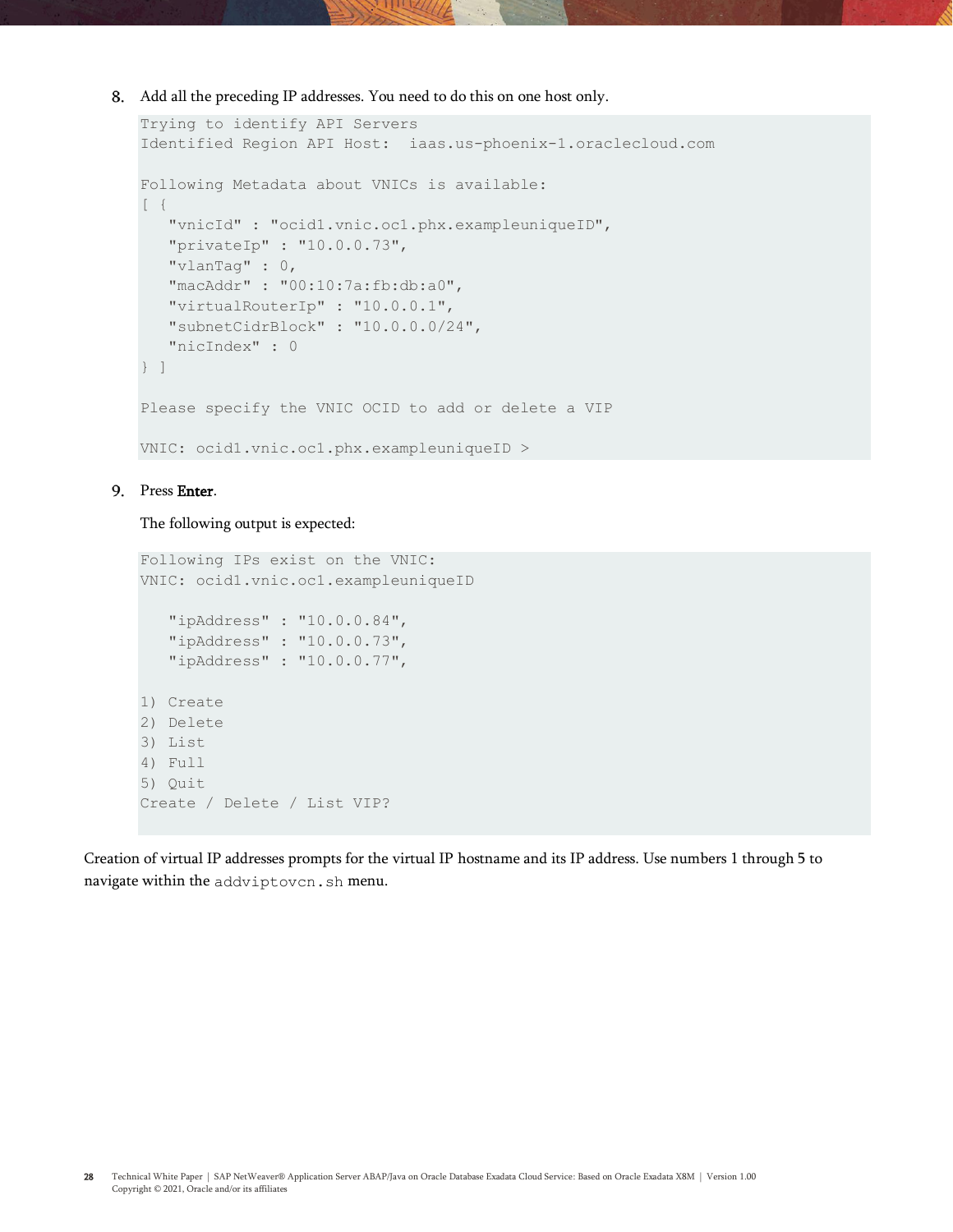## <span id="page-28-0"></span>Install SAP NetWeaver Application Server ABAP/Java

This section describes the steps for installing SAP NetWeaver Application Server ABAP/Java, which includes host preparation steps, installing SAP NetWeaverinstances such as ASCS, and installing the database instance by using the latest available version of the SAP Software Provisioning Manager (SWPM).

- 1. [Change the Root Password on Each Exadata Compute Node](#page-28-1)
- 2. [Running SAP SWPM on Compute Nodes](#page-28-2)
- 3. [Prepare all Exadata Compute Nodes Using SWPM](#page-29-0)
- 4. [Install the ASCS Instance](#page-30-0)
- 5. [Move /usr/sap/<SID> to the Shared File System](#page-30-1)
- 6. [Install the Enqueue Replication Server](#page-31-0)
- 7. [Verify the /oracle/<SAPSID> Directory and Create Soft Links for ORACLE\\_HOMEs](#page-32-1)
- 8. [Patch Oracle RDBMS Homes Before Installing the Database](#page-33-0)
- 9. [Relink ORACLE\\_HOME](#page-34-0)
- 10. [Install the Database Instance](#page-34-1)
- 11. [Configure Object Storage](#page-37-0)
- 12. [Finish the Database Installation](#page-39-0)

### <span id="page-28-1"></span>Change the Root Password on Each Exadata Compute Node

As root, change the password for yourself on each compute node. SWPM asks for authentication.

[root@nodeN ] # passwd root

### <span id="page-28-2"></span>Running SAP SWPM on Compute Nodes

During the following steps, you run SWPM several times to perform configurations. Current versions of SWPM run in browser mode. To access the SWPM user interface with your browser, you must enable the respective port reported by SWPM in the VCN's security list via the Oracle Cloud Infrastructure Console, such as:

- source=0.0.0.0/0 (restrict if you can for outside access)
- source ports=any
- IP protocol=TCP
- destination port=4237 (the port from the sapinst URL)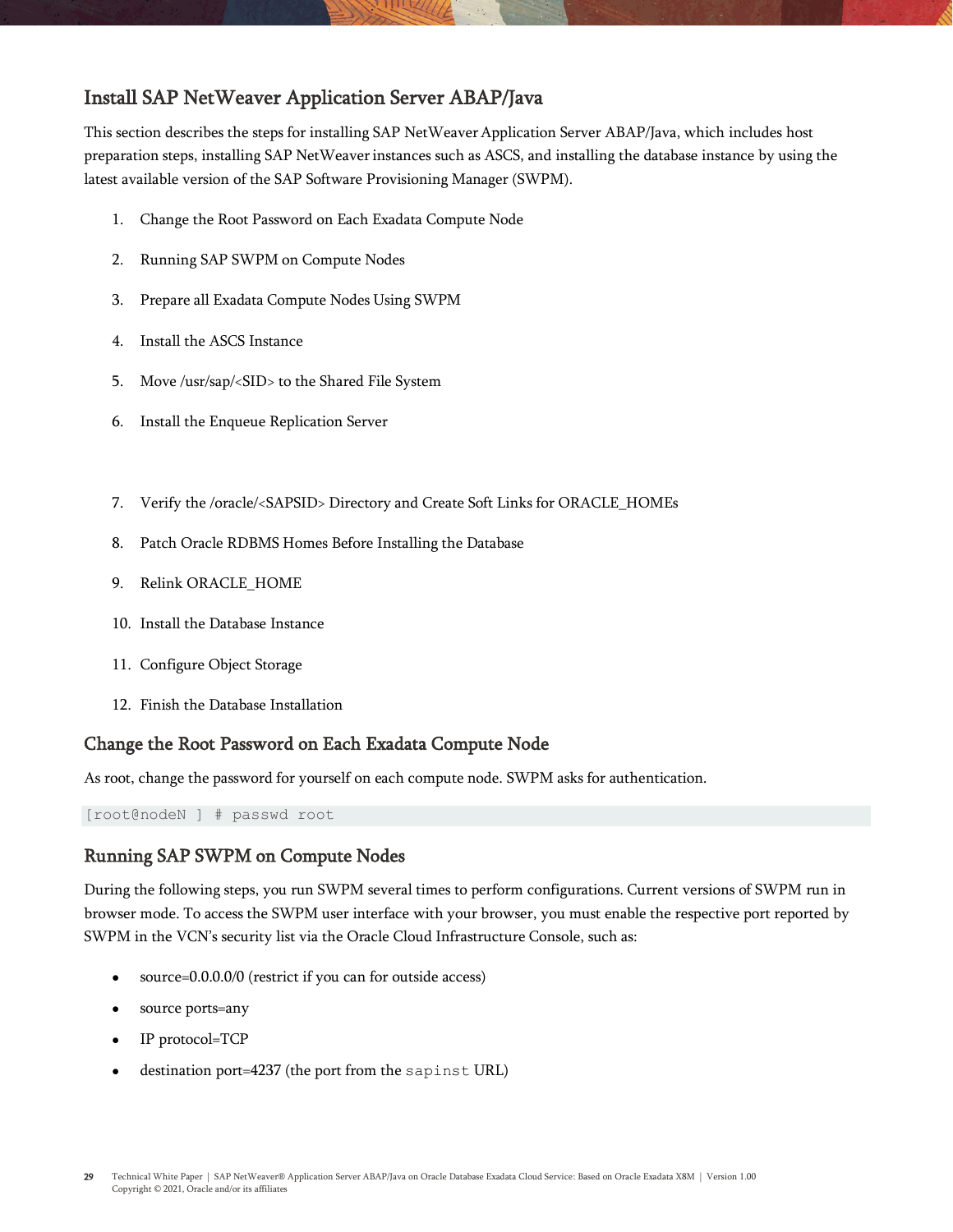Following is an example of SWPM's console output:

\*\*\*\*\*\*\*\*\*\*\*\*\*\*\*\*\*\*\*\*\*\*\*\*\*\*\*\*\*\*\*\*\*\*\*\*\*\*\*\*\*\*\*\*\*\*\*\*\*\*\*\*\*\*\*\*\*\*\*\*\*\*\*\*\*\*\*\*\*\*\*\*\*\*\*\*\*\*\*\* Open your browser and paste the following URL address to access the GUI https://**123.123.123.123**:4237/sapinst/docs/index.html Logon users: [root] \*\*\*\*\*\*\*\*\*\*\*\*\*\*\*\*\*\*\*\*\*\*\*\*\*\*\*\*\*\*\*\*\*\*\*\*\*\*\*\*\*\*\*\*\*\*\*\*\*\*\*\*\*\*\*\*\*\*\*\*\*\*\*\*\*\*\*\*\*\*\*\*\*\*\*\*\*\*\*\*

When opening the URL in your browser, replace the hostname with the IP address of the host.

When prompted, confirm the security exception and enter the credentials for root in the login dialog box.

#### <span id="page-29-0"></span>Prepare all Exadata Compute Nodes Using SWPM

Perform this step sequentially, node-by-node.

1. Ensure that SWPM temporary files are placed in a directory with enough space:

[root@nodeN] # mkdir -p /usr/sap/tmp ; export TMP=/usr/sap/tmp

2. Run SWPM host preparation. For example, if you wanted to run preparations for Kernel 7.50, you would navigate to Generic Options > Oracle > Database Tools > RAC/ASM /Exadata Database Instance Preparation ABAP – Kernel 7.50.

Note the following guidelines:

- Do not provide a stack. xml file for host preparations.
- At any SWPM instance, never use the FQDN option.
- All hostnames must be short with a maximum length of 13 characters.
- At the local listener configuration, keep the default values.
- At the Oracle Client selection page select Oracle Client 19c unless you plan to install an Oracle RDBMS version lower than 19c. In this case choose Oracle Client 12.2.
- For the grid installation, choose /u01/app/19.0.0.0/grid, and for the ASM instance, choose their respective ASM instance name, such as +ASM1, +ASM2, and so on.
- You can obtain the name of the SCAN listener from Oracle Cloud Infrastructure Console (use the short name).
- Verify and, if needed, adjust the hostnames of the cluster member.
- Set up a VCN security list to allow access to SWPM and, later on, SUM from your client where you run your web browser.
- 3. After completing instance preparation on all the compute nodes, on the first node, as the user root, remove all files and directories under the /usr/sap/MFG/SYS/exe/uc/linuxx86\_64 directory and keep the empty directory.

[root@node0] # rm -rf /usr/sap/MFG/SYS/exe/uc/linuxx86\_64/\*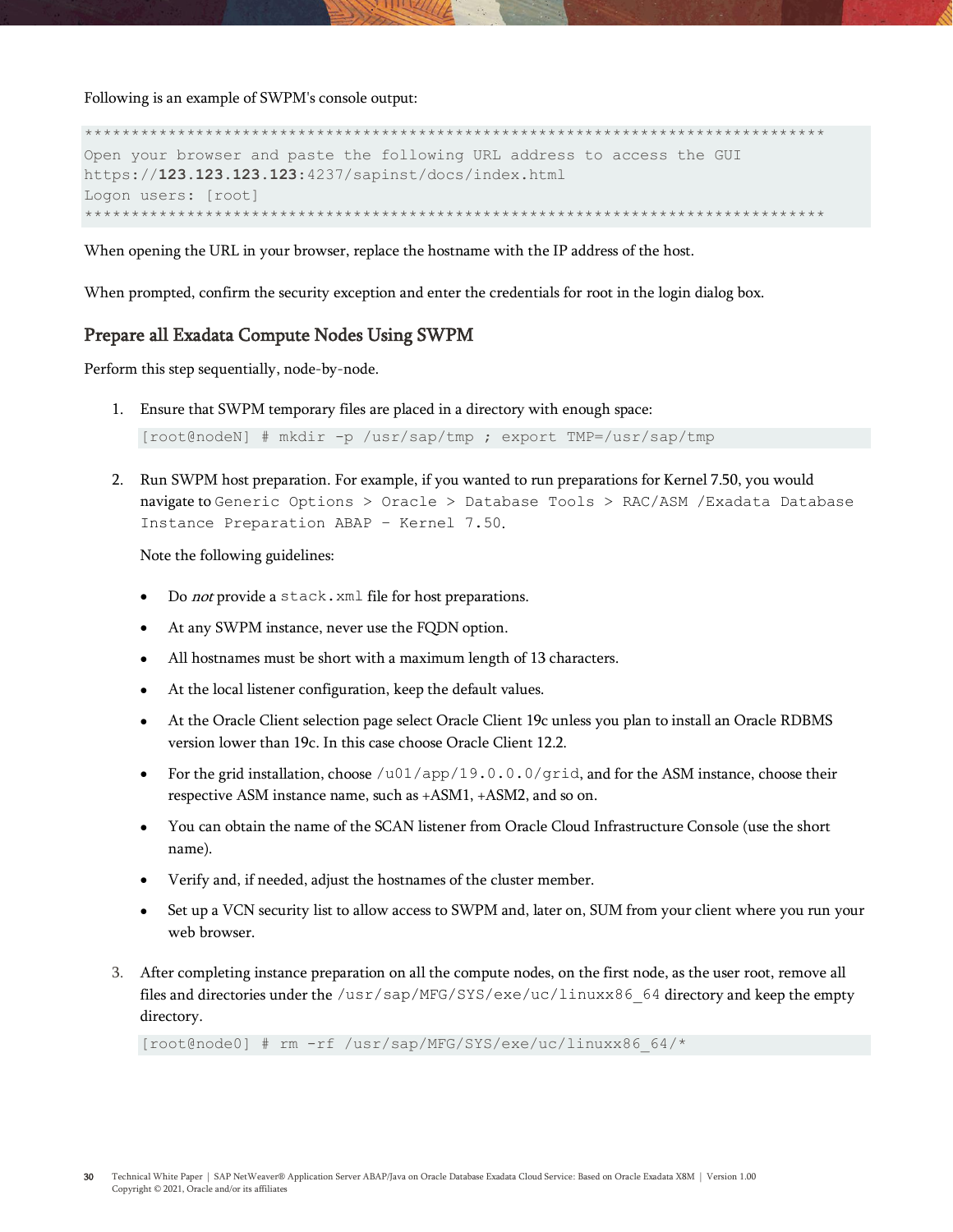#### <span id="page-30-0"></span>Install the ASCS Instance

Run the installation of the ASCS instance on the first compute node. The ASCS instance installation is on a shared resource for later SAPCTL preparation. Previously, in "Enter Virtual Host [Names and Their Configuration](#page-25-3) in /etc/hosts," you registered the ASCS virtual IP address (10.0.1.241). Now you need to start it.

1. Log in as root into the first node and run the following commands:

```
[root@node0] # . oraenv [+ASM1]
[root@node0] # appvipcfg create -network=1 -ip=10.0.0.241 -vipname=tmp -
user=root
[root@node0] # crsctl start res tmp ; crsctl stat res -t
```
Check the host location of the resource tmp. If it's not on the first node, relocate it appropriately:

```
[root@node0] # crsctl stat res -t 
[root@node0] # crsctl relocate res tmp -n <current_node_name>
```
Before you can create a database instance, SAP requires you to have an Application Server ABAP Central Services instance. For later HA awareness of the ASCS instance, follow [SAP Note 1877857.](https://launchpad.support.sap.com/#/notes/1877857) HA-aware ASCS installations need to be on a shared location, namely /usr/sap/<SAPSID>. Here you consume /sapshare for this and put this under /sapshare from the first host. Ideally, you would use a separate Oracle ACFS or other shared file system.

Ensure that SWPM temporary files are placed in a directory with enough space:

```
[root@node0] # mkdir -p /usr/sap/tmp ; export TMP=/usr/sap/tmp
```
Invoke SWPM on first the compute node using the virtual hostname for ASCS by running ./sapinst SAPINST\_USE\_HOSTNAME=ascsmfg\_and install the ASCS instance. Choose instance ID 00. You can provide your stack.xml file if you want to use it during installation.

Note the following guidelines:

- At any SWPM instance, never use the FQDN option.
- All hostnames must be short with a maximum length of 13 characters.
- Verify and, if needed, adjust the hostnames of the cluster member.

#### <span id="page-30-1"></span>Move /usr/sap/<SID> to the Shared File System

In this step, you move the local /usr/sap/<SID> of the first compute node to ACFS shared file system that you created earlier. Then you create local symbolic links to this shared location on all the compute nodes.

1. On the first node only, run the following commands:

```
[root@node0] # cd /usr/sap ; tar -cvf MFG.tar MFG
[root@node0] # cp MFG.tar /sapshare ; cd /sapshare ; tar -xvf MFG.tar
```
On all compute nodes, run the following commands:

```
[root@nodeN] # cd /usr/sap ; rm -f MFG.tar ; mv MFG was.MFGlocal
[root@nodeN] # ln -s /sapshare/MFG MFG ; chown mfgadm:sapsys MFG
```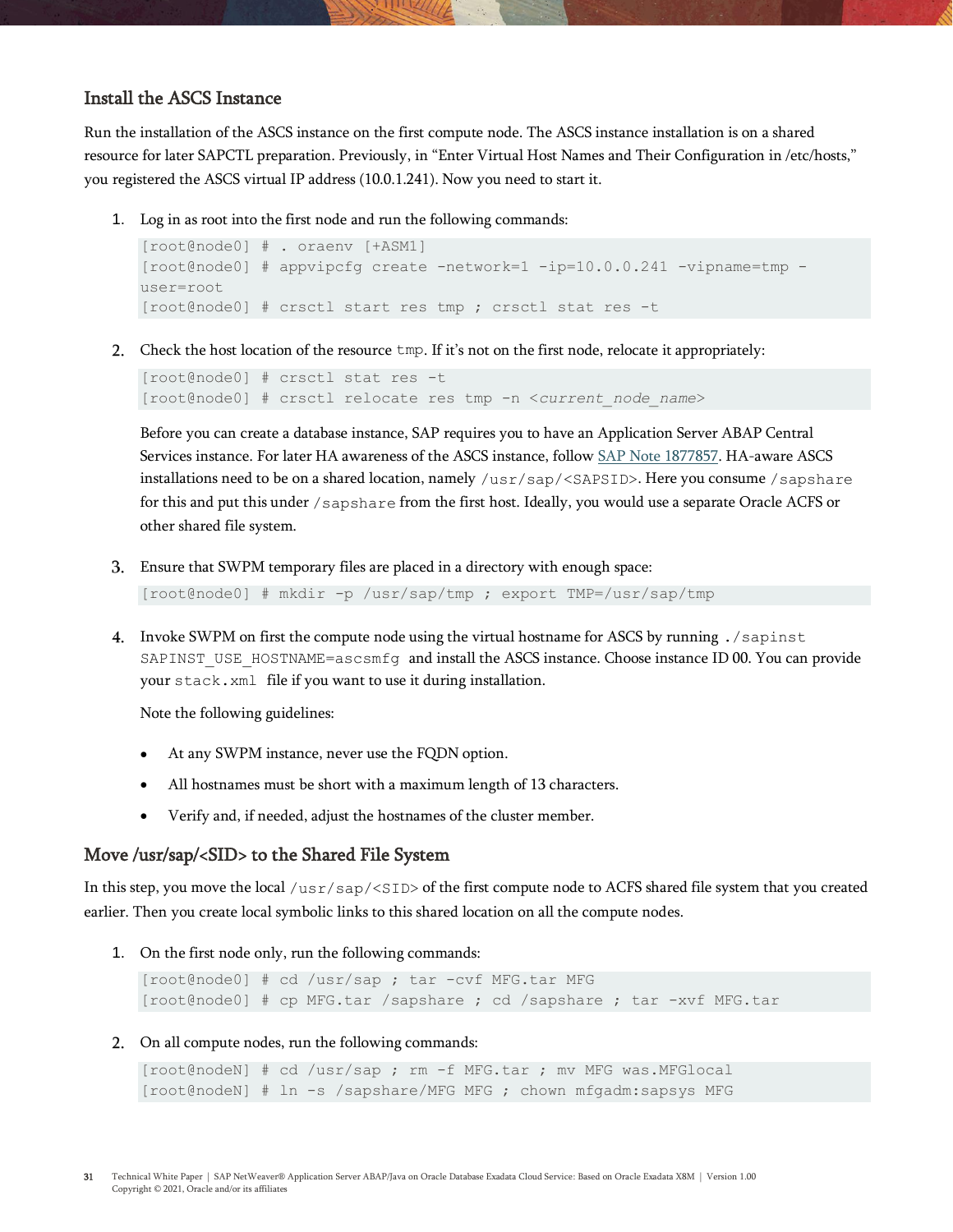#### <span id="page-31-0"></span>Install the Enqueue Replication Server

Still in the context [of SAP Note 1877857,](https://launchpad.support.sap.com/#/notes/1877857) install the Enqueue Replication Server (ERS) on all compute nodes locally (run sapinst without arguments or using only the option for a stack.xml file). On all nodes, choose the same instance number for ERS, for example, 01.

On the first node where the ASCS instance is running, perform the following steps:

- 1. Install the ERS instance.
- After ERS installation is completed on the first node, run the following commands as SIDADM:

```
node0: mfgadm> sapcontrol –nr 00 –function Stop
node0: mfgadm> sapcontrol –nr 00 –function StopService
```
As root, stop saphostctrl and edit the sapinit script.

```
[root@node0]# /etc/init.d/sapinit stop
```
Create and run the following shell script:

```
#!/bin/sh
# /opt/exacloud/sap/mod_sapinit
# for shared SAP ASCS instances only.
# run as root. Create /etc/init.d/sapinit.bak
# p is to print the match, = to print the line number
a=\frac{2}{3} (sed -n '/start()/, +15 { /for/ = }' /etc/init.d/sapinit )
b=$(sed -n '/start()/,+25 { /done/ = }' /etc/init.d/sapinit )
sed -i.bak "$a,$b s/^/#/" /etc/init.d/sapinit
```
On all subsequent nodes, perform the following steps for each node:

1. Relocate the temporary ASCS resource to the current node:

```
[root@nodeN]# . oraenv
+ASM2 (and +ASM3 and so forth)
[root@nodeN]# crsctl relocate res tmp -n <currentnodename>
```
2. Register the ASCS instance with saphostctrl locally:

```
[root@nodeN]# /usr/sap/hostctrl/exe/saphostctrl -function 
RegisterInstanceService -sid MFG -nr 00 -saplocalhost ascsmfg
```
As root, stop saphostctrl and edit the sapinit script:

[root@nodeN]# /etc/init.d/sapinit stop

Create and run the following shell script:

```
#!/bin/sh
# /opt/exacloud/sap/mod_sapinit
# for shared SAP ASCS instances only.
# run as root. Create /etc/init.d/sapinit.bak
# p is to print the match, = to print the line number
```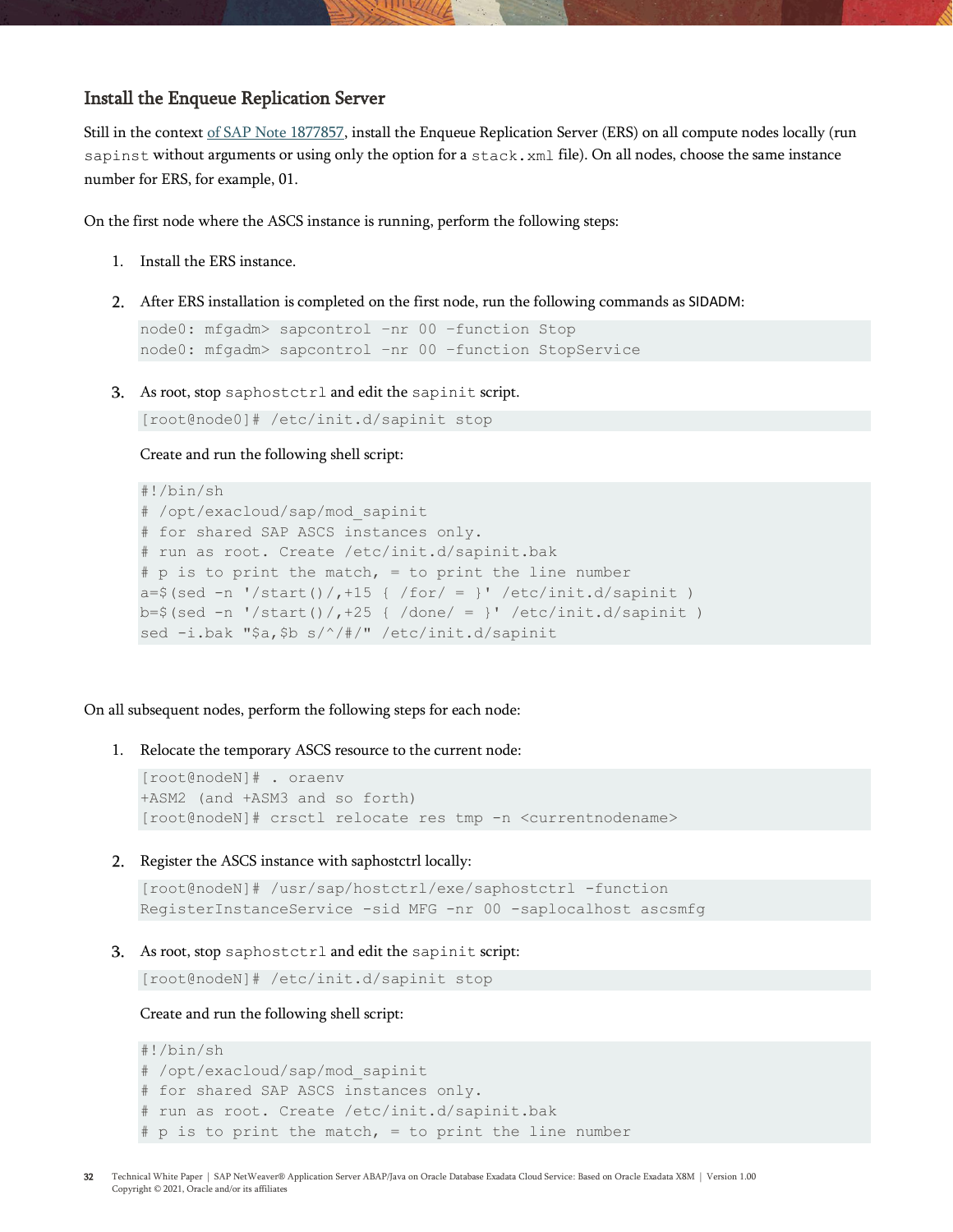```
a=\frac{2}{3}(sed -n '/start()/,+15 { /for/ = }' /etc/init.d/sapinit )
b=$(sed -n '/start()/,+25 { /done/ = }' /etc/init.d/sapinit )
sed -i.bak "$a,$b s/^/#/" /etc/init.d/sapinit
```
4. Start saphostctrl and the ASCS instance:

```
[root@nodeN]# /etc/init.d/sapinit start
[root@nodeN]# su - mfgadm
nodeN: mfgadm> sapcontrol -nr 00 -function StartService MFG 
nodeN: mfgadm> sapcontrol -nr 00 -function Start
```
- 5. Install the ERS instance.
- 6. Stop the ASCS instance:

```
[root@nodeN]# su - mfgadm
nodeN: mfgadm> sapcontrol -nr 00 -function Stop
nodeN: mfgadm> sapcontrol -nr 00 -function StopService
```
After completing installation of ERS on all nodes, perform the following steps:

1. Relocate the temporary ASCS resource back to the first compute node:

```
[root@node0]# . oraenv
+ASM1
[root@node0]# crsctl relocate res tmp -n <currentnodename>
```
As root, restart sapinit:

# /etc/init.d/sapinit start

Start the ASCS services manually for the subsequent SAP Database Instance installation:

node0: mfgadm> sapcontrol –nr 00 –function StartService MFG node0: mfgadm> sapcontrol –nr 00 –function Start node0: mfgadm> sapcontrol –nr 00 –function GetProcessList

<span id="page-32-1"></span>At this point, you are finished with the contents of [SAP Note 1877857.](https://launchpad.support.sap.com/#/notes/1877857) You will finish HA integration later.

#### <span id="page-32-0"></span>Verify the /oracle/<SAPSID> Directory and Create Soft Links for ORACLE\_HOMEs

SAP distinguishes between an *installation* ORACLE\_HOME (called IHRDBMS in this context) and a *runtime* ORACLE\_HOME (called OHRDBMS in this context). The OHRDBMS is usually defined as a soft link named <VERSION> (for example, 19) under /oracle/<SAPSID>/ that points to the IHRDBMS where the Oracle Database software has been installed.

On an engineered system, you do not install Oracle RDBMS software; instead, you use the existing and preinstalled RDBMS software by creating a soft link to the IHRDBMS intended for use by SAP. The ORACLE\_HOME environment variable is usually set to OHRDBMS. Wherever SWPM asks for the location of ORACLE\_HOME for the Oracle Database, use the *runtime* ORACLE\_HOME (OHRDBMS).

For example: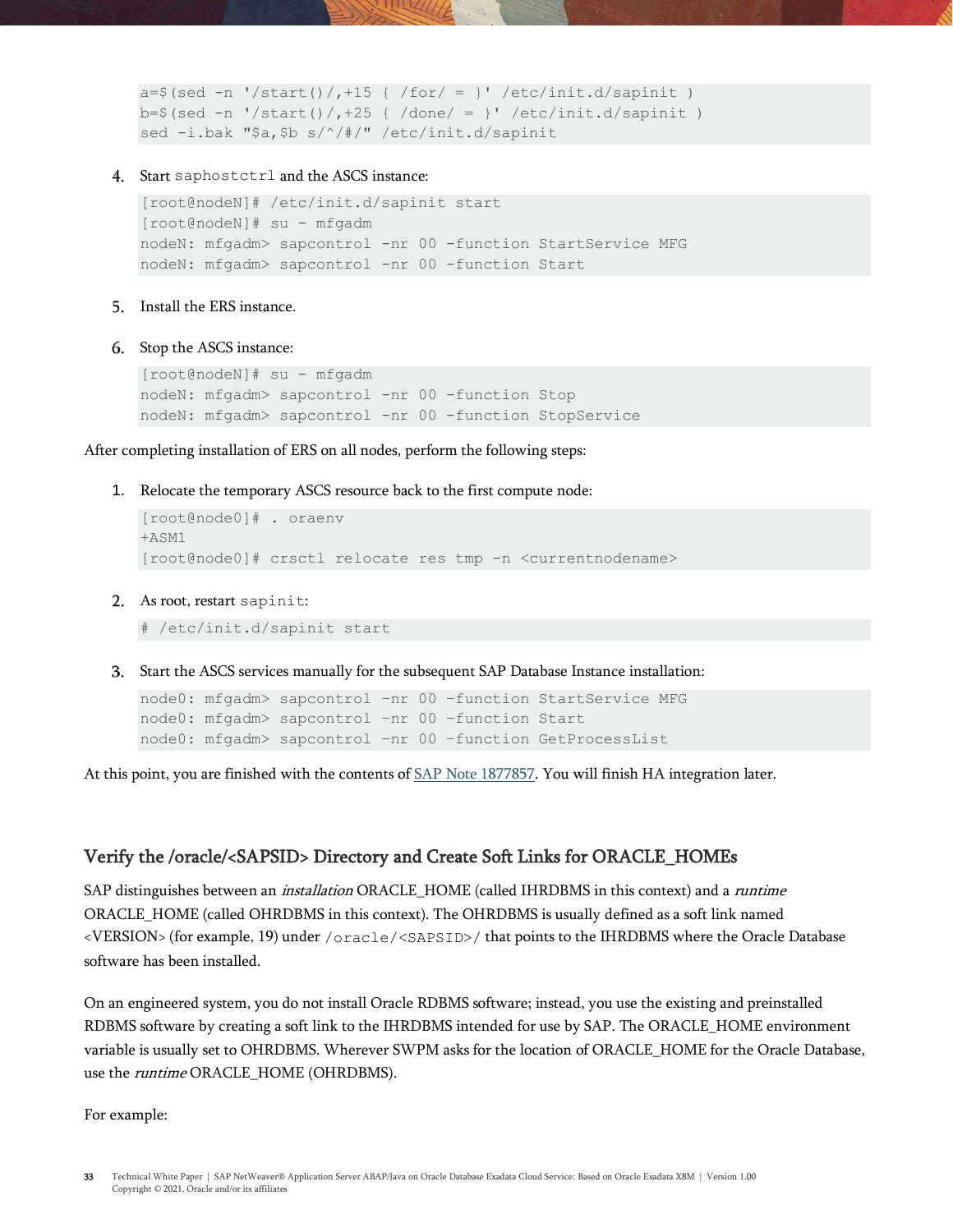- OHRDBMS is at /oracle/MFG/19 (where 19is a symbolic link to IHRDBMS).
- IHRDBMS is at /u02/app/oracle/product/19.0.0.0/dbhome\_2.
- The ORACLE\_HOME environment variable is set to /oracle/MFG/19.

Perform the following steps:

- 1. On each compute node, verify whether one of the following paths exists:
	- /oracle/<SAPSID>/121
	- /oracle/<SAPSID>/122
	- /oracle/<SAPSID>/18
	- /oracle/<SAPSID>/19

This might come from the host preparation and needs to be fixed.

2. As root on each compute node, run the following commands:

```
[root@nodeN] # mv /oracle/<SAPSID>/121 /oracle/<SAPSID>/was.121
[root@nodeN] # mv /oracle/<SAPSID>/122 /oracle/<SAPSID>/was.122
[root@nodeN] # mv /oracle/<SAPSID>/18 /oracle/<SAPSID>/was.18
[root@nodeN] # mv /oracle/<SAPSID>/19 /oracle/<SAPSID>/was.19
```
Check your /etc/oratab file and ensure that it has an entry for the IHRDBMS that you want to use for the SAP database instance. For example:

MFG:/oracle/MFG/19:N

- As the oracle user on each compute node, create a soft link for the respective ORACLE\_HOME.
	- For a 19 ORACLE\_HOME:

```
[oracle@nodeN] $ ln -s /u02/app/oracle/product/19.0.0.0/dbhome_2
/oracle/<SAPSID>/19
```
For a 18 ORACLE HOME:

```
[oracle@nodeN] $ ln -s /u02/app/oracle/product/18.0.0.0/dbhome_2
/oracle/<SAPSID>/18
```
• For a 12.2 ORACLE\_HOME:

```
[oracle@nodeN] $ ln -s /u02/app/oracle/product/12.2.0/dbhome_2 
/oracle/<SAPSID>/122
```
• For a 12.1 ORACLE\_HOME:

```
[oracle@nodeN] $ ln -s /u02/app/oracle/product/12.1.0/dbhome_2 
/oracle/<SAPSID>/121
```
#### <span id="page-33-0"></span>Patch Oracle RDBMS Homes Before Installing the Database

Before you can install the SAP database instance, you must patch the Oracle RDBMS software. For instructions, see "[Installation of Patches for Oracle RDBMS Software.](#page-49-1)" This applies to all compute nodes.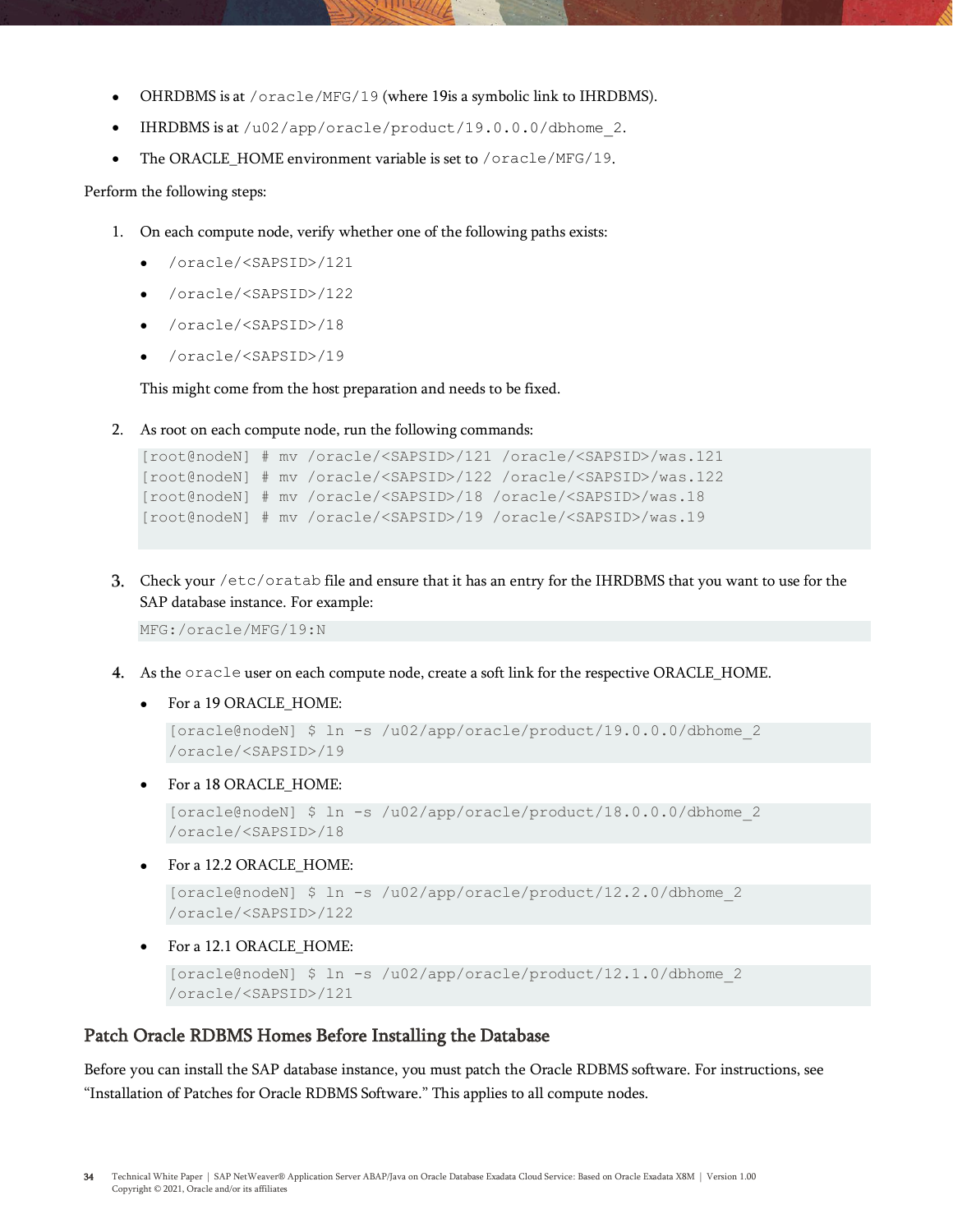You also need to perform the post-installation steps in "[Run the RDBMS Post-Installation Steps from Patching](#page-37-1)." This applies to all compute nodes.

#### <span id="page-34-0"></span>Relink ORACLE\_HOME

Note: This step applies only for Oracle Database 12.1 or Oracle Database 12.2, or if you are installing with SWPM with a patch level earlier than 27.

On all compute nodes, as the oracle user with the proper ORACLE\_HOME set (/oracle/<SAPSID>/121 for a 12.1 home, /oracle/<SAPSID>/122 for a 12.2 home, /oracle/<SAPSID>/18 for an 18.<sup>x</sup> home or /oracle/<SAPSID>/19 for an 19.<sup>x</sup> home), run the following command:

[oracle@nodeN] \$ cd \$ORACLE\_HOME/rdbms/lib ; make -f ins\_rdbms.mk cloud\_off ioracle

If you do not perform this step, you cannot create a database for SAP.

#### <span id="page-34-1"></span>Install the Database Instance

Obtain the SCAN listener name (short hostname) and node virtual IP addresses via the Oracle Cloud Infrastructure Console or by executing the following commands:

```
[root@abc-defgh1 ~]# . oraenv
ORACLE_SID = [+ASM1] ? +ASM1
The Oracle base remains unchanged with value /u01/app/grid
[root@abc-defgh1 ~]# srvctl config scan
SCAN name: abc-defgh-scan.xxxxx.xxxxx.oraclevcn.com, Network: 1
Subnet IPv4: 10.0.1.0/255.255.255.0/bondeth0, static
Subnet IPv6:
SCAN 1 IPv4 VIP: 10.0.1.33
SCAN VIP is enabled.
SCAN VIP is individually enabled on nodes:
SCAN VIP is individually disabled on nodes:
SCAN 2 IPv4 VIP: 10.0.1.32
SCAN VIP is enabled.
SCAN VIP is individually enabled on nodes:
SCAN VIP is individually disabled on nodes:
SCAN 3 IPv4 VIP: 10.0.1.31
SCAN VIP is enabled.
SCAN VIP is individually enabled on nodes:
SCAN VIP is individually disabled on nodes:
[root@abc-defgh1 ~]# srvctl config vip -node `hostname -s`
VIP exists: network number 1, hosting node abc-defgh1
VIP Name: abc-defgh1-vip.xxxxx.xxxxx.oraclevcn.com
VIP IPv4 Address: 10.0.1.29
VIP IPv6 Address:
VIP is enabled.
VIP is individually enabled on nodes:
VIP is individually disabled on nodes:
[root@ abc-defgh2 ~]# srvctl config vip -node `hostname -s`
VIP exists: network number 1, hosting node abc-defgh2
VIP Name: abc-defgh2-vip.xxxxx.xxxxx.oraclevcn.com
```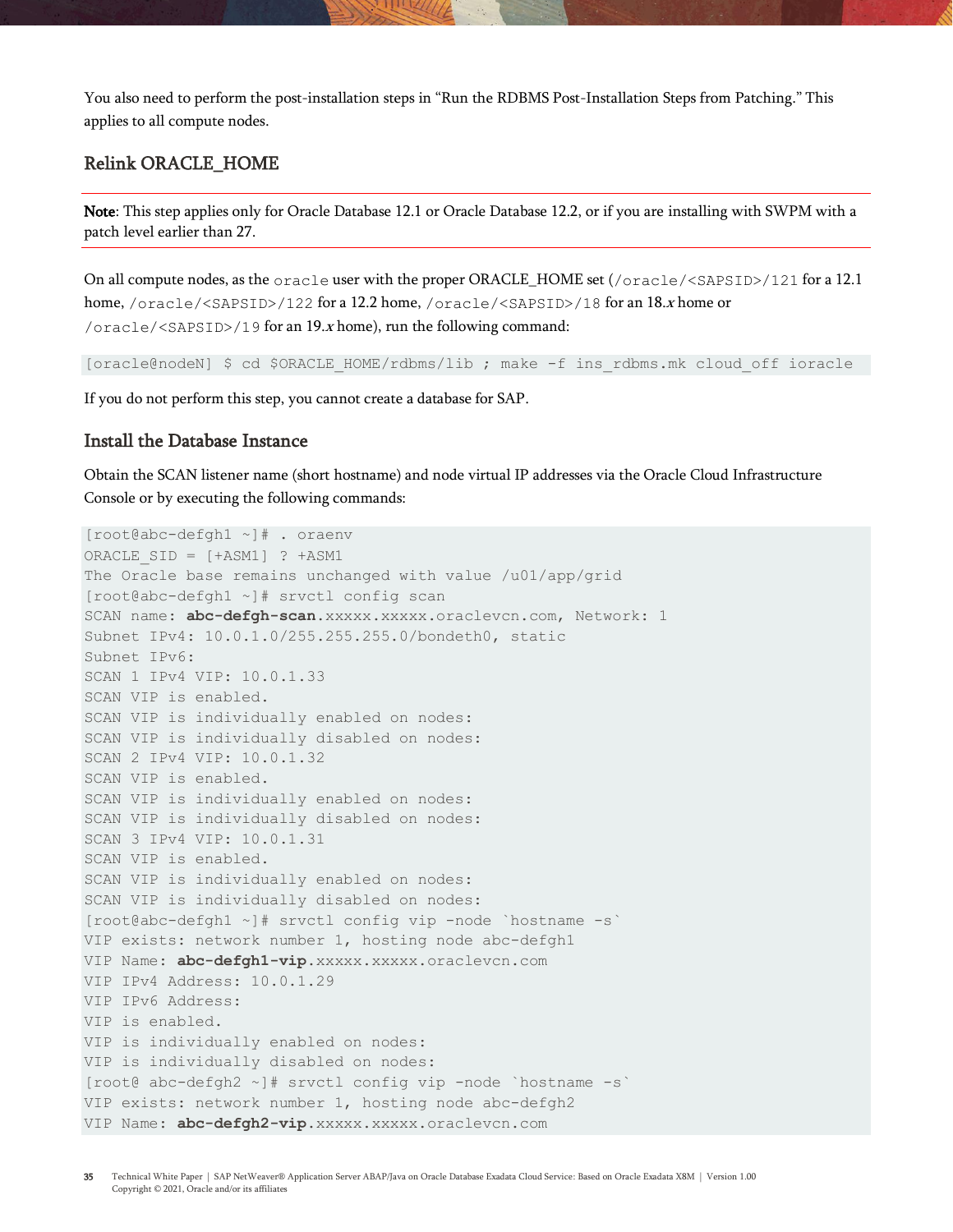```
VIP IPv4 Address: 10.0.1.30
VIP IPv6 Address:
VIP is enabled.
VIP is individually enabled on nodes:
VIP is individually disabled on nodes:
```
The node virtual IP addresses are required during the next run of SWPM, in which the database will be created and loaded.

#### Adjust SAPDBHOST

Edit /sapmnt/<SAPSID>/profile/DEFAULT.PFL to adjust the SAPDBHOST parameter to the node where SWPM will be run.

```
SAPDBHOST = abc-defgh1j2ee/dbtype = ora
j2ee/dbname = MFGj2ee/dbhost = abc-defgh1
```
#### Run orabtt

As the  $\alpha$  oracle user, run the  $\alpha$  rabtt script on each compute node, having the proper environment set. In this example, MFG is used as the SAPSID. Adjust SAPSID according to your environment.

```
[oracle@nodeN] $ export ORACLE_HOME=/oracle/MFG/19 or
[oracle@nodeN] $ export ORACLE_HOME=/oracle/MFG/18 or
[oracle@nodeN] $ export ORACLE_HOME=/oracle/MFG/122 or 
[oracle@nodeN] $ export ORACLE_HOME=/oracle/MFG/121
[oracle@nodeN] $ORACLE_HOME/sap/orabtt/orabtt.sh -add -dbsid MFG
```
Verify as follows:

[oracle@nodeN] \$ORACLE\_HOME/bin/orabase

The output should return  $/u02/app/oracle.$ 

#### Check /etc/oratab

Oracle CRS activity in the patching phase might destroy entries in /etc/oratab. For each Exadata compute node, verify that the Grid Home is present in /etc/oratab. If it is not, add it:

+ASM1:/u01/app/19.0.0.0/grid:N for the first node +ASM2:/u01/app/19.0.0.0/grid:N for the second node, and so on

#### Ensure That ASCS Is Up at node0

As the root user, ensure that the  $\text{tmp}$  resource is at node0:

[root@node0] # . oraenv [+ASM1] [root@node0] # crsctl relocate res tmp -n <node0>

As the SIDADM user, run the following command:

node0: mfgadm> sapcontrol –nr 00 –function GetProcessList

36 Technical White Paper | SAP NetWeaver® Application Server ABAP/Java on Oracle Database Exadata Cloud Service: Based on Oracle Exadata X8M | Version 1.00 Copyright © 2021, Oracle and/or its affiliates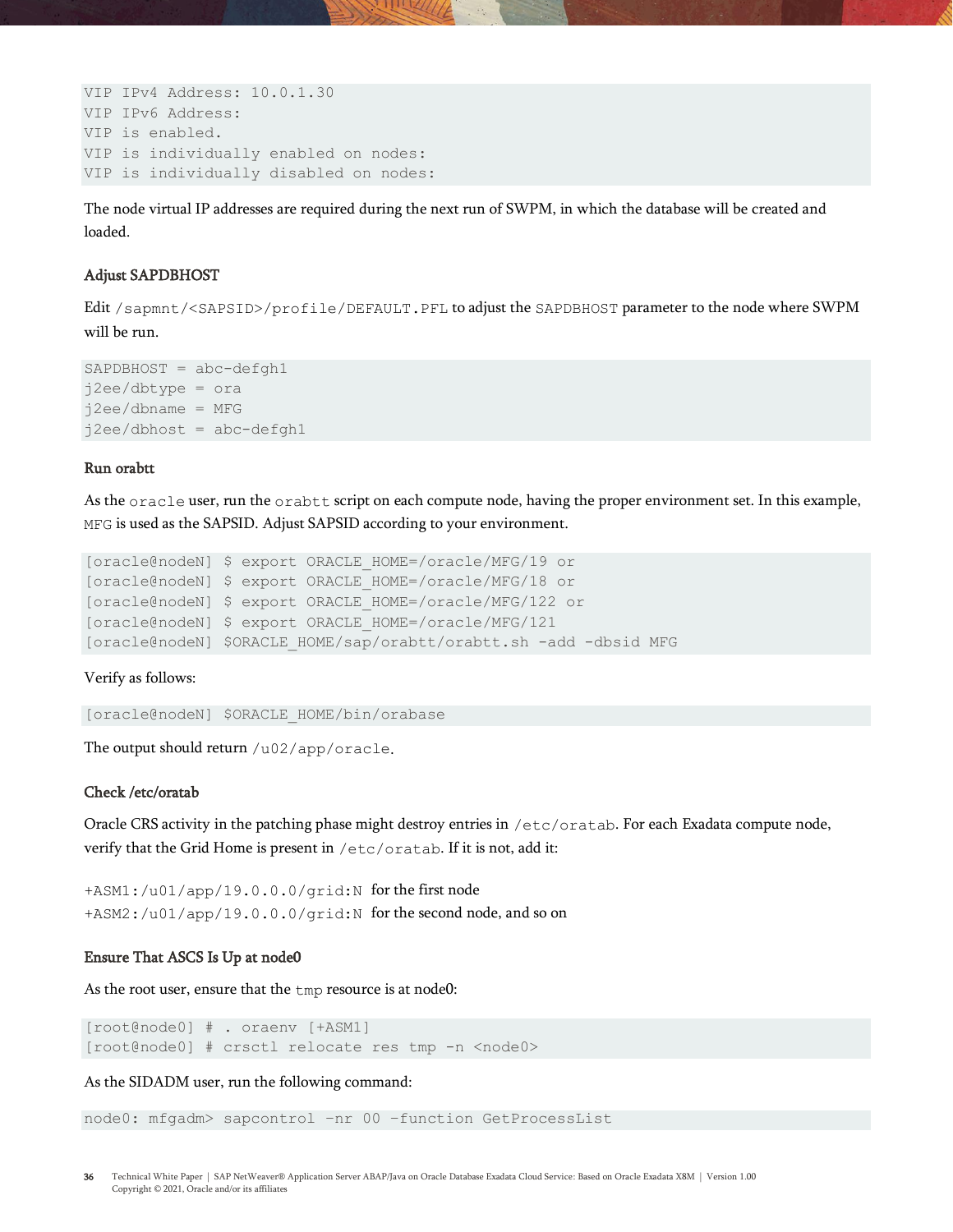If an error occurs or the connection is refused, run the following commands:

node0: mfgadm> sapcontrol –nr 00 –function StartService MFG node0: mfgadm> sapcontrol –nr 00 –function Start node0: mfgadm> sapcontrol –nr 00 –function GetProcessList

#### Invoke SWPM as the Root User

Run the following command:

[root@node0] # export TMP=/usr/sap/tmp [root@node0] # </path/to/SWPM/>sapinst

Provide the stack.xml file as an option if required.

For disk groups, choose +DATAC1 and +RECOC1.

At the Oracle RAC Parameters screen, Init.ora RAC parameters, adjust the following values (MFG is used an example; adjust accordingly):

```
MFG001.local_listener = node0-vip:1521 
MFG002.local_listener = node1-vip:1521
```
Also perform this step for any additional compute nodes that are being used.

When SWPM (patch level 28 and later) asks for encryption of tablespaces, choose TDE for each tablespace listed by SWPM. This step is mandatory; all data in the Oracle Cloud must be encrypted. If you are installing with an SWPM version that does not support TDE or you are installing a 12.1 or 12.2 database, encryption must be implemented as a post-installation task.

At the end of this step, SWPM has finished creating your SAP database and created an init<SIDxxx>.ora and password file under  $$ORACLE$  HOME/dbs on the first compute node. These files must be created on all sequent compute nodes later on.

The database is left in a shutdown state. Start it before running  $\text{catsbp}$  in the next step. For example:

```
[root@node0 ~]# su - oracle
[oracle@node0 ~]$ . oraenv MFG
ORACLE_SID = [oracle] ? MFG
The Oracle base has been set to /u02/app/oracle
[oracle@node0 ~]$ export ORACLE_SID=MFG001
[oracle@node0 ~]$ sqlplus / as sysdba
Connected to an idle instance.
SQL> startup
ORACLE instance started.
Total System Global Area 3.7407E+10 bytes
Fixed Size 29900600 bytes
Variable Size 1.9059E+10 bytes
```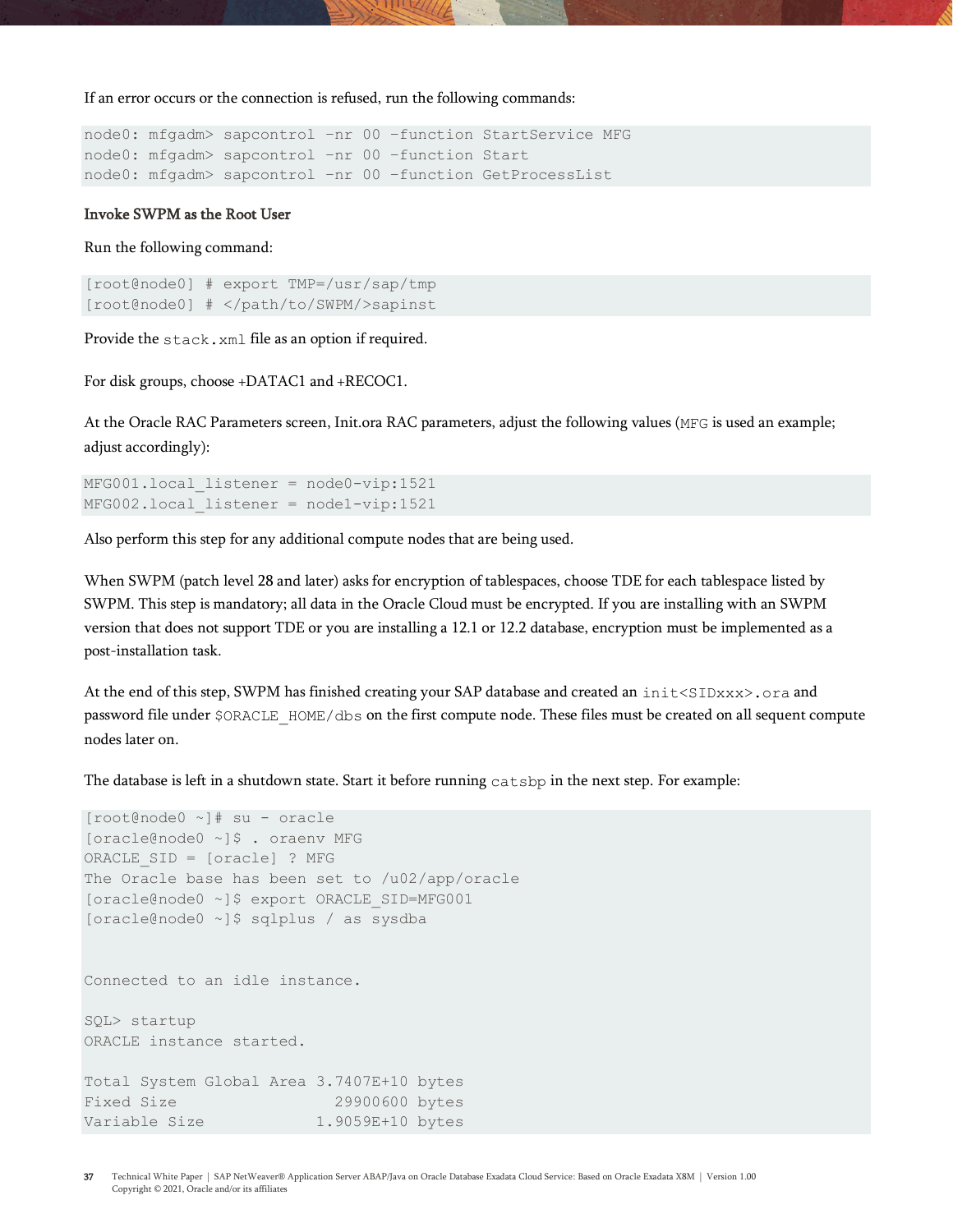```
Database Buffers 1.8119E+10 bytes
Redo Buffers 199069696 bytes
Database mounted.
Database opened.
```
#### <span id="page-37-1"></span>Run the RDBMS Post-Installation Steps from Patching

From the SAP Bundle Patch README, run  $\text{catsbp}$  after setting the required environment variables.

#### <span id="page-37-0"></span>Configure Object Storage

Oracle Cloud Infrastructure Object Storage can be consumed as a durable, efficient, and fast destination for backups, and consequently, a restore and recovery source. In contrast to classic file systems, the interface to Object Storage is provided by an SBT\_LIBRARY to Recovery Manager (RMAN). Step-by-step instructions for non-SAP databases are a[t Backing Up](https://docs.cloud.oracle.com/iaas/Content/Database/Tasks/backingup.htm)  [a Database,](https://docs.cloud.oracle.com/iaas/Content/Database/Tasks/backingup.htm) and at least Java 7 is required to install. This creates the auto-open wallet which we're configuring for the oracle OS user in

\$ORACLE\_HOME/dbs/<DBSID>\_opc\_wallet /cwallet.sso.

This auto-open wallet is different from and has nothing in common with the auto-open wallet used for TDE. It is used to establish a passwordless link between an Object Store and the compute node.

This link has the following effects:

- If your cwallet.sso is lost and you can't restore it for any reason, re-create it with the API key.
- If you lose your API key, get a new one and re-create the cwallet.sso.
- If you lose both your cwallet.sso and your API key, create a new API key and re-create the wallet.
- You must delete old, unused, unknown API keys.
- You can back up multiple databases into a bucket.
- You can have multiple buckets configured. Consider changing the configuration file (config\_db\_name, the /lib storage, and the wallet directory). Before you perform any operation, you must adjust RMAN's configuration as follows:

```
CONFIGURE CHANNEL DEVICE TYPE 'SBT_TAPE' PARMS 
'SBT_LIBRARY=/path/to/lib/libopc.so,
SBT_PARMS=(OPC_PFILE=/path/to/wallet_config)';
```
Using Oracle Exadata Cloud Service, you can consume Object Storage as a backup target and source for restore and recovery. However, with SAP databases, you cannot use the method provided a[t Backing Up an Exadata Database.](https://docs.us-phoenix-1.oraclecloud.com/Content/Database/Tasks/exabackingup.htm) Instead, you must follow this method:

- Get the [Oracle Database Cloud Backup module.](https://www.oracle.com/database/technologies/oracle-cloud-backup-downloads.html)
- Extract from there the oci\_install.jar and copy it to all compute nodes, as oracle OS user.
- We are re-using the API key that we used for registering the virtual hostnames stored in /home/oracle/.oci/oci\_api\_key.pem
- Determine the relevant object storage endpoint, a list is available via docs[: https://docs.cloud.oracle.com/en](https://docs.cloud.oracle.com/en-us/iaas/api/#/en/objectstorage/20160918/)[us/iaas/api/#/en/objectstorage/20160918/](https://docs.cloud.oracle.com/en-us/iaas/api/#/en/objectstorage/20160918/)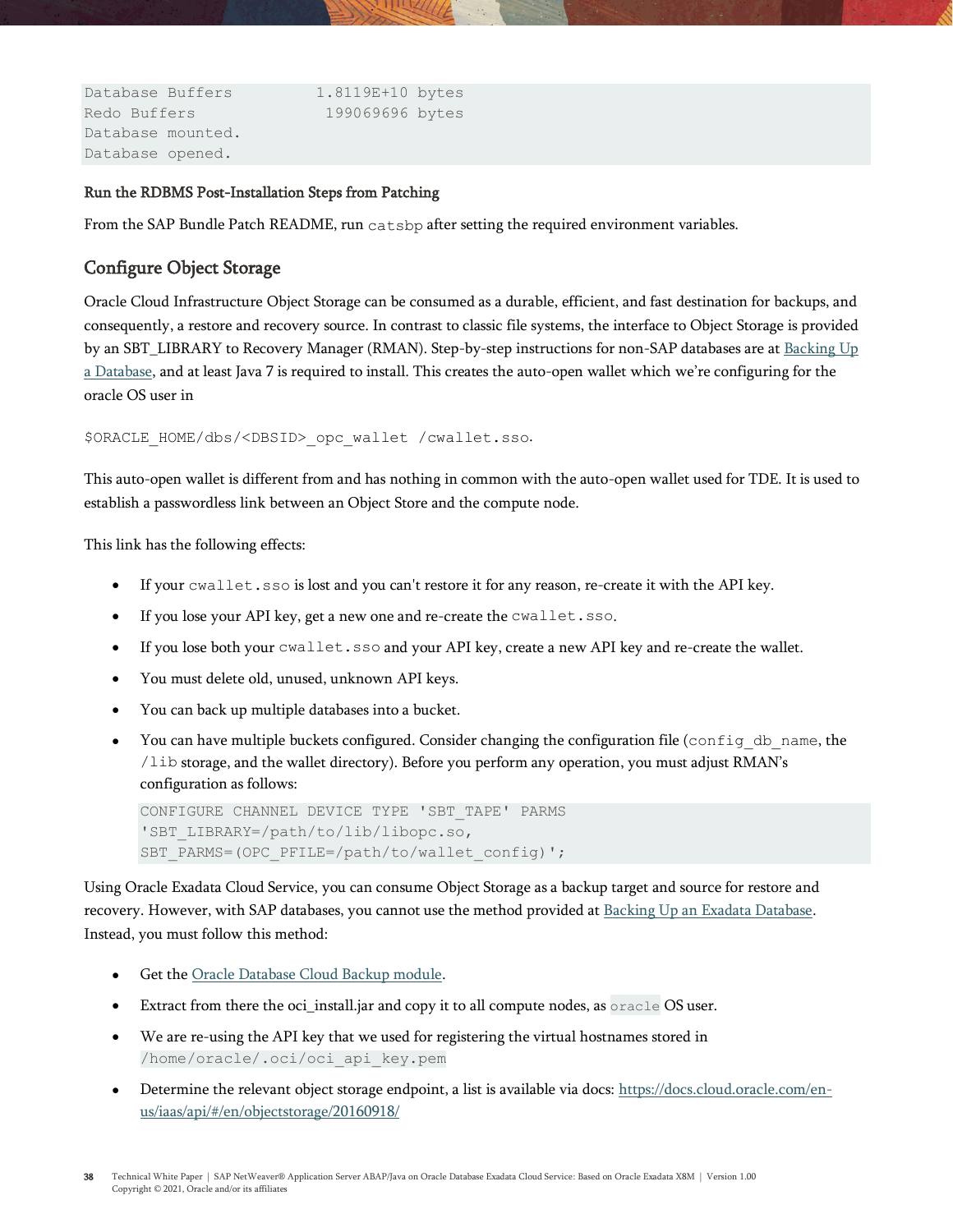- Configure an Object Storage bucket.
- Ensure that your NAT gateway and associated route rule are configured properly. Otherwise, the Oracle Cloud Backup Module Installer (opc\_install.jar) might not be able to access the Oracle Cloud Storage to download the backup module.

Perform the following steps:

- 1. We're going to install the RMAN driver pieces in the user home for the oracle OS user and installing the wallet and configuration information in an SAP DBSID aware format in \$ORACLE\_HOME/dbs and perform this action on each compute node as the oracle user. The OCIDs for your cloud id, bucket, compartment you obtain from the Cloud Console.
- 2. Check the installation options for opc install.jar (java is in your \$PATH at user oracle):

[oracle@nodeN] \$ java -jar opc\_install.jar

Create a location where we store the RMAN driver pieces

```
[oracle@node0] $ mkdir -p ~oracle/cloud_backup/libdir
```
Having the proper environment set, invoke the installer with your tenant, user, bucket, and private key file along with the object storage endpoint on each node as the oracle user:

```
[oracle@node0] $ java -jar oci_install.jar \
-host https://objectstorage.eu-frankfurt-1.oraclecloud.com \
-pvtKeyFile ~/.oci/bmc api key.pem \
-pubFingerPrint 98:96:b2:ff:d9:83:7c:51:ce:ee:f5:53:ea:fb:89:55 \
-tOCID ocid1.tenancy.oc1..jyv4jg5c373z6trq5xcg6dqfl4n6s5aqma \
-uOCID ocid1.user.oc1..73kovpfm35uqoe6iayqeijgp6g4t6pfkwdf5a \
-cOCID ocid1.compartment.oc1.. fawei2ytzdt2hktqvll6i4dlzg5vayay33a \
-bucket <br/> <br/> <br/>Aucket name> \
-walletDir $ORACLE HOME/dbs/MFG opc wallet \
-configFile $ORACLE HOME/dbs/opcMFG.ora \
-libDir ~oracle/cloud backup/libdir
```
If your compute nodes don't have internet access, add the -proxyHost, -proxyPort and if needed also the proxyId and -proxyPass directives. The directory \$ORACLE\_HOME/dbs/MFG\_opc\_wallet gets created.

Configure RMAN to consume the object storage (have the proper environment for your DBSID set), also in respect of SAP Note 1598594:

```
[oracle@node0 ~]$ . oraenv
ORACLE_SID = [oracle] ? MFG
The Oracle base has been set to /u02/app/oracle
[oracle@node0 ~]$ export ORACLE_SID=MFG001
[oracle@node0 ~]$
```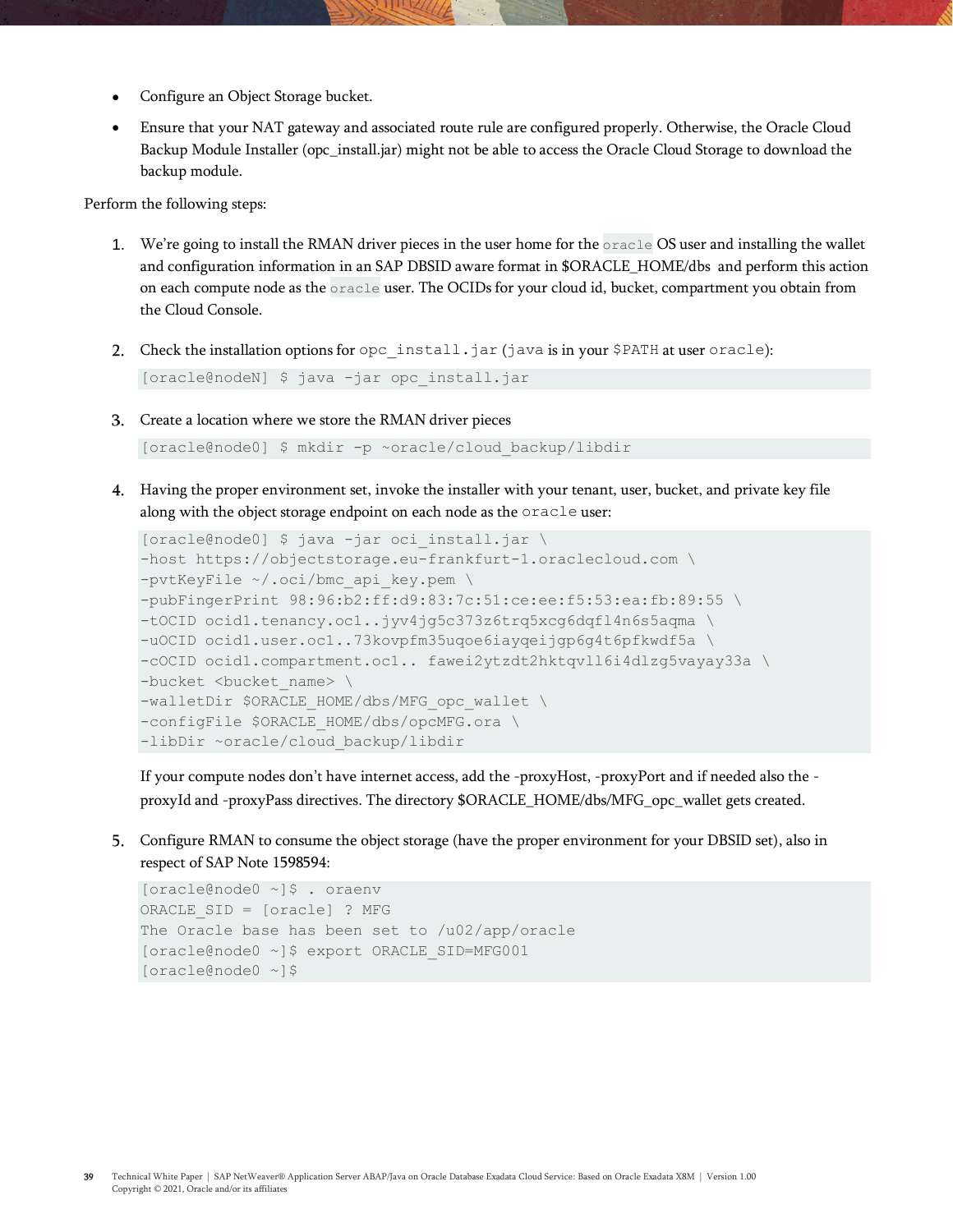```
[oracle@node0] $ rman target / 
RMAN> CONFIGURE CHANNEL DEVICE TYPE 'SBT_TAPE' PARMS 
'SBT_LIBRARY=/home/oracle/cloud_backup/libdir/libopc.so, 
SBT_PARMS=(OPC_PFILE=/u02/app/oracle/product/19.0.0.0/dbs/opcMFG.ora)';
RMAN> CONFIGURE DEFAULT DEVICE TYPE TO SBT_TAPE;
RMAN> CONFIGURE BACKUP OPTIMIZATION ON;
RMAN> CONFIGURE CONTROLFILE AUTOBACKUP ON;
RMAN> CONFIGURE CONTROLFILE AUTOBACKUP FORMAT FOR DEVICE TYPE SBT_TAPE TO 
'%F';
RMAN> CONFIGURE SNAPSHOT CONTROLFILE NAME TO '+DATAC1/MFG/snapcf MFG.f';
RMAN> CONFIGURE ENCRYPTION FOR DATABASE ON;
```
Set parallelism, which speeds up backup and restore activities:

RMAN> CONFIGURE DEVICE TYPE 'SBT TAPE' PARALLELISM 16;

You are ready to run a backup. The following step is a test.

RMAN> BACKUP INCREMENTAL LEVEL 0 SECTION SIZE 512M DATABASE PLUS ARCHIVELOG; RMAN> restore database validate check logical;

On the remaining hosts, confirm their settings after connecting with RMAN, and adjust parameters if needed: RMAN> show all;

Now you can perform RMAN backups.

#### <span id="page-39-0"></span>Finish the Database Installation

Perform the following steps to finish the database installation.

#### Verify SIDADM and ORASID Shell Environments

Because of a bug in SWPM, it is possible that shell environment variables are not properly set. Especially check if ORACLE\_SID is set properly and reflects the correct thread number for Oracle RAC (for example, ORACLE SID=MFG001 for node 1 and MFG002 for node 2).

For each compute node, log in as the SIDADM user and verify the correct settings for the Oracle-related settings. For example:

nodeN: mfgadm> env | grep ORACLE

If needed, adjust in the corresponding profiles.

For each compute node, log in as the ORASID user and verify the correct settings for the Oracle-related settings. For example:

nodeN: oramfg > env | grep ORACLE

If needed, adjust in the corresponding profiles.

#### Configure Database Linux Huge Pages

Huge pages configuration is provided for the out-of-the-box database but not for custom sizing of the SAP database that is created from SWPM. Therefore, you must run the hugepages script provided by MOS Note: 401749.1 when all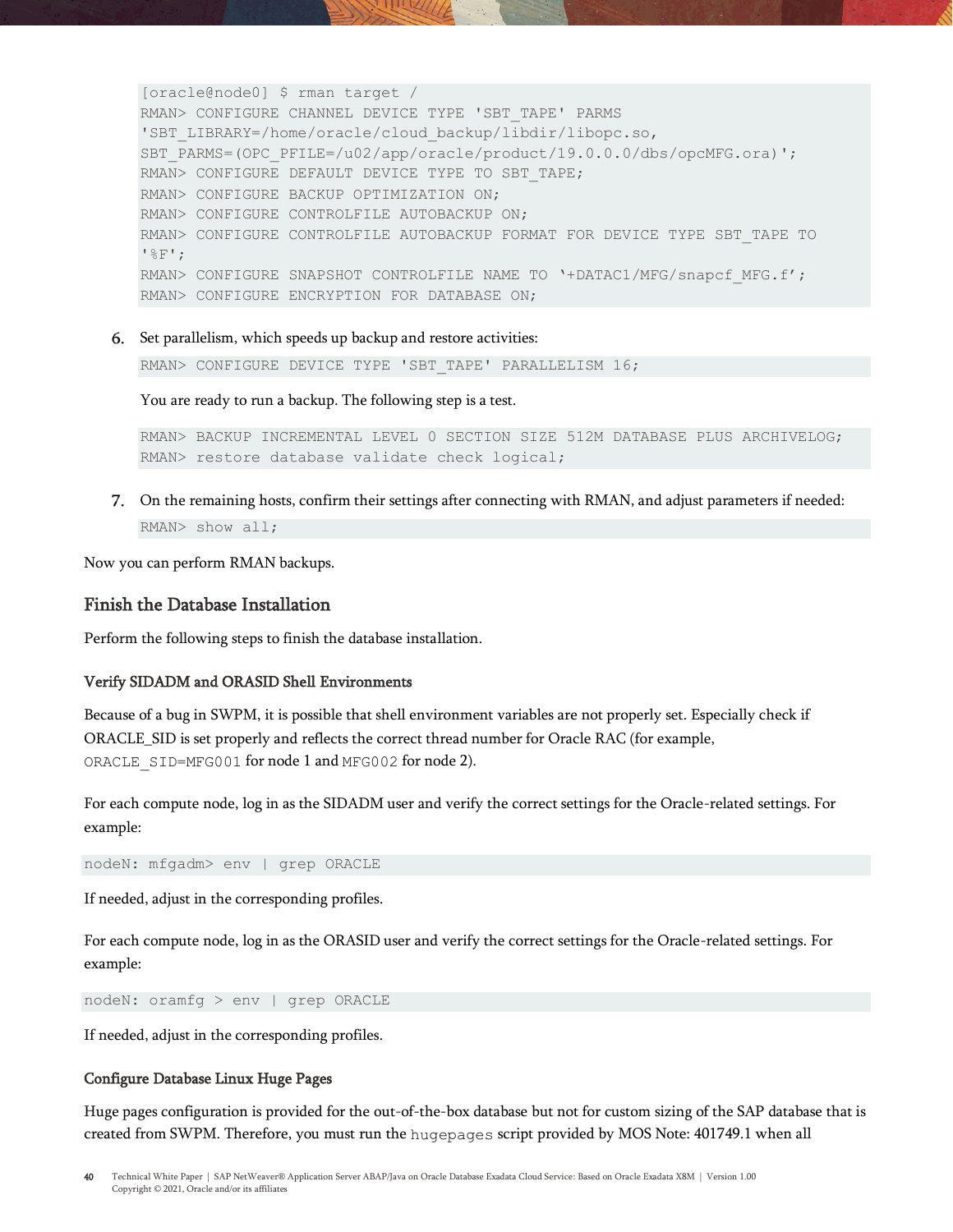required databases are up and running and all not-required databases are down. Adjust the value for vm.nr\_hugepages in the /etc/sysctl.conf file for each compute node accordingly. To use the new huge pages configuration, shut down the SAP systems and all databases, and reboot the nodes.

Check the database instance's alert <DBSID>.log to determine whether all huge pages have been allocated by the database instance.

#### Adjust Database Parameters

In addition to the parameters set during installation and patching, adjust your database parameters according to one of the following SAP Notes:

- SAP Note 2470718 [Oracle Database Parameter 12.2 / 18c / 19c](https://launchpad.support.sap.com/#/notes/2470718)
- SAP Note 2378252 [Oracle Database Initialization Parameters for SAP NetWeaver Systems](https://launchpad.support.sap.com/#/notes/2378252)

#### Configure HA-NFS for /sapmnt

Follow the instructions in MOS 1934030.1 - [ODA \(Oracle Database Appliance\): HowTo export ACFS \(cloudfs\) using](https://support.oracle.com/knowledge/Oracle%20Database%20Products/1934030_1.html)  [HANFS.](https://support.oracle.com/knowledge/Oracle%20Database%20Products/1934030_1.html)

1. On all compute nodes, run the following commands as root, with a Grid Infrastructure environment set:

[root@nodeN] # systemctl enable rpcbind ; systemctl enable nfs-server [root@nodeN] # systemctl start rpcbind ; systemctl start nfs-server [root@nodeN] # chkconfig --list | grep "nfs\|rpcbind"

On the first node only, run the following commands:

```
[root@node0] # srvctl add havip -id hanfsvip_id -address hanfs -netnum 1 -
description "hanfs"
[root@node0] # srvctl add exportfs -id hanfsvip_id -path /sapmnt -name hanfs -
options "rw,sync,no_root_squash" -clients <ip1,ip2,ip3,…>
[root@node0] # srvctl start havip -id hanfsvip_id
```
Check the status, location, and configuration of the HA-NFS virtual IP by running the following commands as root:

```
[root@node0] # srvctl status exportfs -id hanfsvip_id
export file system hanfs is enabled
export file system hanfs is exported on node node0
[root@nodeN] # srvctl config havip
```
#### Prepare for SAP BR\*Tools

A previous section described how to integrate Oracle RMAN with Oracle Cloud Infrastructure Object Storage. This section describes how to integrate BR\*Tools. BR\*Tools must be at version 7.40 PL 32 or later. Earlier versions are not supported.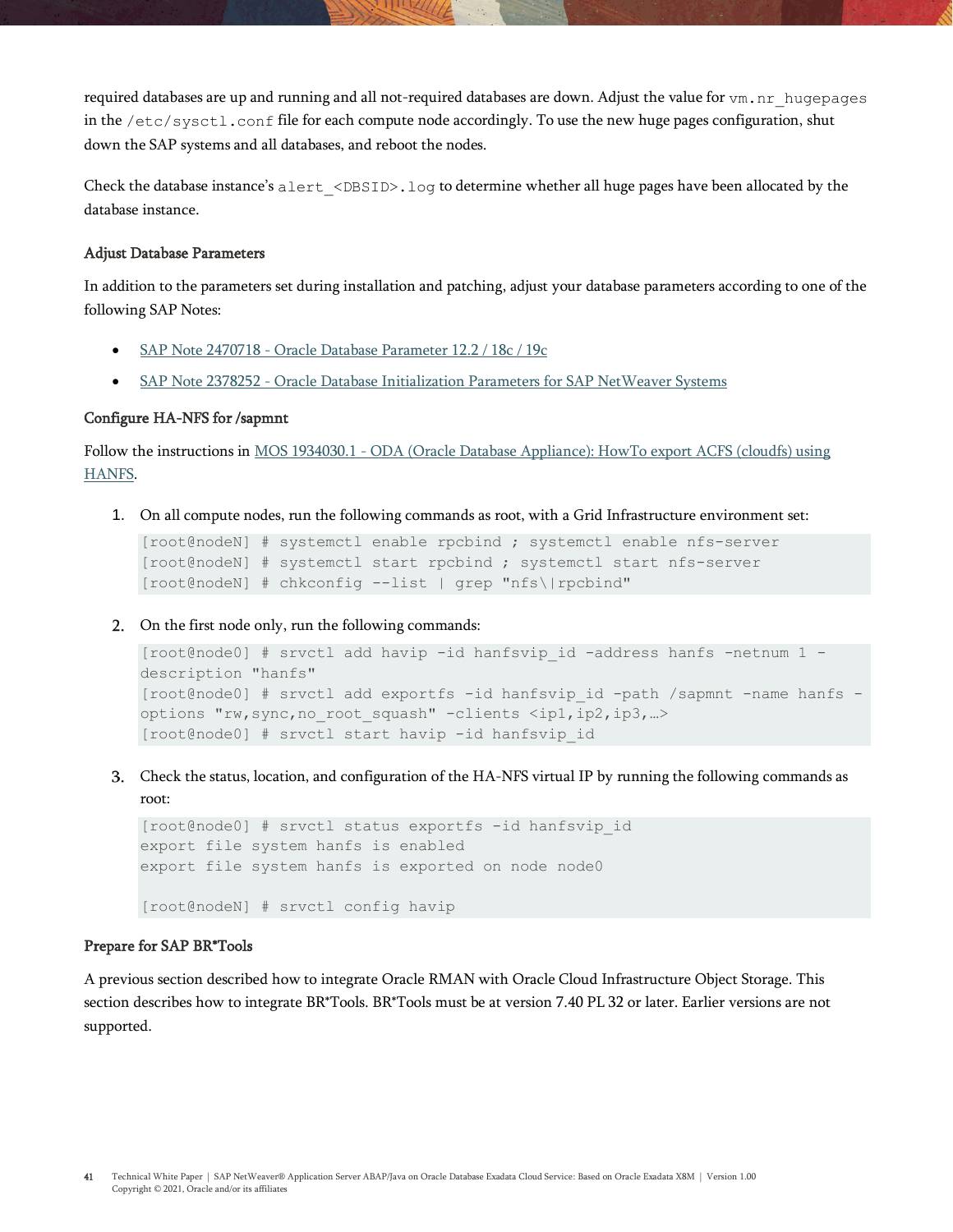1. On each compute node, edit the /oracle/<DBSID>/sapprof/init<DBSID>.sap file (for example, /oracle/MFG/sapprof/initMFG.sap), and make following changes on each compute node:

```
rman_channels = 16
backup dev type = rman disk
rman_sectionsize = 512M
backup_type = online
rman compress = no | yes
rman_parms = 
"SBT_LIBRARY=/home/oracle/cloud_backup/libdir/libopc.so,SBT_PARMS=(OPC_PFILE=/
u02/app/oracle/product/19.0.0.0/dbhome_2/dbs/opcMFG.ora)"
```
Note: The steps described here are for passwordless operation of BR\*Tools. With Oracle 12.1 and later, the remote os authent parameter defaults to FALSE. Therefore, BR\*Tools needs to connect either with a dedicated user or by using SAP Secure Store; connections made with / don't work.

On Exadata Cloud Service, the Oracle ASM instance is running as a user grid that cannot write to directories owned by oracle:oinstall. Because of this, BR\*Tools requires a 775 umask instead of 755 to allow the Oracle ASM instance to copy files to directories owned by oracle:oinstall.

Set the following parameter in /oracle/<DBSID>/sapprof/init<DBSID>.sap. For example, edit /oracle/MFG/sapprof/initMFG.sap and append \_file\_mask = 002.

2. On each compute node as the oracle user, verify that \$ORACLE\_HOME/dbs contains the appropriate init<*DBSID*><*index*>.ora file. If it does not, create it.

Following the previous examples, this file needs to be initMFG001.ora on node0, initMFG002.ora on node1, and so on. The content of the init<*DBSID*><*index*>.ora file is always identical:

```
#Generate initsid.ora for ASM spfile
spfile = (+DATAC1/MFG/spfileMFG.ora)
```
At the same location for each node, as the oracle user, you need a password file, orapw<DBSID><index>. In case the password file is not present at a particular node, copy the password file as the oracle user using scp. The following example demonstrates Oracle 19.9; if you are in an ORACLE\_HOME running Oracle 18.6, 12.2 or 12.1, replace 19 with 18, 122 or 121.

```
oracle@node0] $ scp /oracle/MFG/19/dbs/orapwMFG \
oracle@node1:/oracle/MFG/19/dbs/orapwMFG
```
Set the environment to the current DBSID, and then run the following commands, replacing MFG with the correct ID. The following example demonstrates Oracle 19.9; if you are in an ORACLE\_HOME running Oracle 18.6, 12.2 or 12.1, replace 19 with 18, 122 or 121.

```
[oracle@node0] $ ln -s /oracle/MFG/19/dbs/orapwMFG \
/oracle/MFG/19/dbs/orapwMFG001
[oracle@node1] $ ln -s /oracle/MFG/19/dbs/orapwMFG \
/oracle/MFG/19/dbs/orapwMFG002
```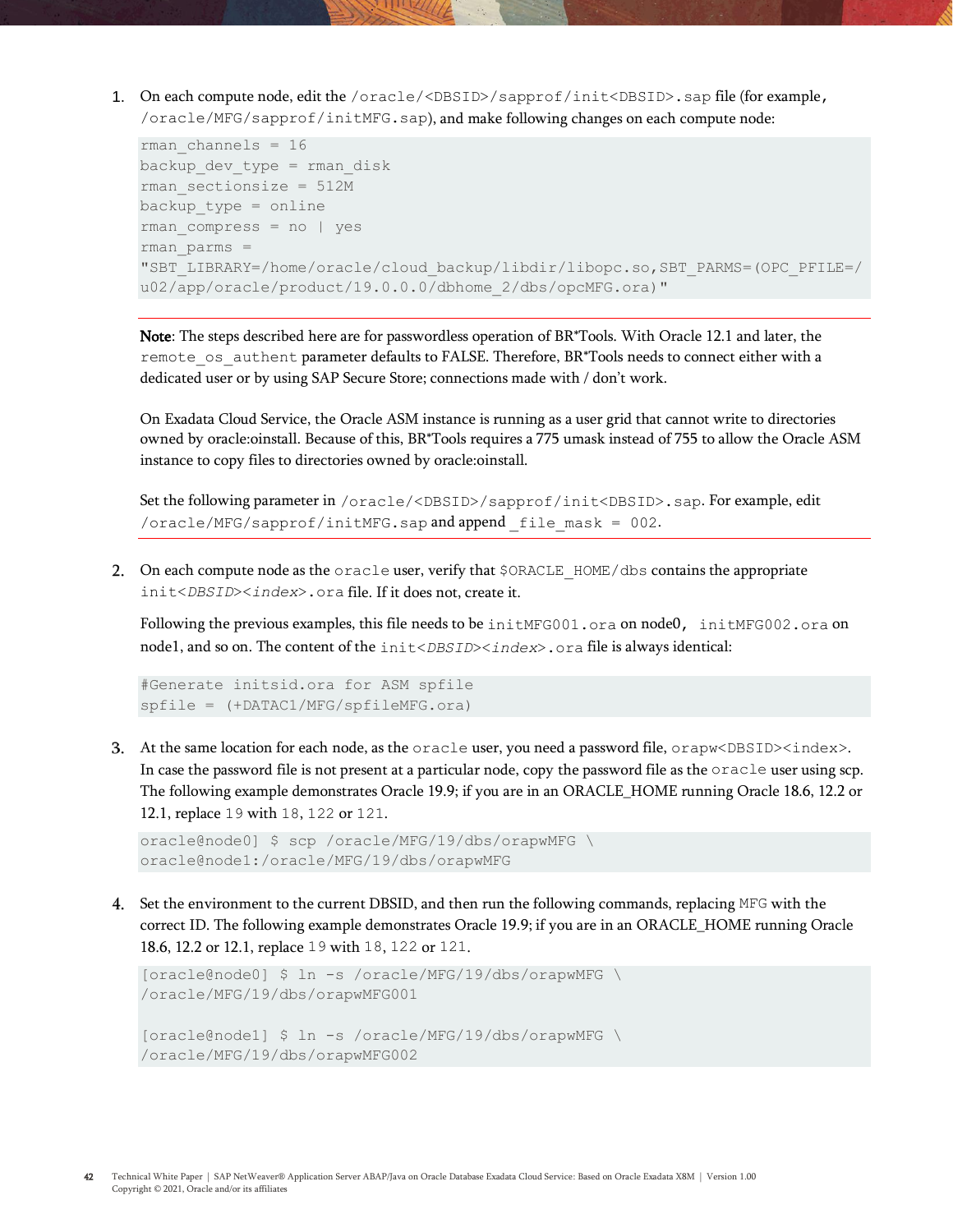- 5. Repeat the  $ln -s$  commands for additional compute nodes, if needed.
- Ensure that all database instances can be started up properly using srvctl.

```
[root@node0 dbs]# su - oracle
[oracle@node0 ~]$ . oraenv
ORACLE_SID = [oracle] ? MFG
The Oracle base has been set to /u02/app/oracle
[oracle@node0 ~]$ srvctl stop database -db MFG
[oracle@node0 ~]$ srvctl start database -db MFG
```
7. Invoke sqlplus  $/$  as sysdba, and run the following commands on one host only:

```
SQL> create user brt$adm identified by "somestrongpassword";
```
8. Invoke sqlplus / as sysdba, and run the following commands on all compute nodes to update each Oracle password file with the required grants:

```
SQL> grant sapdba to brt$adm;
SQL> grant sysdba, sysoper to brt$adm;
```
All the commands need to succeed. If they do not, fix the password file.

On each host, run the following commands:

```
[oracle@nodeN] $ cd /oracle/MFG ; mkdir -p security/rsecssfs ; cd 
security/rsecssfs
[oracle@nodeN] $ mkdir key data ; cd /oracle/MFG ; chmod 700 -R security
```
- 10. Switch to SIDADM from root, for example, su mfgadm.
- 11. On each compute node, run the following command:

```
nodeN: mfgadm> brconnect -u / -c -f chpass -o 'BRT$ADM' -p 
'somestrongpassword'
BR0801I BRCONNECT 7.40 (32)
BR0280I BRCONNECT time stamp: 2018-03-08 11:30:09
BR0828I Changing password for database user BRT$ADM ...
BR0280I BRCONNECT time stamp: 2018-03-08 11:30:10
BR0829I Password changed successfully in database for user BRT$ADM
BR0280I BRCONNECT time stamp: 2018-03-08 11:30:10
BR1525I Setting password for user BRT$ADM in secure storage 
/oracle/MFG/security/rsecssfs/data/SSFS_MFG.DAT ...
BR0280I BRCONNECT time stamp: 2018-03-08 11:30:16
BR1526I Password set successfully for user BRT$ADM in secure storage 
/oracle/MFG/security/rsecssfs/data/SSFS_MFG.DAT
BR0280I BRCONNECT time stamp: 2018-03-08 11:30:16
BR0802I BRCONNECT completed successfully
```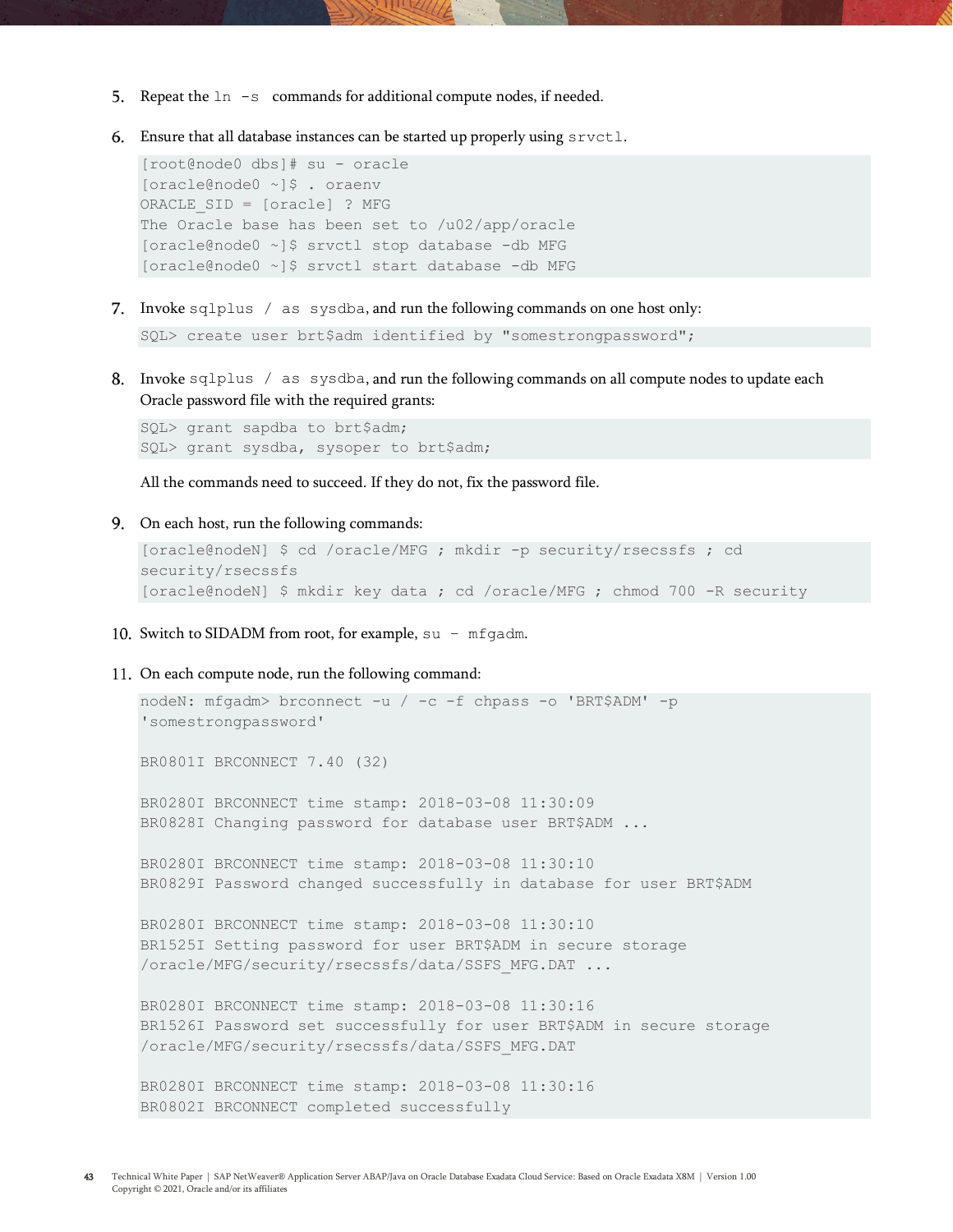(Optional) Verify the proper operation of other BR\*Tools:

```
nodeN: mfgadm> brspace -u // -c force
nodeN: mfgadm> brbackup -u // -q
nodeN: mfgadm> brarchive -u // -q
```
#### Set Up High Availability for SAP Central Services

Use the latest sapctl package from [SAP Note 1496927,](https://launchpad.support.sap.com/#/notes/1496927) which is version 10.0 Patch 0 or later.

Before invoking the sapctl create command, you must remove the temporary resource for the ASCS HA IP, tmp, that you created earlier. To do this, shut down ASCS, as follows:

```
nodeN: mfgadm> sapcontrol -nr 00 -function Stop
[root@node0] # . oraenv [+ASM1]
[root@node0] # crsctl stop res tmp
[root@node0] # appvipcfg delete -vipname=tmp
```
After deploying sapctl according to the instructions i[n SAP Note 1496927,](https://launchpad.support.sap.com/#/notes/1496927) run the following commands, replacing MFG with the correct SAPSID:

```
[root@node0] # /usr/sap/sapctl/bin/sapctl create -sapsid MFG -if bondeth0 -nm 
255.255.255.0 -net 10.0.0.0 -nodes node0,node1 -abapenq ASCS00 -abapvip 10.0.0.241 -
abapmsport 3900 -abaprep ERS01 -aersvip 10.0.0.242 -nx 1
```
<span id="page-43-0"></span>[root@node0] # /usr/sap/sapctl/bin/sapctl start all -sapsid MFG

## Implement runtime footprint reduction

Local file system space is tight and therefore it's suggested to ease the pressure there. This works, where applicable – that is having multiple SAP databases running out of the same ORACLE\_HOME – via establishing the symbolic link between \$OHRDBMS and \$IHRDBMS. SAP Note [2992680 Managing shared and multiple Oracle Homes on Oracle Engineered](https://launchpad.support.sap.com/#/notes/2992680)  [Systems](https://launchpad.support.sap.com/#/notes/2992680) discusses this. Do not apply this scheme between SAP and non-SAP databases.

Also, there are always runtime artifacts, such as audit files, traces, logs etc. Local file system space therefore is not the best place. Please follow SAP Note [2884306 Managing SAPDATA\\_HOME and ORACLE\\_BASE on Oracle Engineered](https://launchpad.support.sap.com/#/notes/2884306)  [Systems](https://launchpad.support.sap.com/#/notes/2884306) to accomplish this.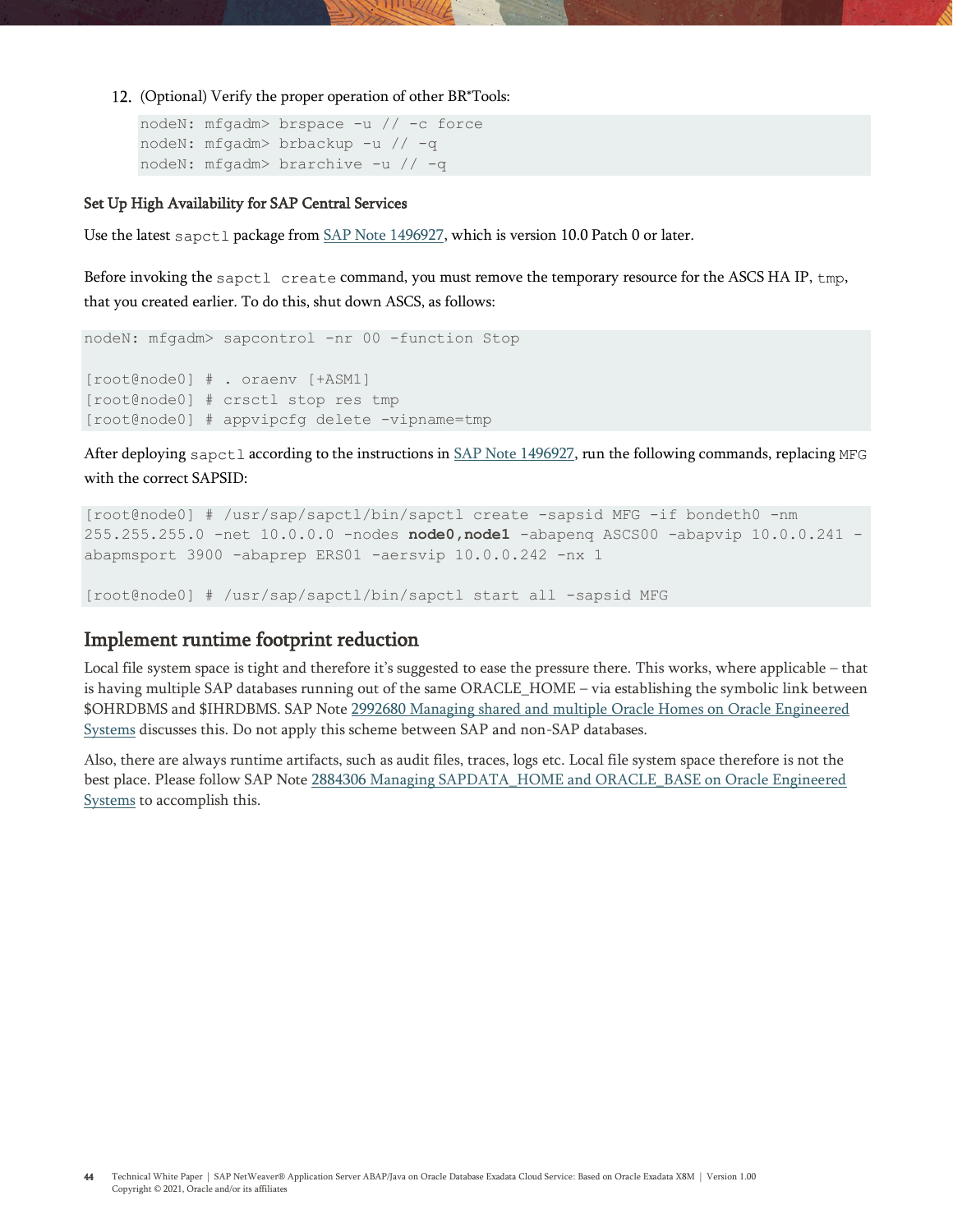## <span id="page-44-0"></span>Install the Primary Application Server

The SAP Primary Application Server (PAS) must be installed on a separate Oracle Cloud Infrastructure Compute shape connected to the client subnet of your Exadata Cloud Service instance. This section provides instructions for installing the SAP PAS.

- 1. [Relax the Password](#page-44-1) Policy
- 2. [Edit /etc/hosts](#page-44-2)
- 3. [Use Block Storage or Local NVMe Storage](#page-45-0)
- 4. [Ensure that /usr/sap Is Not in the Boot Partition](#page-45-1)
- 5. [Stop the Local Firewall](#page-45-2)
- 6. [Mount /sapmnt from HA-NFS](#page-45-3)
- 7. [Install Additional Software Packages](#page-45-4)
- 8. [Start the uuidd Daemon](#page-46-0)
- 9. Provide a Strong [Password for the opc User](#page-46-1)
- 10. [Configure and Start vncserver](#page-46-2)
- 11. [Install and configure SAP Primary Application Server](#page-46-3) on an Oracle Cloiud Infrastucture Compute Shape
- 12. [Configure the SAP GUI](#page-47-0)

### <span id="page-44-1"></span>Relax the Password Policy

Before performing the following steps, create a backup of the /etc/pam.d/system-auth file and keep it safe for later restoration.

Then, make the following change to the /etc/pam.d/system-auth file:

Remove use authtok from the lines starting with password requisite pam\_pwhistory.so and password sufficient pam\_unix.so.

### <span id="page-44-2"></span>Edit /etc/hosts

Edit the /etc/hosts file with the IP addresses for the following items:

- Exadata compute nodes, node virtual IP addresses, and SCAN names
- Virtual IP address for HA-NFS
- Short hostname for the PAS host itself

#### For example:

10.0.0.12 sape2eapp1 10.0.0.3 node0

45 Technical White Paper | SAP NetWeaver® Application Server ABAP/Java on Oracle Database Exadata Cloud Service: Based on Oracle Exadata X8M | Version 1.00 Copyright © 2021, Oracle and/or its affiliates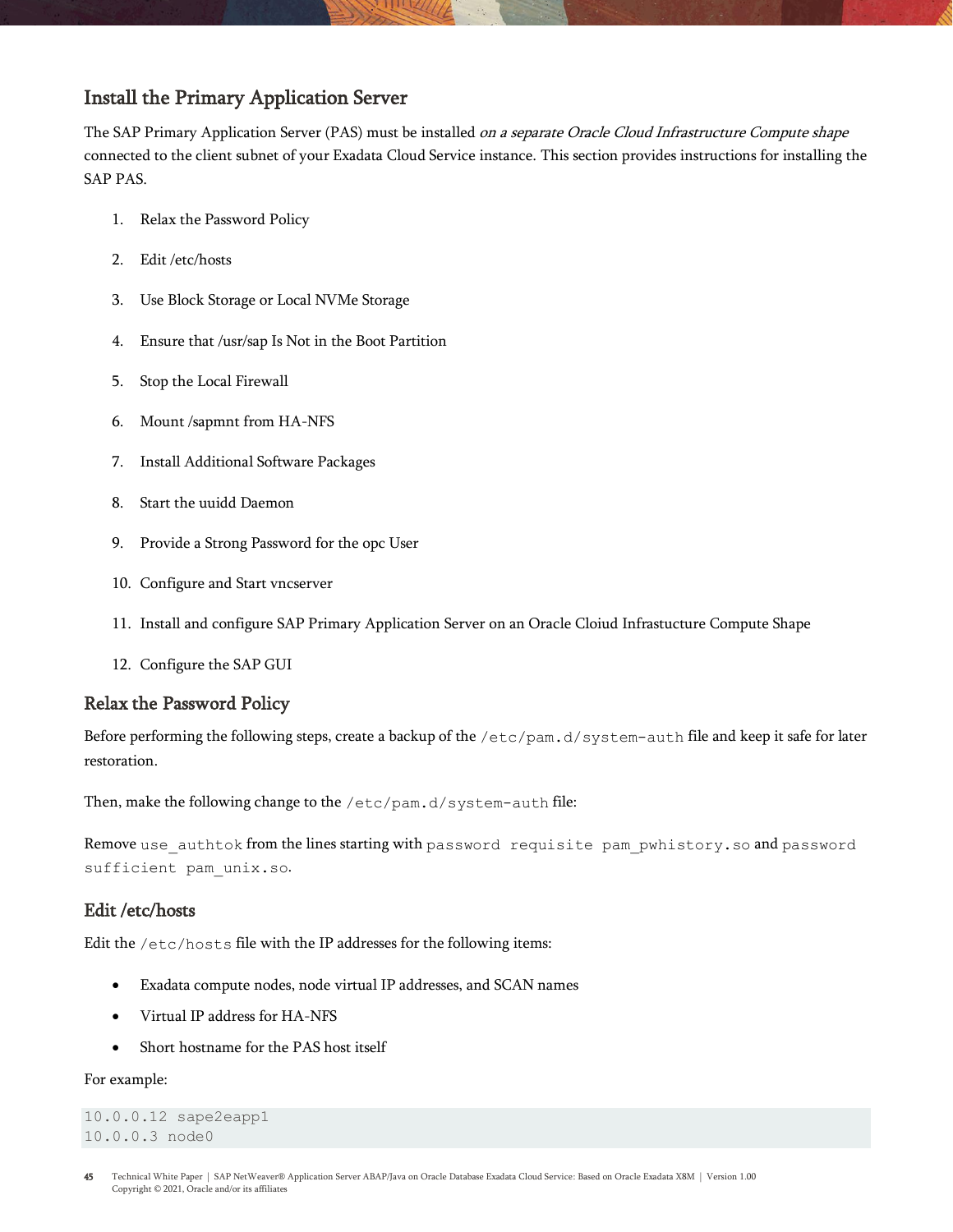```
10.0.0.4 node1
10.0.0.5 node0-vip
10.0.0.6 node1-vip
10.0.0.7 scan-vip
10.0.0.8 scan-vip
10.0.0.9 scan-vip
10.0.0.241 ascsmfg
10.0.0.242 ersmfg
10.0.0.243 hanfs
```
#### <span id="page-45-0"></span>Use Block Storage or Local NVMe Storage

Supported Oracle Cloud Infrastructure shapes need some file system storage in which to store SAP software. In the smallest supported shape, only [Oracle Cloud Infrastructure](https://docs.cloud.oracle.com/iaas/Content/Block/Concepts/overview.htm) Block Volume storage is available. Create one or more file systems according to the Linux documentation. /u02 is a good candidate for the next section.

#### <span id="page-45-1"></span>Ensure that /usr/sap Is Not in the Boot Partition

Earlier in this document, when setting up the Exadata compute nodes, you created a file system /u02, and then linked /usr/sap to /u02/sap. Do the same for the primary application server, as follows:

<span id="page-45-2"></span>[root@pas] # mkdir /u02/sap ; ln -s /u02/sap /usr/sap

#### Stop the Local Firewall

Run the following command to stop the local firewall:

<span id="page-45-3"></span>[root@pas] # systemctl stop firewalld ; systemctl disable firewalld

#### Mount /sapmnt from HA-NFS

- 1. Run the following command: [root@pas] # mkdir /sapmnt ; mount -t nfs hanfs:/sapshare/sapmnt /sapmnt
- Edit /etc/fstab to add /sapmnt:

```
hanfs:/sapshare/sapmnt /sapmnt nfs rw,bq 0 0
```
Save and exit the file.

#### <span id="page-45-4"></span>Install Additional Software Packages on OCI Compute Shapes

#### Run the following commands:

[root@pas] yum -y groupinstall "Base" "Compatibility Libraries" "Debugging Tools" "Directory Client" "Hardware Monitoring Utilities" "Large Systems Performance" "Perl support" "Storage Availability Tools" "X window system" "Development tools"

[root@pas] yum -y install tigervnc-server liberation-mono-fonts gnome-session gnometerminal gnome-screensaver gnome-panel compat-libstdc++-33 compat-libcap1 libaiodevel ksh uuidd vim parted xorg-x11-xauth xclock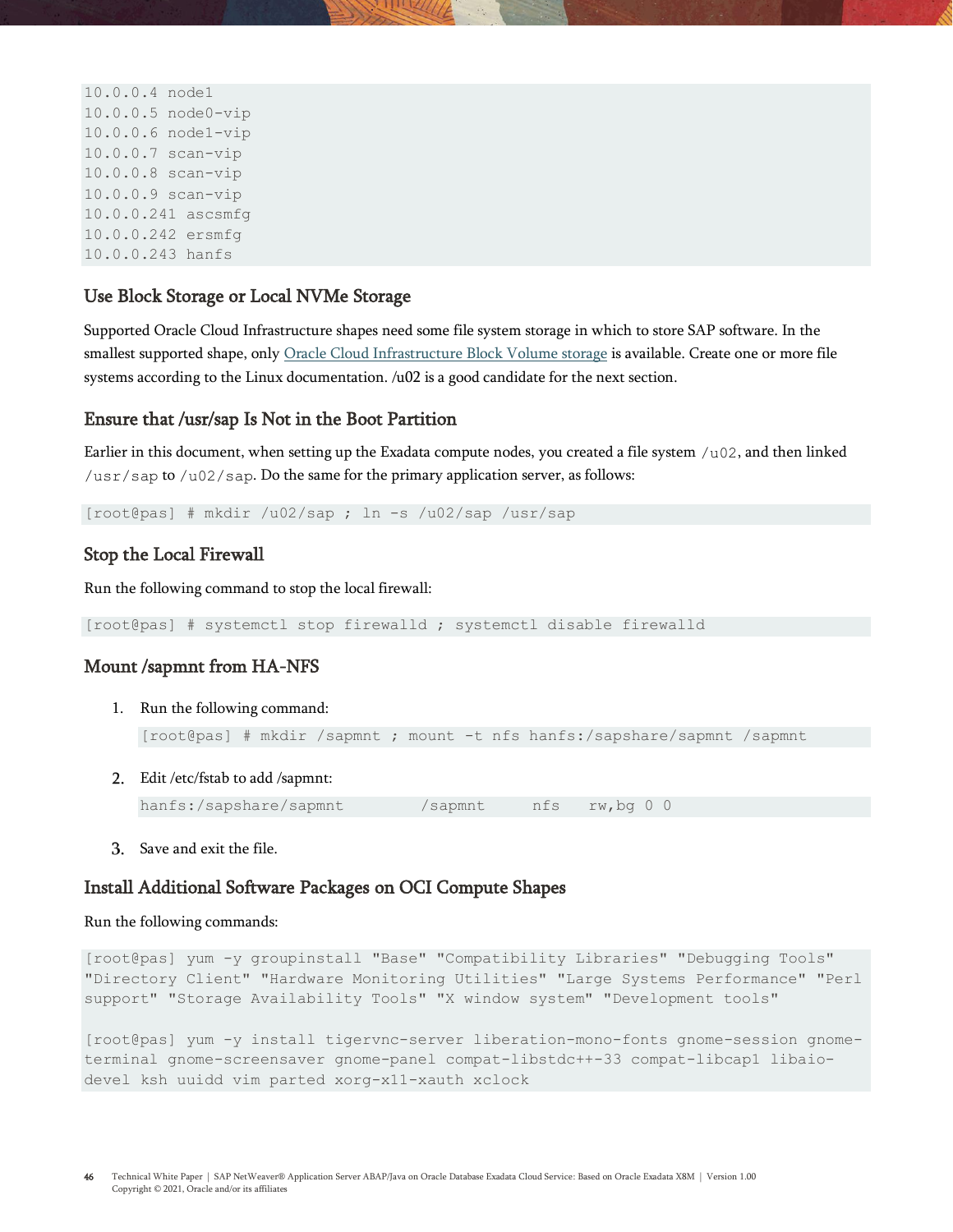#### <span id="page-46-0"></span>Start the uuidd Daemon

1. Start the uuidd daemon and ensure that it comes up at system startup:

[\[root@pas\]](mailto:root@pas) systemctl start uuidd ; systemctl enable uuidd

- Adjust the SELinux setting. Edit /etc/selinux/config and change SELINUX=enforcing to SELINUX=permissive.
- Adjust the time zone to match the Exadata compute nodes. Link /etc/localtime to your OS time zone file (Europe/Berlin in the following example):

[\[root@pas\]](mailto:root@pas) # ln -sf /usr/share/zoneinfo/Europe/Berlin /etc/localtime

4. Start ntpd and configure it to start automatically:

[\[root@pas\]](mailto:root@pas) # systemctl start ntpd ; systemctl enable ntpd

5. Reboot.

## <span id="page-46-1"></span>Provide a Strong Password for the opc User

This step is required only if you plan to use X-Windows on the PAS compute node (for example, for SAPPlatinGUI). To work with X-Windows, the  $\circ$ pc user should require a strong password to unlock the X screensaver.

Run the following command and set a strong password:

[opc@pas] \$ passwd

Note the password and keep it handy.

#### <span id="page-46-2"></span>Configure and Start vncserver

This step is required only if you plan to use X-Windows with VNC server on the PAS compute node (for example, for SAPPlatinGUI). Follow the instructions i[n Configuring a VNC Server.](https://docs.oracle.com/en/operating-systems/oracle-linux/7/network/ol7-vnc.html#ol7-vnc-about)

## <span id="page-46-3"></span>Install and configure SAP Primary Application Server on an Oracle Cloiud Infrastucture Compute Shape

1. As root, change the password for yourself on each OCI compute node. SWPM asks for authentication:

[root@pas] # passwd root

Current versions of SWPM run in browser mode. To access the SWPM user interface with your browser, you must enable the respective port reported to you in the VCN's security list via the Oracle Cloud Infrastructure Console. For example:

- source=0.0.0.0/0 (restrict if you can for outside access)
- source ports=any
- IP protocol=TCP
- destination port=4237 (the port from the sapinst URL)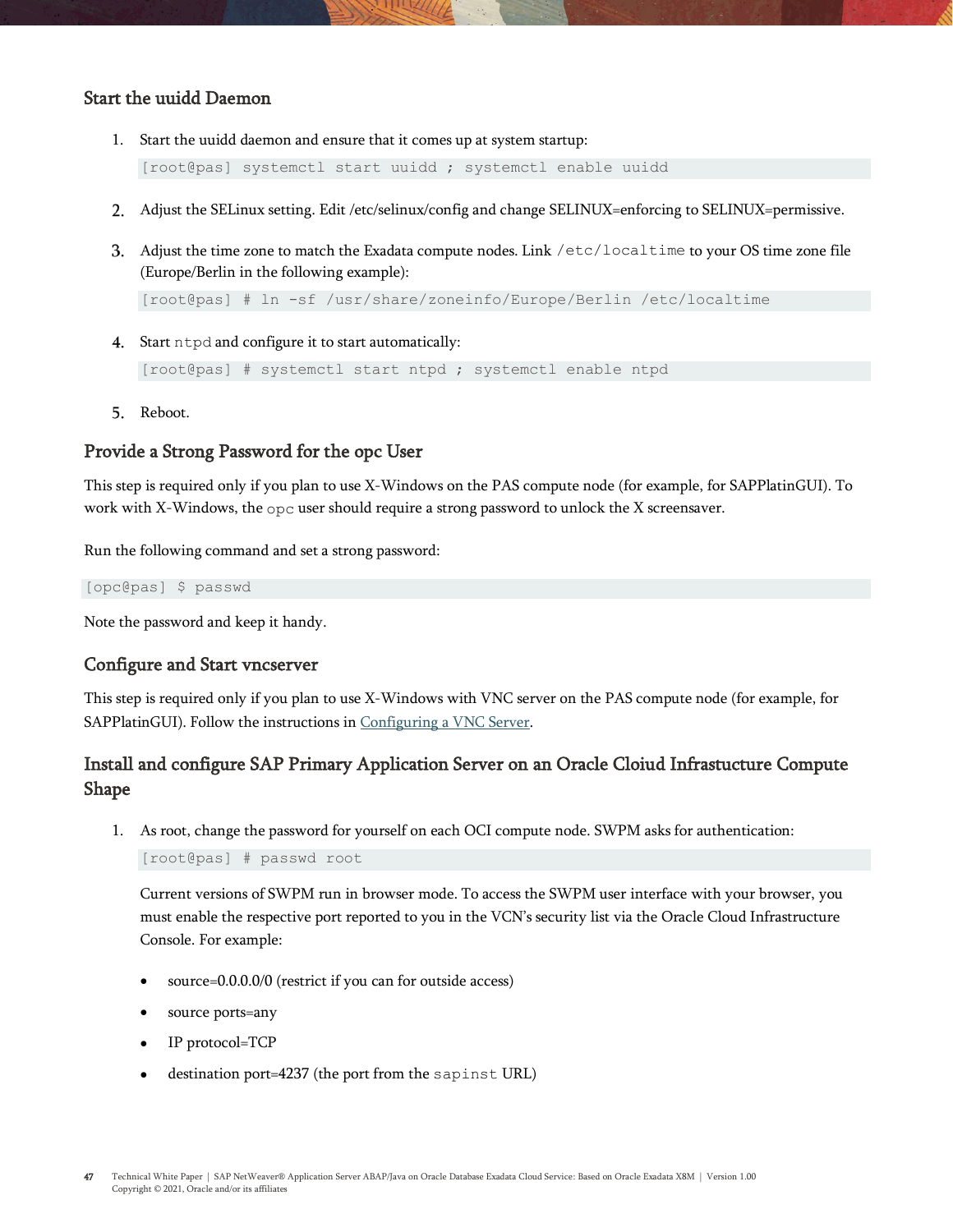2. Run SWPM:

```
[root@pas] # mkdir -p /usr/sap/tmp ; export TMP=/usr/sap/tmp ;
[root@pas] # cd /path/to/extracted SWPM ; ./sapinst SAPINST GUI HOSTNAME=<pas
hostname>
```
Optionally, you can provide a stack.xml file if you have created one.

The URL for your browser is displayed.

Invoke an SAP recommended browser with the following URL:

https://<public\_IP\_of\_PAS>:<port>/sapinst/docs/index.html

- When prompted, confirm a security exception.
- At the authentication dialog box, enter the user root and its password.
- When you are prompted to run a script as the oracle user on the Exadata compute nodes, perform the following steps:
	- A. In a separate shell, copy the script to one of the Exadata compute nodes.
	- B. Connect to the node and change the ownership and permission of the script to oracle: oinstall and 770.
	- C. Switch to the oracle account, set the environment for the given ORACLE\_HOME, and execute the script.
- In SWPM, click to continue the installation of PAS.

#### <span id="page-47-0"></span>Configure the SAP GUI

Install and configure SAP GUI for Java on the bastion host that is running Oracle Linux. With the unified SAP front end, you can connect to SAP NetWeaver ABAP installations. Details are described i[n SAP Note 146505](https://launchpad.support.sap.com/#/notes/146505) and on the SAP [Community Wiki.](https://scn.sap.com/docs/DOC-25456#section13)

SAP GUI for Java needs configuration information about your SAP environment, such as the names and addresses of your SAP servers. Based on this information, a connection directory is created that contains all available connections that can be selected in the SAP logon list. This directory can be centrally stored on a web server, and only a URL needs to be configured in SAP GUI for Java. Preset configuration and options can be distributed as templates during the initial installation process, so that a manual configuration after a first installation of SAP GUI for Java is not required. Access to the SAP ports for the connection needs to be created in the security lists.

### <span id="page-47-1"></span>Revert Changes on the Exadata Compute Nodes and the SAP Application Servers

Now that installation is complete, make the following configuration changes:

- Revert the changes to password policies on the Exadata compute nodes and the SAP Application Servers. Namely, restore their backups, such as /etc/pam.d/system-auth.
- If you added SSH keys that were needed for installation purposes only to the authorized keys file or key files, delete them, and take extra care doing so.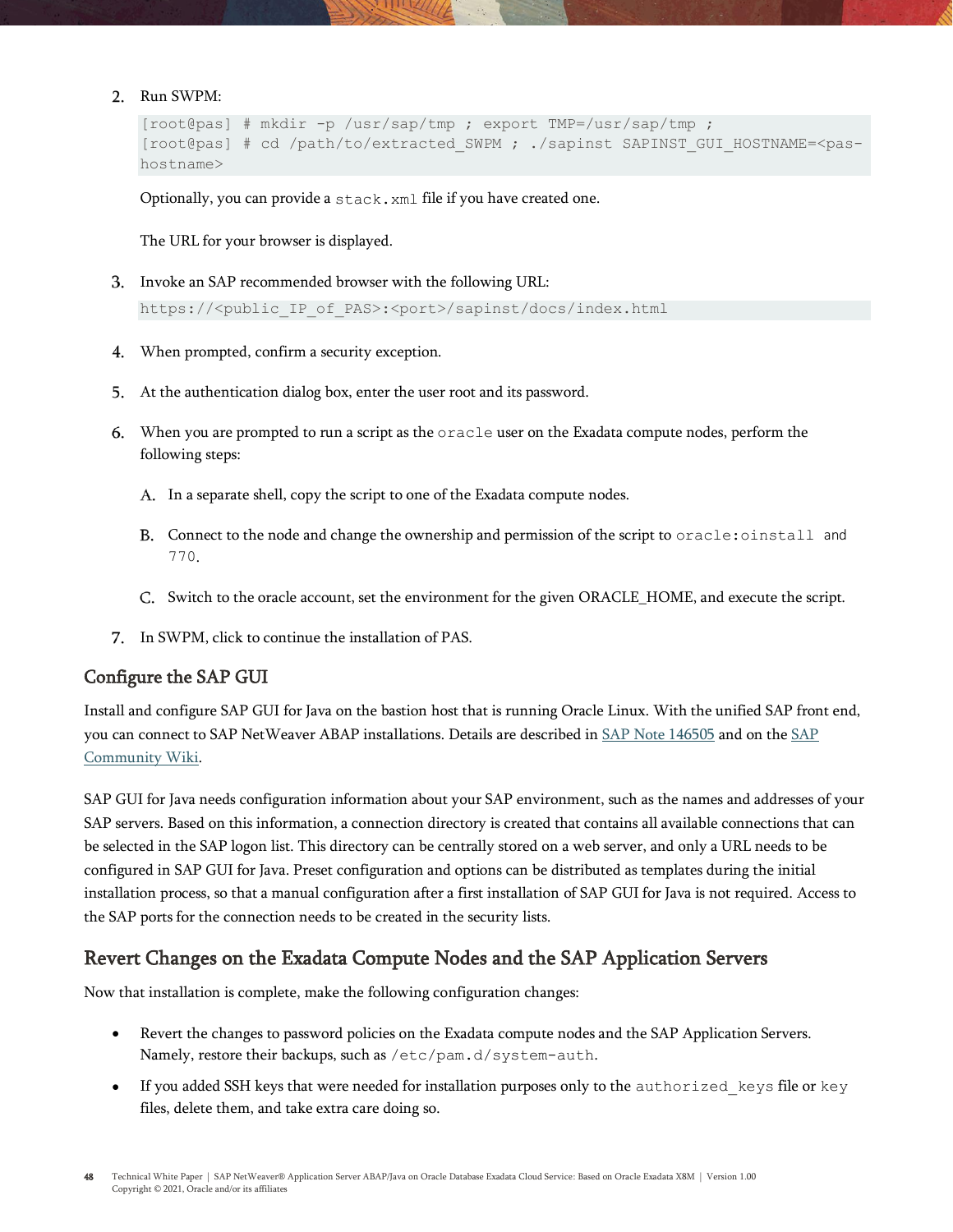• Modify your VCN's security lists to close routes that were needed solely for installation. For example, remove destination port 4237 used for sapinst HTTPS installation.

### <span id="page-48-0"></span>Transparent Data Encryption for All Tablespaces

To protect your database in the cloud, Transparent Data Encryption (TDE) must be enabled by using one of the following methods:

- Installing with SWMP (patch level 27 or later) and Oracle Database 18c or later. This combination allows you to install with TDE enabled and TDE will be enabled from the beginning without the need to enable it as a postinstallation task.
- Using an earlier SWPM or database version, which requires you to enable TDE as a post-installation task.

#### <span id="page-48-1"></span>Relink Oracle Home

Note: This step applies for only Oracle Database 12.1, Oracle Database 12.2, or Oracle Database 18c with an SWPM patch level earlier than 27.

On all compute nodes, as the oracle user with the proper Oracle home set (/oracle/<SAPSID>/121 for a 12.1 home, /oracle/<SAPSID>/122 for a 12.2 home, or /oracle/<SAPSID>/18 for an 18.<sup>x</sup> home), stop the databases and run the following command:

[oracle@nodeN] \$ cd \$ORACLE\_HOME/rdbms/lib ; make -f ins\_rdbms.mk cloud\_on ioracle

#### <span id="page-48-2"></span>Oracle Database 19c

Oracle Database 19c support is available in SWPM patch level 28 and higher. TDE is supported by SWPM and mandatory.

#### <span id="page-48-3"></span>Oracle Database 18c

Starting with SWPM patch level 27, in combination with Oracle Database 18c, TDE is supported by SWPM and mandatory. SWPM installs an encrypted database by default.

#### <span id="page-48-4"></span>Oracle Database 12c

For Oracle Database 12c, we recommend that you follow [SAP Note 2591575.](https://launchpad.support.sap.com/#/notes/2591575) If you choose to create a file-based encryption wallet, we recommend that you configure a location on Oracle ASM, too, as shown earlier.

For example, specify your encryption wallet location in SQLNET.ORA on the client *and* server.

```
ENCRYPTION WALLET LOCATION =
 (SOURCE=
   (METHOD=FILE)
    (METHOD_DATA=
     (DIRECTORY=+DATAC1/MFG/orawallet/tde)))
```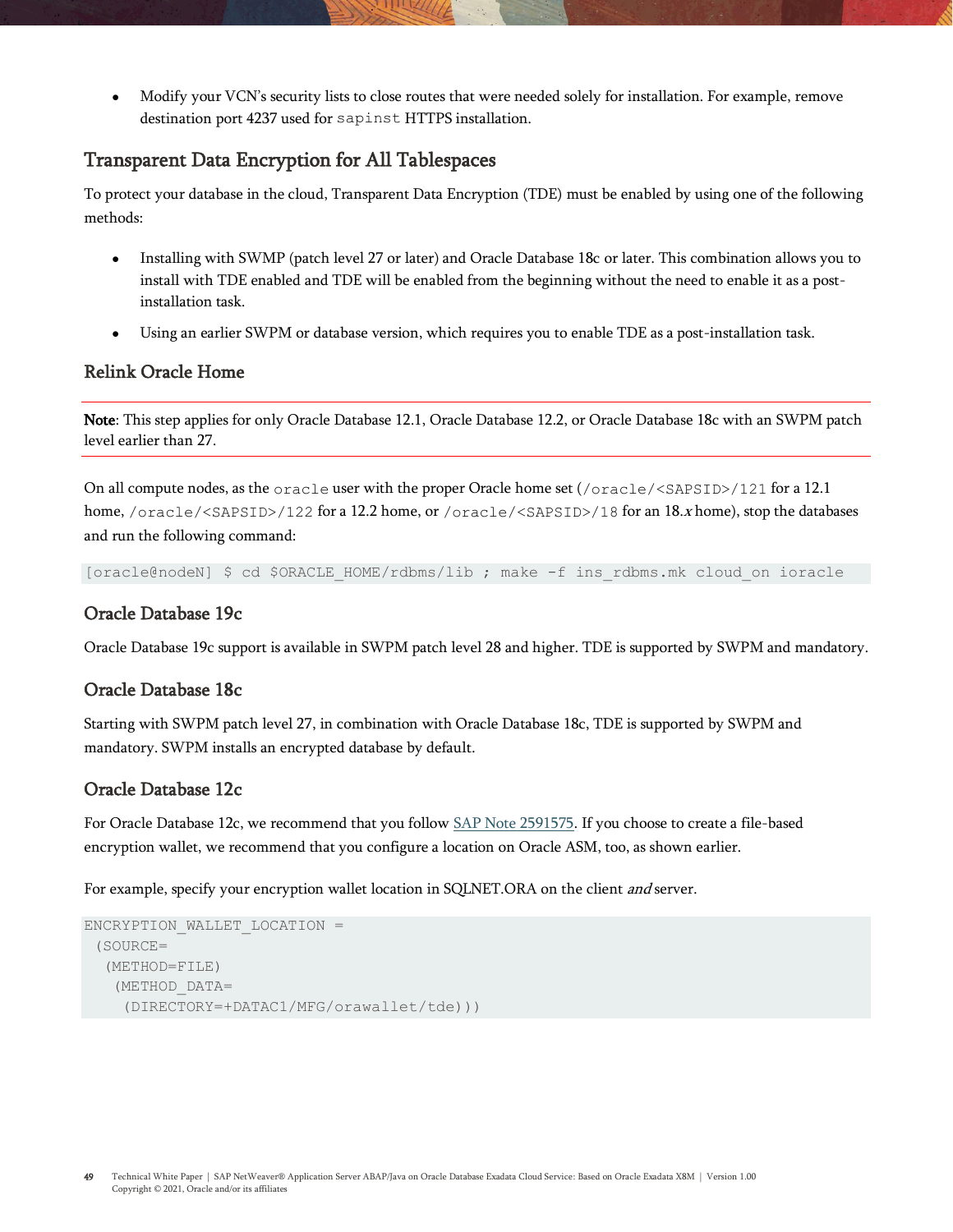## <span id="page-49-0"></span>SAP BUNDLE PATCH FOR ORACLE DATABASE EXADATA CLOUD SERVICE: LIFE CYCLE MANAGEMENT FOR SAP DATABASES

An Oracle Database Exadata Cloud Service instance requires regular patching at several levels of its software stack:

- Oracle RDBMS software
- Oracle Grid Infrastructure software for systems that do not have the most recent software installed.
- Oracle Database Exadata Cloud Service tooling
- Exadata Image (OS)

This section describes how to install patches for the preceding components of an Exadata Cloud Service instance running databases for SAP applications. For more general information about Exadata Cloud Service versions and patches, see My Oracle Support Note 2333222.1 (Exadata Cloud Service Software Versions).

Oracle manages some components of the Exadata Cloud Service:

- Exadata Storage Server hardware (Cell), firmware, and software
- Exadata Database Server hardware, firmware, and the Oracle Virtualization Server (OVS) management domain (DOM0)
- Storage switch hardware and firmware
- Power distribution units (PDU)

In all but exceptional circumstances, you will receive advance communication about updates to these components through the Cloud Notification Portal to help you plan for them. If there are corresponding recommended updates for your compute node virtual machine environment, Oracle will also provide notification about these. You cannot opt out of updates. For more information, see My Oracle Support Note 2124174.1 (Oracle Database Cloud Exadata Service Supported Software Versions and Planning for Updates).

Any updates to the preceding components are done by Oracle in a rolling manner. However, because of limitations in Oracle's connection handling, such a rolling update is not transparent to the SAP applications connected against the Exadata Cloud Service databases. Oracle therefore strongly recommends shutting down any SAP applications during an update of these components, if the update requires the shutdown of nodes of your Exadata Cloud Service instance.

## <span id="page-49-1"></span>Installation of Patches for Oracle RDBMS Software

An Oracle Database Exadata Cloud Service instance requires the following bundle patch for an update of its grid infrastructure and RDBMS components (the patch versions shown are current at the time of this writing):

- SAP Bundle Patch 19.9.0.0.0 202011 for Exadata Cloud Service
- SAP Bundle Patch 18.12.0.0.0 202011 for Exadata Cloud Service
- SAP Bundle Patch 12.2.0.1.0 202011 for Exadata Cloud Service
- SAP Bundle Patch 12.1.0.2.0 201905 for Exadata Cloud Service

Oracle regularly tests and certifies these patches and their successors for SAP databases and makes them available for SAP customers on My Oracle Support or the SAP Service Marketplace.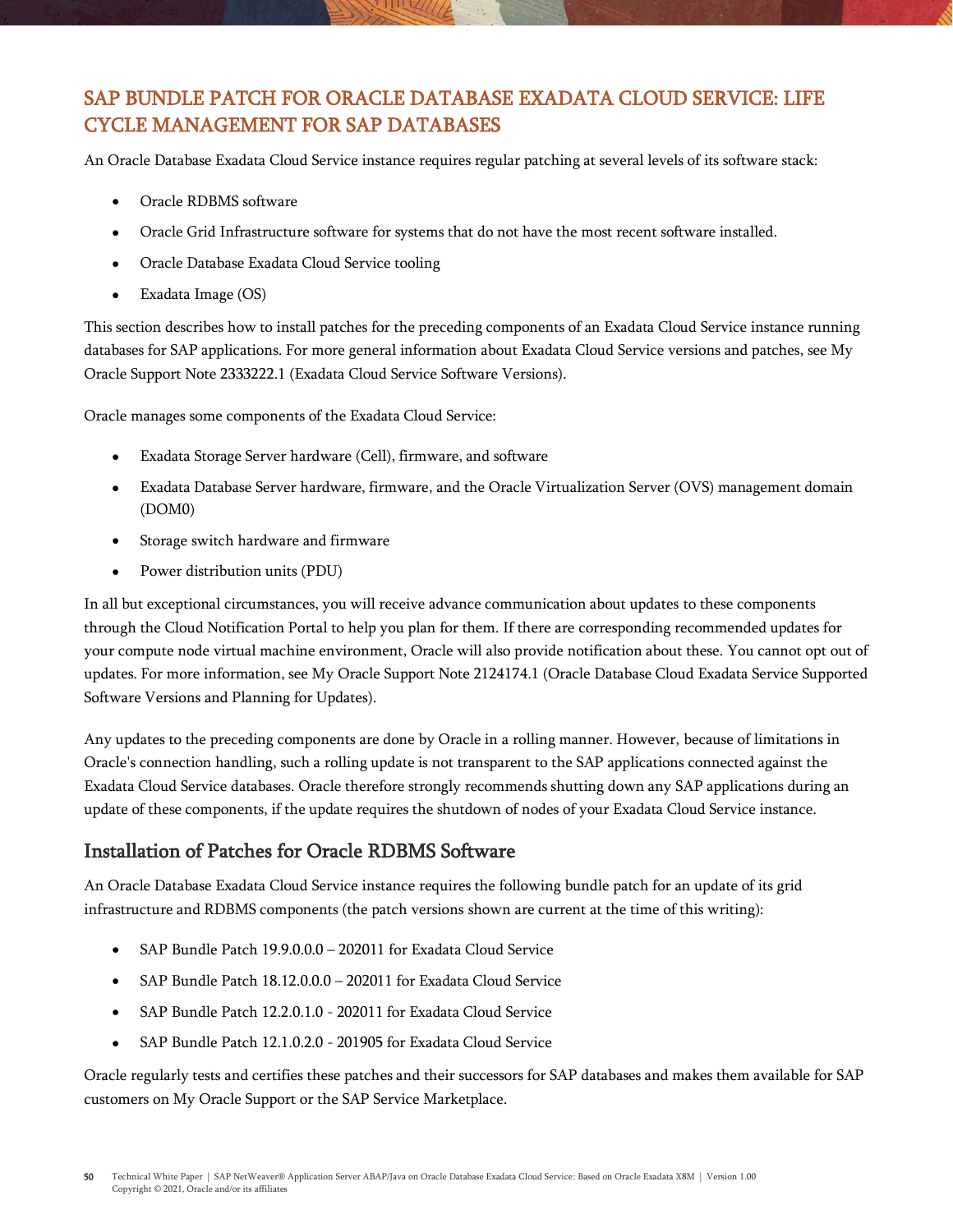You can find up-to-date release information about the patches and their download locations in the following SAP Notes:

- SAP Note 2799970 [Oracle Exadata Cloud Service: Patches for 19c](https://launchpad.support.sap.com/#/notes/2799970) With SBP 202011, please follow [SAP Note 2997175](https://launchpad.support.sap.com/#/notes/2997175) if encountering ORA-4068 at catsbp execution.
- SAP Note 2660062 [Oracle Exadata Cloud Service: Patches for 18c](https://launchpad.support.sap.com/#/notes/2660062)
- SAP Note 2618837 [Oracle Exadata Cloud Service: Patches for 12.2.0.1](https://launchpad.support.sap.com/#/notes/2618837)
- SAP Note 2618881 [Oracle Exadata Cloud Service: Patches for 12.1.0.2](https://launchpad.support.sap.com/#/notes/2618881)

In addition to the README of SBP 201905, you will need OPatch 12.2.0.1.21 and MOPatch 2.7.2.

Obtain OPatch 12.2.1.0.21 e.g. via SBP 202011 for Exadata Cloud Service 19c, that is OPATCH19P\_2008- 70004547.ZIP.

Obtain MOPatch 2.7.2 via SAP Note: 3002467 - [Oracle: MOPatch 2.7 and 2.7.1 fail with error "Cannot escalate](https://launchpad.support.sap.com/#/notes/3002467)  [patch".](https://launchpad.support.sap.com/#/notes/3002467)

Install OPatch 12.2.1.0.21 right after Step 2.1.2 of SBP 201905 as follows:

sudo -u oracle mv \$IHRDBMS/OPatch \$IHRDBMS/OPatch-pre-SBP\_19900201020\_202011 sudo -u oracle unzip -qd \$IHRDBMS OPATCH19P 2008-70004547.ZIP -x SIGNATURE.SMF

Install MOPatch 2.7.2 right after Step 2.1.2 of SBP201905 as follows:

test -d \$IHRDBMS/MOPatch && mv \$IHRDBMS/MOPatch \$IHRDBMS/MOPatch-pre-SBP\_202011 unzip -qd \$IHRDBMS MOPATCH2P 702-10010819.ZIP -x SIGNATURE.SMF

Once complete, continue with SBP 201905 installation.

Note: Do not use the exadbcpatchmulti utility from the Exadata Cloud Service tooling to install any RDBMS patches. Install them following the instructions from the SAP Bundle Patch readme instead.

Ensure that the operating system environment requirements are fulfilled on all nodes of the Exadata Cloud Service instance as described in the "Operating System Environment Requirements" section of the SAP Bundle Patch readme.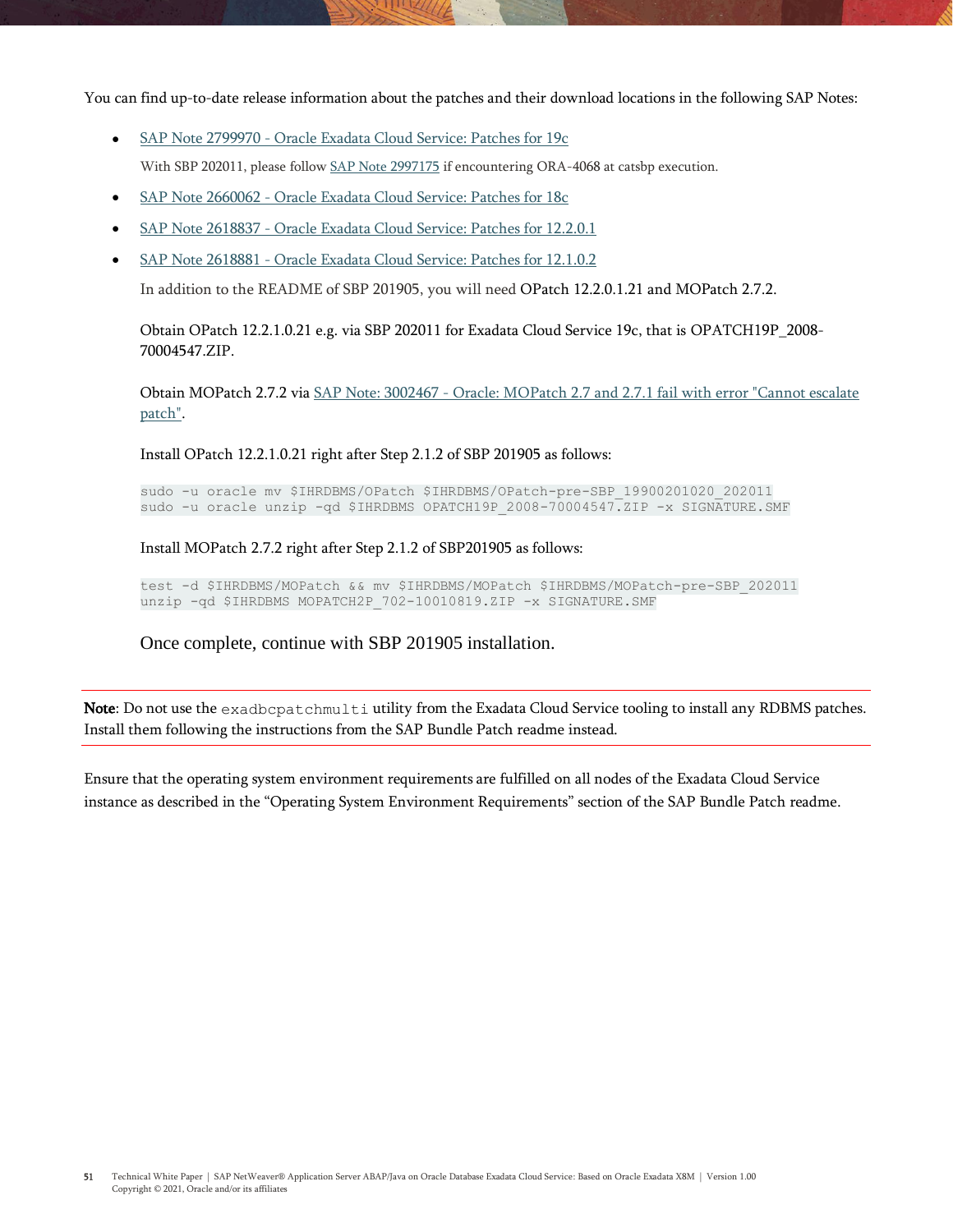Then, follow the instructions in the "SAP Bundle Patch Installation" section to install the SAP Bundle Patch for Exadata Cloud Service. This process usually includes the following steps:

- 1. Install the latest OPatch and MOPatch utilities.
- 2. Install the RDBMS patches in the RDBMS homes.
- 3. Run post-installation instructions, most notably the catsbp script.

Note: Depending on the content of the SAP Bundle Patch, its installation can be non-RAC-rolling. See the SAP Bundle Patch readme for more information.

## <span id="page-51-0"></span>Installation of Patches for the Oracle Database Exadata Cloud Service Tooling

To patch the Oracle Database Exadata Cloud Service Tooling, follow the [steps in the Oracle Cloud Infrastructure](https://docs.cloud.oracle.com/iaas/Content/Database/Tasks/exatooling.htm#UpdatingToolingonanExadataDBSystem)  [documentation.](https://docs.cloud.oracle.com/iaas/Content/Database/Tasks/exatooling.htm#UpdatingToolingonanExadataDBSystem)

## <span id="page-51-1"></span>Installation of Operating System Patches

Use the tools and methods provided by the operating system to prepare and populate the yum repository with Exadata channel content. The method is [outlined in the Oracle Cloud Infrastructure documentation.](https://docs.cloud.oracle.com/iaas/Content/Database/Tasks/exatooling.htm#OSUpdates)

## <span id="page-51-2"></span>USING SAP TRANSACTION DB13

If you want to schedule your database backups and database verification jobs with SAP transaction DB13, you must ensure that an SAP Gateway is running on each of the Exadata compute nodes. The easiest way to do this is to install the ASCS integrated gateway, as described in the "Install the ASCS Instance" section. With SAPCTL managing SAP HA, the SAP Gateway is always available as long as an ASCS instance can be started on one of the Exadata compute nodes.

Before you run database-specific jobs from DB13, complete the following tasks:

- 1. Complete the steps in the "Prepare for SAP BR\*Tools" section.
- 2. Install the Primary Application Server (PAS) and possibly additional SAP application servers.
- 3. Configure and test the RFC connection to the SAP Gateway. This is done in SAP transaction SM59. The virtual hostname must be used. In the following example, the virtual hostname of the ASCS instance is ascsmfg.

The following two figures show an RFC example configuration for starting database-specific operations from SAP transaction DB13, configured within SAP transaction SM59.

The name of the RFC destination must be concatenated by the static text SAPXPG\_DBDEST\_ plus the virtual hostname used for ASCS. In the example, the name of the RFC destination is SAPXPG DBDEST ASCSMFG.

On the Technical Settings tab, specify the following values:

- For Activation Type, select Start on Explicit Host.
- For Program, enter the full path plus the program name of the sapxpg executable. For example, /use/sap/MFG/SYS/exe/uc/linuxx86\_64/sapxpg.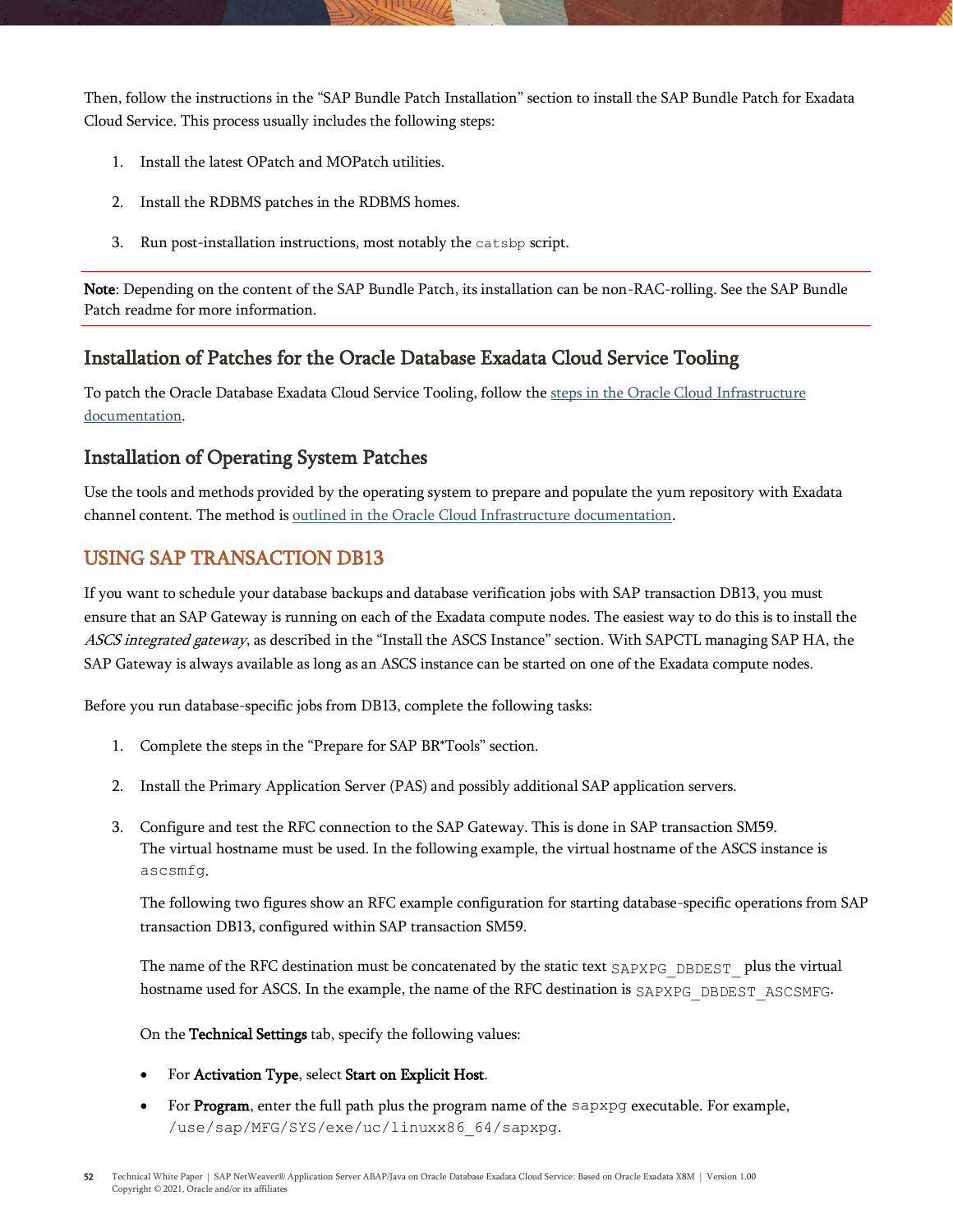- For Target Host, enter the virtual hostname used for ASCS (for example, ascsmfg).
- For Gateway Host, enter the virtual hostname used for ASCS (for example, ascsmfg).
- For Gateway service, enter the name of the gateway service with the instance number used for ASCS. In this example, the service name is sapgw00. Refer to /etc/services to find the appropriate service name. The service name also contains the relevant SID number.

| <b>Connection Test</b>             | $\frac{1}{2}$<br>Unicode Test |                             |                        |  |
|------------------------------------|-------------------------------|-----------------------------|------------------------|--|
| <b>RFC Destination</b>             | SAPXPG_DBDEST_ASCSMFG         |                             |                        |  |
| Connection Type                    | <b>TCP/IP Connection</b><br>T | Description                 |                        |  |
| Description                        |                               |                             |                        |  |
| Description 1                      | ASCS-GW                       |                             |                        |  |
| Description 2                      |                               |                             |                        |  |
| Description 3                      |                               |                             |                        |  |
|                                    |                               |                             |                        |  |
| Administration                     | <b>Technical Settings</b>     | Logon & Security<br>Unicode | <b>Special Options</b> |  |
| Target Host<br>Save to Database as | ascsmfg                       |                             |                        |  |
| Save as                            | OIP Address<br>$\odot$ Host   | ascsmfg                     |                        |  |
| Start Type of External Program     |                               |                             |                        |  |
| <b>O</b> Default Gateway Value     |                               |                             |                        |  |
| CPI-C Timeout                      |                               |                             |                        |  |
|                                    |                               |                             |                        |  |
| <b>ODefault Gateway Value</b>      |                               |                             |                        |  |
| Specify Timeout                    | 20                            | Defined Value in Seconds    |                        |  |
|                                    |                               |                             |                        |  |
| Gateway Options                    |                               |                             |                        |  |
| Gateway Host                       | ascsmfg                       |                             | Delete                 |  |

After successful connection testing, start DB13 and schedule a couple different jobs (for example, "Check database" and "Whole database online + redo log backup") to see if they work correctly. For successful connection testing you might need to adjust the gateway security files, for example via SAP transaction SMGW.

Chec[k SAP Note 1764043](https://launchpad.support.sap.com/#/notes/1764043) if you experience a "logon error" in which brbackup, brarchive, or brconnect cannot connect to the database during jobs started from DB13.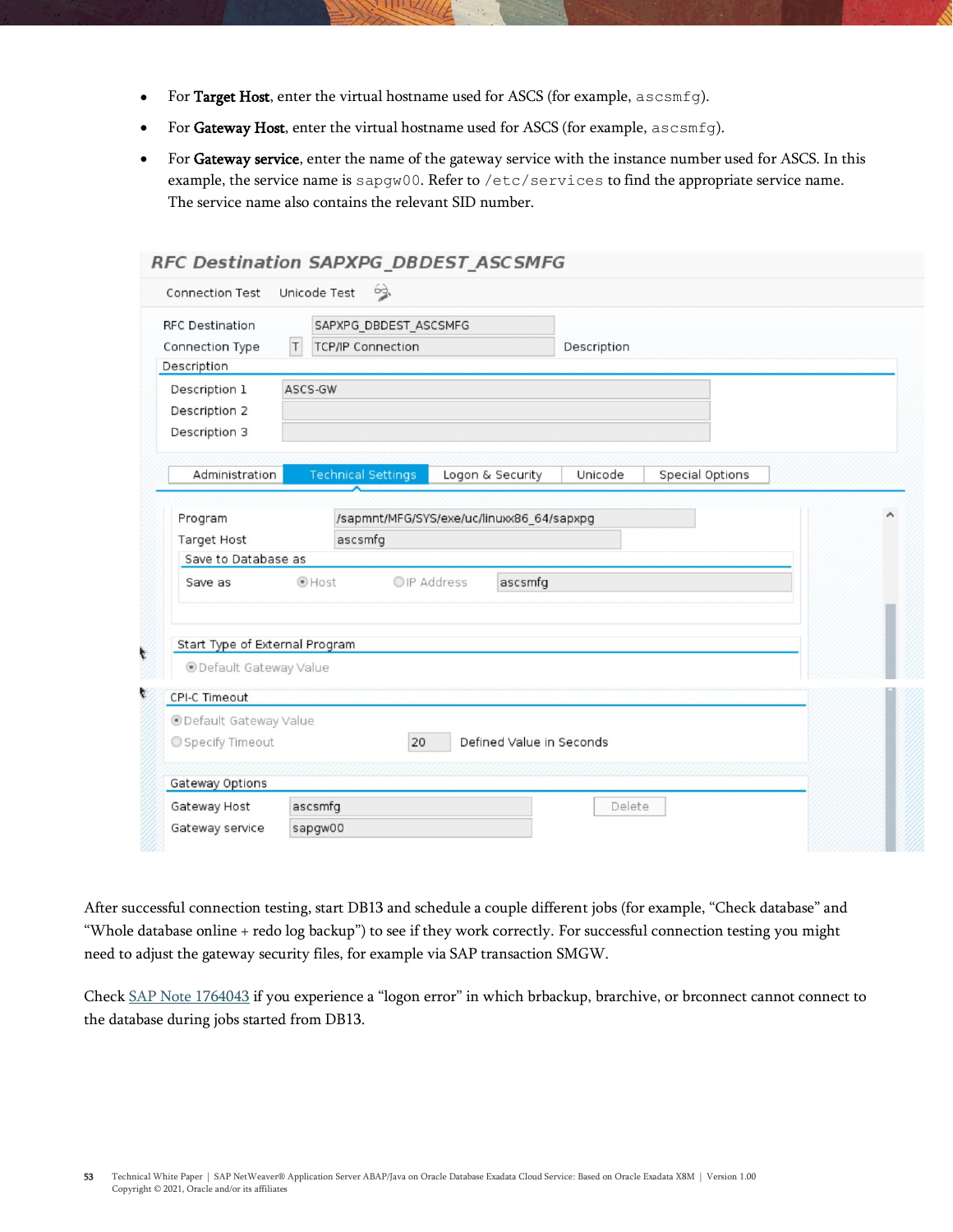## <span id="page-53-0"></span>HIGH AVAILABILITY WITH ORACLE DATA GUARD

Oracle Data Guard provides additional high availability for the Oracle Database of an SAP installation with Exadata Cloud Service. Only physical standby is supported for an SAP environment. The physical standby database runs on a separate Exadata machine or Oracle Cloud Infrastructure Compute instance that fulfils the same SAP system requirements as the primary database, for example, identical operating system user and group IDs. The Oracle Database software must be installed by using the SWPM to the same location as the primary site (/oracle/<*SID*>) and run on the same release and patch level as the primary database. Ensure that you sufficiently test the reconnection of the SAP instances to the standby database.

For more information about using Oracle Data Guard in Exadata Cloud Service, see the Exadata Cloud Service [documentation.](https://docs.oracle.com/en/cloud/paas/exadata-cloud/csexa/use-data-guard-this-service.html#GUID-FB63CBB2-74E1-4FD6-AFFA-4F902008223C)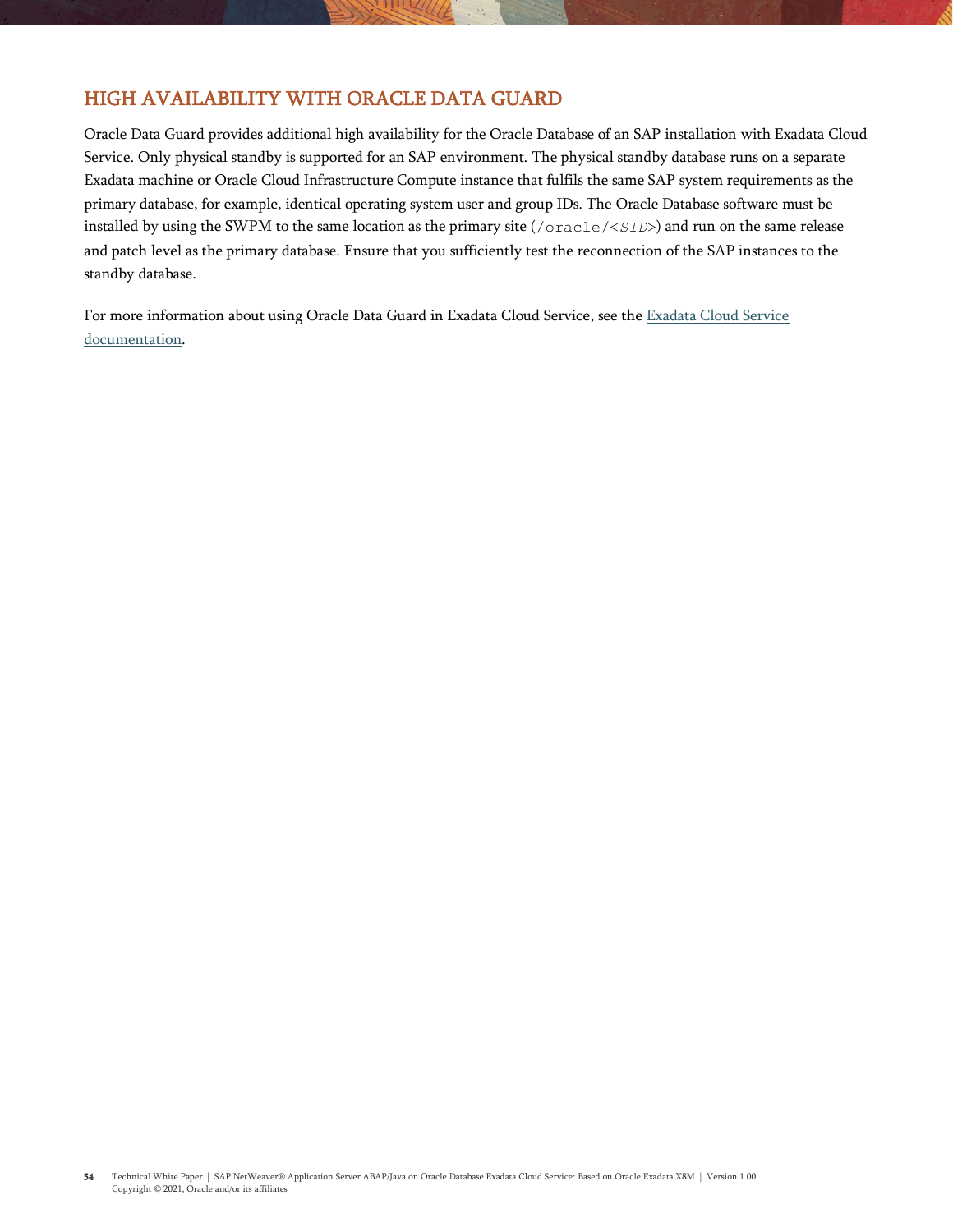## <span id="page-54-0"></span>REFERENCES

## <span id="page-54-1"></span>SAP

Most of the SAP links require SAP login credentials for access.

#### <span id="page-54-2"></span>SAP Documentation

- [SAP Product Availability Matrix \(PAM\)](https://apps.support.sap.com/sap/support/pam)
- [SAP Software Logistics Toolset \(SL Tools\)](https://support.sap.com/en/tools/software-logistics-tools.html)
- [SAP Download Manager](https://support.sap.com/content/dam/support/en_us/library/ssp/my-support/help-for-sap-support-applications/online_help-download_manager.html)
- [SAP Software Download Center \(SWDC\)](https://support.sap.com/swdc)
- [SAP NetWeaver Guide Finder](https://cp.hana.ondemand.com/dps/d/preview/ec5624d5073d4c949b42bf284742748d/1.0/en-US/frameset.htm?576f5c1808de4d1abecbd6e503c9ba42.html)
- [SAP Community Network -](https://www.sap.com/community/topic/oracle.html) Oracle Community
- [SAP Help Portal: TCP/IP Ports of All SAP Products](https://help.sap.com/viewer/ports)

#### <span id="page-54-3"></span>SAP Notes

- 2614028 [SAP NetWeaver on Oracle Database Exadata Cloud Service](https://launchpad.support.sap.com/#/notes/2614028)
- 2992680 [-Managing](https://launchpad.support.sap.com/#/notes/2992680) shared and multiple Oracle Homes on Oracle Engineered Systems
- 1778431 -2992680 [-Managing](https://launchpad.support.sap.com/#/notes/2992680) SA[P Installations](https://launchpad.support.sap.com/#/notes/1778431) using Shared Oracle Homes
- 2884306 Managing SAPDATA\_HOME and [ORACLE\\_](https://launchpad.support.sap.com/#/notes/2884306)BASE on Oracle Engineered Systems
- 2614080 SAP on Linux with [Oracle Database Exadata Cloud Service:](https://launchpad.support.sap.com/#/notes/2614080) Enhanced Monitoring
- 2474949 [SAP NetWeaver on Oracle Cloud Infrastructure](https://launchpad.support.sap.com/#/notes/2474949)
- 2660007 [Oracle Database Parameter 12.2 / 18c](https://launchpad.support.sap.com/#/notes/2660007)
- 2470718 [Oracle Database Parameter 12.2 / 18c / 19c](https://launchpad.support.sap.com/#/notes/2470718)
- 2997175 Oracle: utlrp.sql has failed wit[h ORA-](https://launchpad.support.sap.com/#/notes/2997175)4068 during execution of catsbp
- 2378252 [Oracle Database Initialization Parameters for SAP NetWeaver Systems](https://launchpad.support.sap.com/#/notes/2378252)
- 2520061 [SAP on Oracle Cloud Infrastructure: Support prerequisites](https://launchpad.support.sap.com/#/notes/2520061)
- 1565179 [SAP software and Oracle Linux](https://launchpad.support.sap.com/#/notes/1565179)
- 2195019 [Linux: Using SAP kernel 7.48 and higher or SAPinst 7.49 and higher on RHEL6, OL6 and SLES11](https://launchpad.support.sap.com/#/notes/2195019)
- 1877857 [Installation and Configuration SAP HA ASCS/ERS on ODA](https://launchpad.support.sap.com/#/notes/1877857)
- 1635808 [Oracle Linux 6.x: SAP-Installation and Upgrade](https://launchpad.support.sap.com/#/notes/1635808)
- 1597355 [Swap-space recommendation for Linux](https://launchpad.support.sap.com/#/notes/1597355)
- 1770532 [HugePages on Linux for Oracle Database](https://launchpad.support.sap.com/#/notes/1770532)
- 1672954 [Oracle 11g and 12c: Usage of hugepages on Linux](https://launchpad.support.sap.com/#/notes/1672954)
- 1871318 [Linux: Disable Transparent HugePages for Oracle Database](https://launchpad.support.sap.com/#/notes/1871318)
- 146505 [SAP GUI for the Java Environment](https://launchpad.support.sap.com/#/notes/146505)
- 1914631 [Central Technical Note for Oracle Database 12c Release 1 \(12.1\)](https://launchpad.support.sap.com/#/notes/1914631)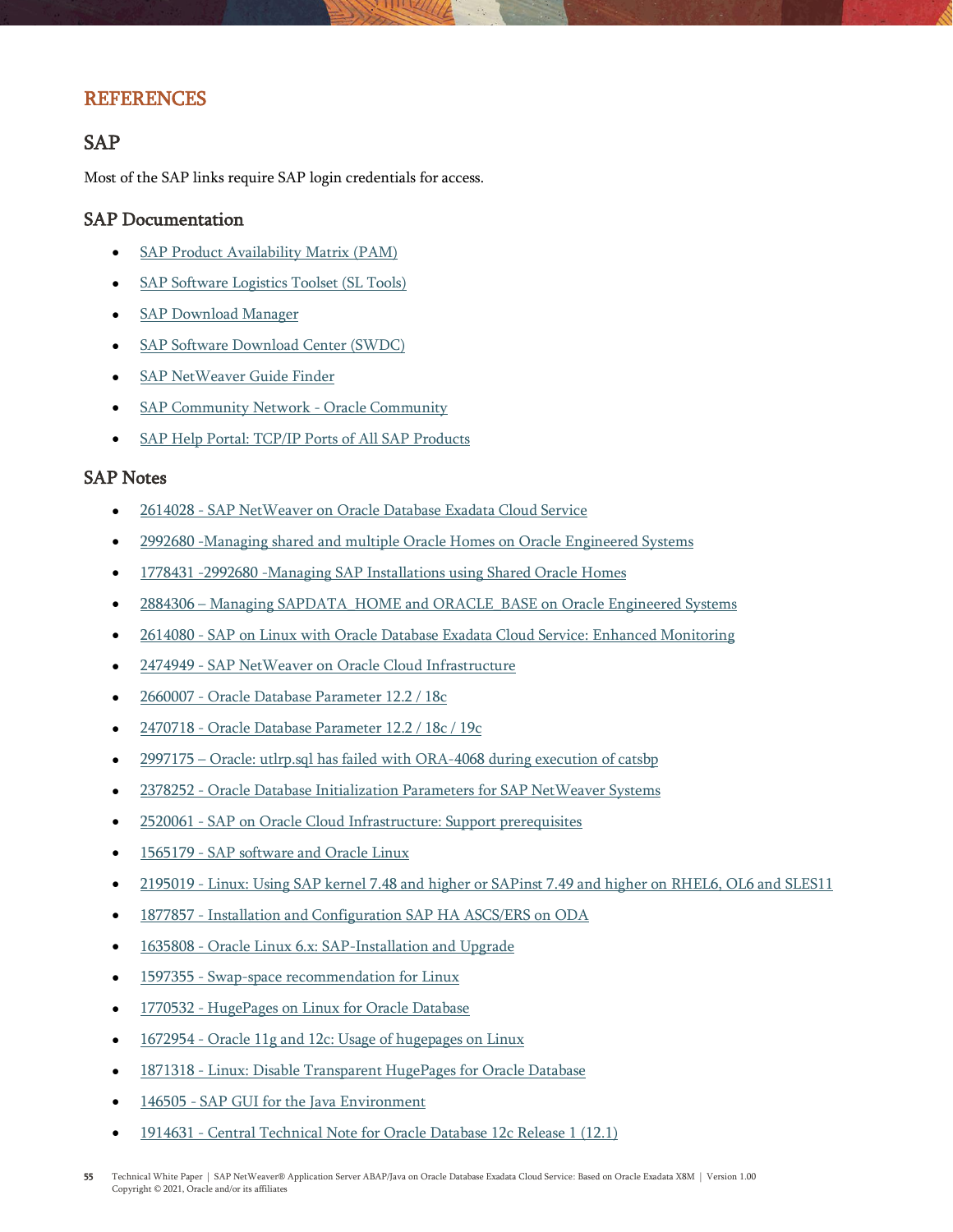- 2470660 [Oracle Database Central Technical Note for 12c Release 2 \(12.2\)](https://launchpad.support.sap.com/#/notes/2470660)
- 2660020 [Central Technical Note for Oracle Database 18c](https://launchpad.support.sap.com/#/notes/2660020)
- 1868094 [Overview: Oracle Security SAP Notes](https://launchpad.support.sap.com/#/notes/1868094)
- 1996481 [Using correct hostnames for Oracle Exadata Database Nodes](https://launchpad.support.sap.com/#/notes/1996481)
- 1496927 [Protection of SAP instances through Oracle Clusterware](https://launchpad.support.sap.com/#/notes/1496927)
- 2591575 [Using Oracle Transparent Data Encryption \(TDE\)](https://launchpad.support.sap.com/#/notes/2591575) with SAP Netweaver
- 2799991 [TDE Encryption Conversions for Tablespaces and Databases](https://launchpad.support.sap.com/#notes/2799991)
- 1598594 [BR\\*Tools configuration for Oracle installation using user "oracle"](https://launchpad.support.sap.com/#/notes/1598594)
- 113747 [Owners and authorizations of BR\\*Tools](https://launchpad.support.sap.com/#/notes/113747)
- 776505 [ORA-01017/ORA-01031 in BR\\*Tools on Linux and Solaris 11](https://launchpad.support.sap.com/#/notes/776505)
- 2618837 [Oracle Exadata Cloud Service: Patches for 12.2.0.1](https://launchpad.support.sap.com/#/notes/2618837)
- 2618881 [Oracle Exadata Cloud Service: Patches for 12.1.0.2](https://launchpad.support.sap.com/#/notes/2618881)
- [2660062 -](https://launchpad.support.sap.com/#/notes/2660062) [Oracle Exadata Cloud Service: Patches for Oracle 18c](https://launchpad.support.sap.com/#/notes/2660062)
- 2799970 [Patches for 19c: Oracle Exadata Cloud Service](https://launchpad.support.sap.com/#/notes/2799970)
- 2799900 [Central Technical Note for Oracle Database](https://launchpad.support.sap.com/#/notes/2799900) 19c
- 2422996 [Oracle: OPatch Versions 12.2.0.1.8, 11.2.0.3.18 and Newer](https://launchpad.support.sap.com/#/notes/2422996)
- 3002467 [Oracle: MOPatch 2.7 and 2.7.1 fail with error "Cannot escalate patch"](https://launchpad.support.sap.com/#/notes/3002467)

#### <span id="page-55-0"></span>Oracle

- [Oracle Exadata Cloud Service X8M](https://www.oracle.com/a/ocom/docs/oracle-database-exadata-cloud-service-ds.pdf)
- [Oracle Database Exadata Cloud Service](https://docs.oracle.com/en/cloud/paas/exadata-cloud/index.html)
- [Oracle Cloud Infrastructure](https://docs.us-phoenix-1.oraclecloud.com/Content/Database/Concepts/exaoverview.htm)  Exadata DB Systems
- [Oracle Cloud Hosting and Delivery Policies](http://www.oracle.com/us/corporate/contracts/ocloud-hosting-delivery-policies-3089853.pdf)
- [Oracle Database](http://docs.oracle.com/en/database/)
- [Oracle Linux](http://docs.oracle.com/en/operating-systems/linux.html)
- [Oracle-SAP Solutions site](http://www.oracle.com/us/solutions/sap/introduction/overview/index.html)
- MOS 1934030.1 ODA (Oracle Database Appliance): HowTo export ACFS (cloudfs) using HANFS